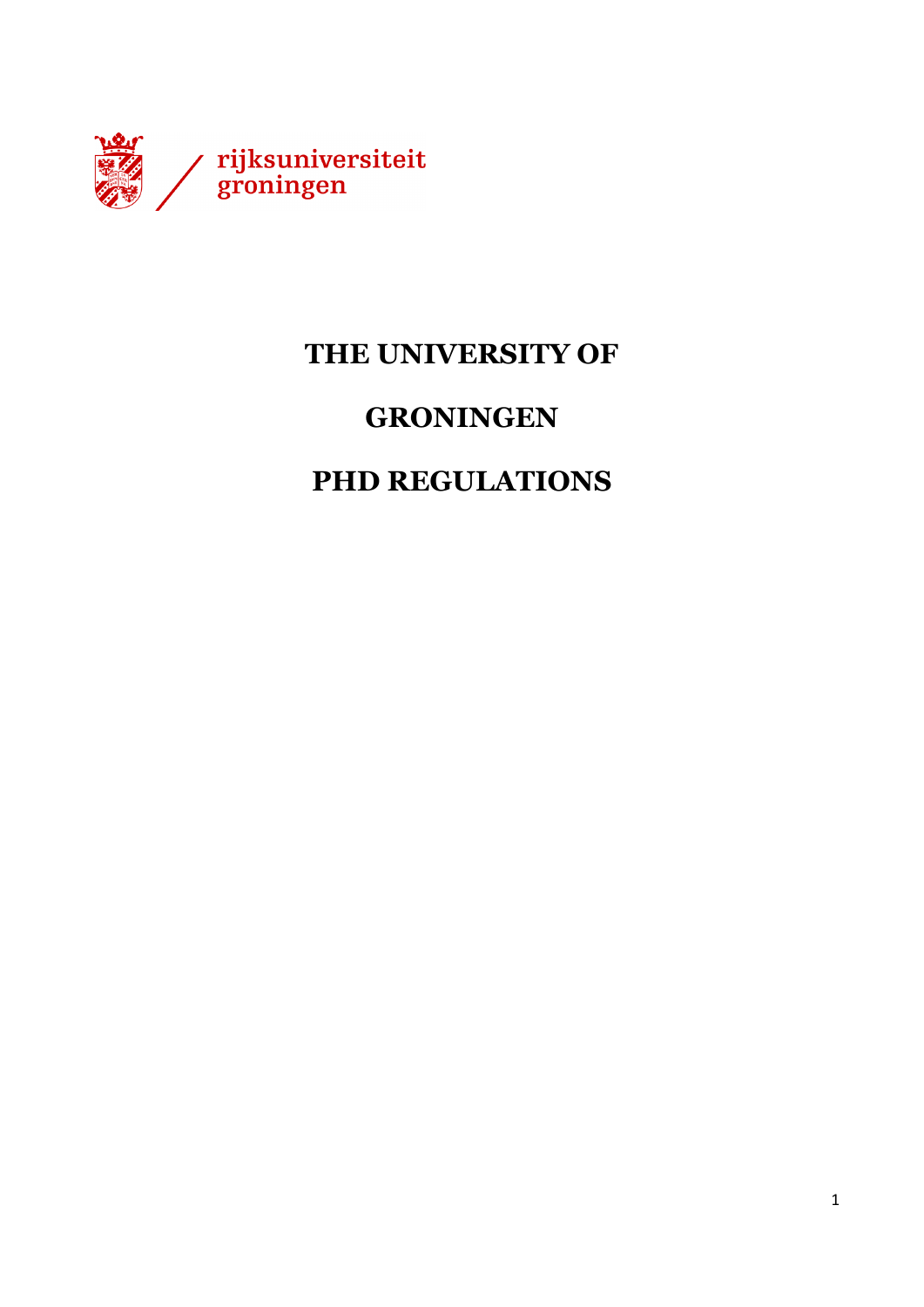#### **Foreword**

In 2017, the University of Groningen decided that its PhD regulations needed to be adapted to suit the demands and possibilities of the present time.

This led to these regulations which will take effect as of 1 September 2018.

The new regulations were developed in consultation with the University of Groningen's Doctorate Board and Graduate Schools.

The most salient changes in comparison with the old PhD regulations are that:

- 1. as of 1 April 2018, the Doctorate Board may award the *ius promovendi* to associate professors who have obtained a doctoral degree and they may then also be appointed as supervisors
- 2.associate professors who have been awarded the *ius promovendi* may no longer be cosupervisors (as is also the case for professors)
- 3.it is explicitly stated that PhD students will not be awarded a PhD by the Faculty, but by the University
- 4.the articles on the University of Groningen's data policy have been updated
- 5.the articles on the granting of *Cum laude* have been clarified
- 6.and finally, the chapters on joint and double doctorates have been merged into one chapter (Chapter 12).

With the new PhD regulations and the accompanying implementation regulations, the University of Groningen will have an up-to-date PhD system, which will put the increasing number of PhD students and their supervisors in an even better position to complete PhD programmes successfully.

On behalf of the Doctorate Board,

Prof. E. Sterken Rector Magnificus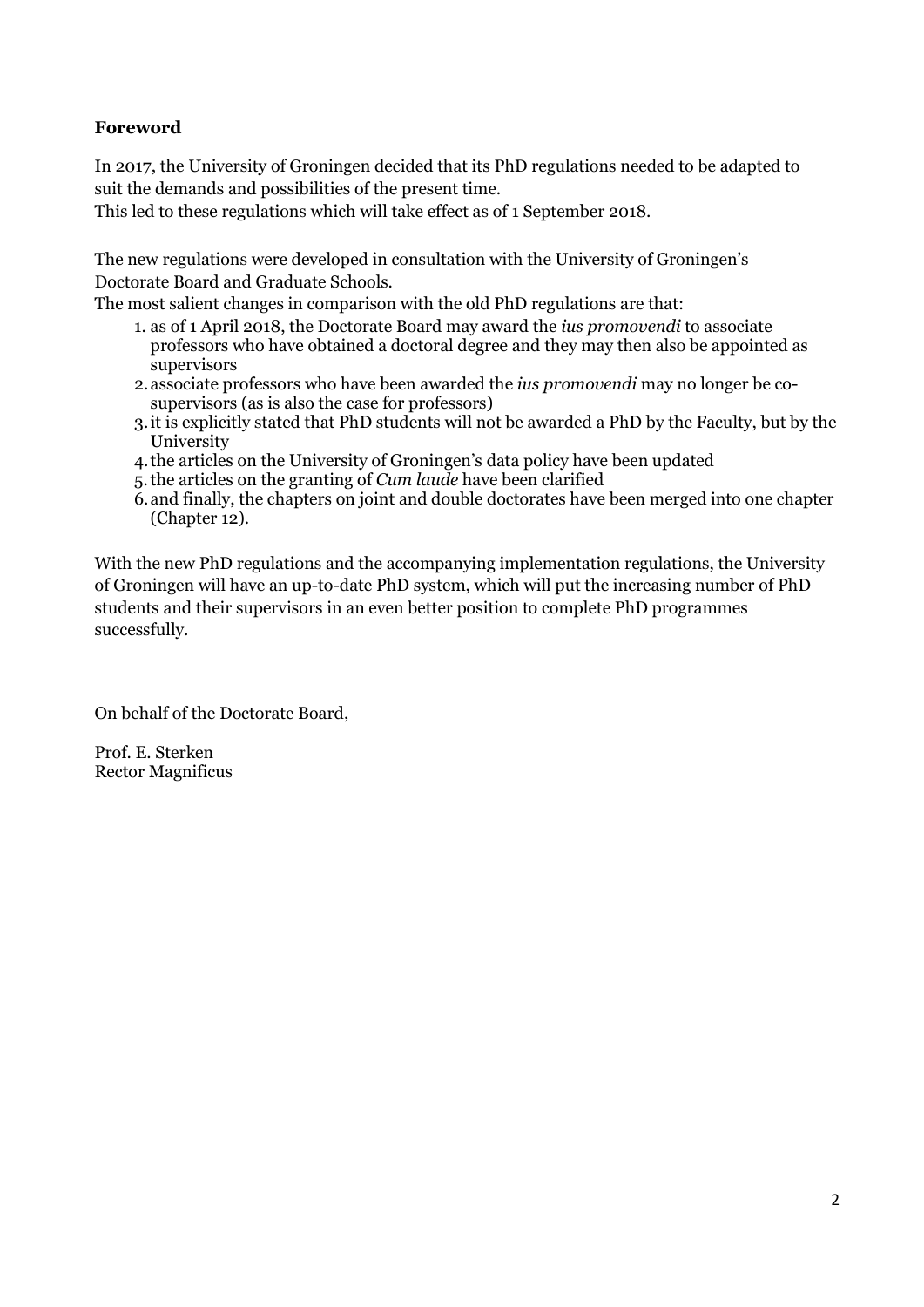## **CONTENTS**

| Appendix 1 Implementation regulations as referred to in Article 2.42 30 |  |
|-------------------------------------------------------------------------|--|
| Appendix 2 Explanatory notes to the PhD regulations:                    |  |
|                                                                         |  |
|                                                                         |  |
| Appendix 4 Protocol for joint PhDs with foreign partners 40             |  |
|                                                                         |  |
|                                                                         |  |
|                                                                         |  |
| Appendix 8 Example of a licence agreement for non-exclusive             |  |
|                                                                         |  |
|                                                                         |  |
|                                                                         |  |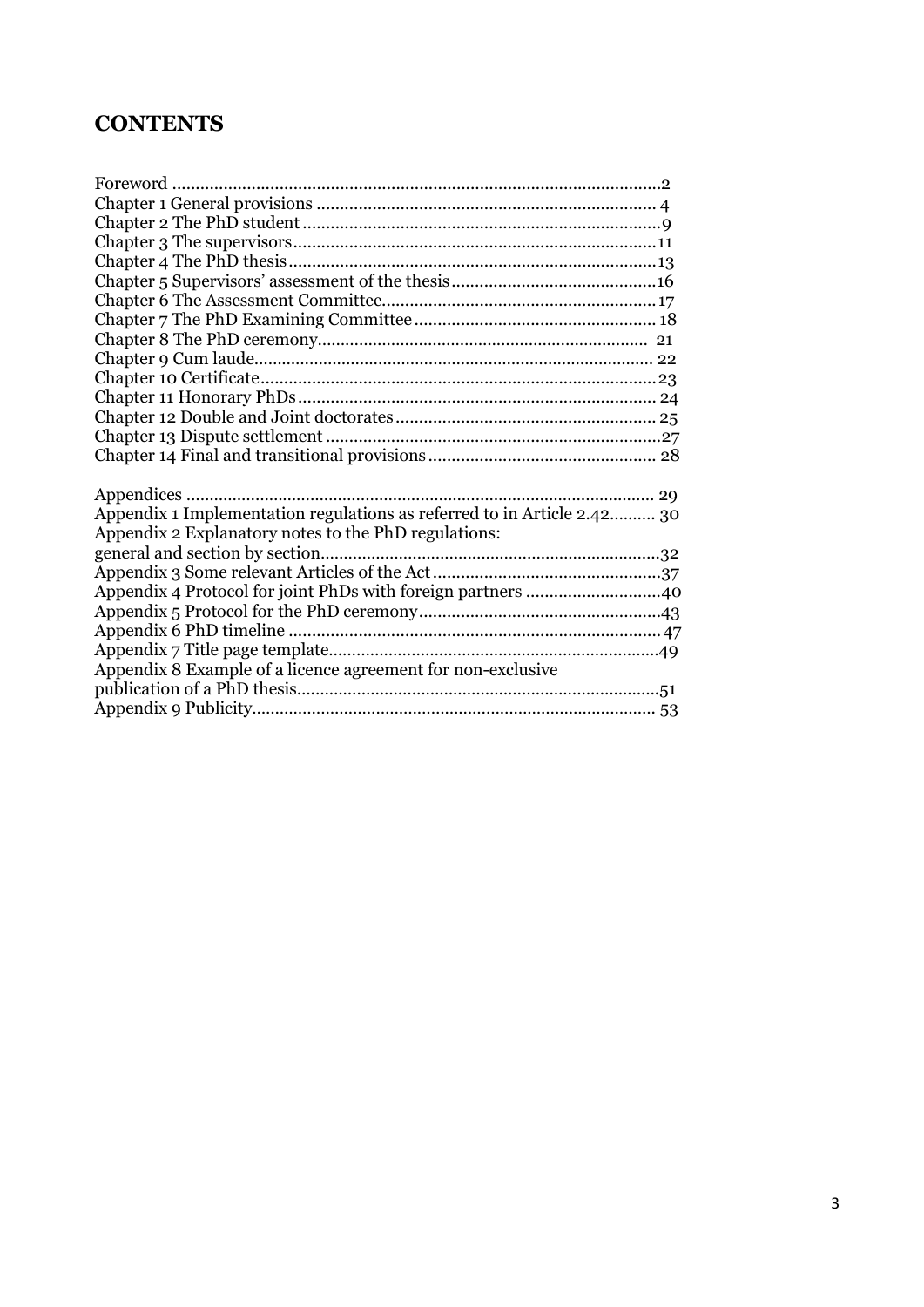## **GENERAL PROVISIONS**

## *Article 1.1 Definition of terms*

1. The following definitions apply to these regulations:

| <b>Admissions Committee</b> | the Graduate School Admissions Committee set up<br>on behalf of the Dean to assess whether or not the prospective<br>PhD student should be admitted to a PhD programme                                            |
|-----------------------------|-------------------------------------------------------------------------------------------------------------------------------------------------------------------------------------------------------------------|
| <b>Assessment Committee</b> | the Assessment Committee which has been appointed<br>by the Doctorate Board or the Dean to assess<br>the thesis submitted by the PhD student                                                                      |
| <b>AWB</b>                  | the General Administrative Law Act (Algemene wet bestuursrecht)<br>which took effect on 1 January 1994 and any subsequent<br>amendments                                                                           |
| <b>BBR</b>                  | Administrative Regulations (Bestuurs- en Beheersreglement) of<br>the University of Groningen                                                                                                                      |
| Board of the University     | The Board of the University referred to in Articles 9.2 ff.<br>of the Act; in these regulations, the Board of the University of<br>Groningen                                                                      |
| <b>CAO-NU</b>               | the collective labour agreement for Dutch Universities referred to<br>in Article 4.5 of the Act                                                                                                                   |
| Confidential advisor        | a person who has been appointed by the Board of the University<br>as a confidential advisor on matters of academic integrity                                                                                      |
| Co-supervisor               | an assistant professor/lecturer with a PhD or a researcher of the<br>same level who has been appointed by the Dean on behalf of the<br>Doctorate Board to assist the supervisor in supervising the PhD<br>student |
| Dean                        | the Chair of the Faculty Board within the meaning of Article 9.12<br>of the Act; in these regulations, in their capacity as a member of<br>the Doctorate Board with a mandate (see 1.2.2.)                        |
| Degree programme            | a degree programme within the meaning of Article 7.3 ff. of the<br>Act, in combination with Article 2.3.1. ff. of the University of<br>Groningen BBR                                                              |
| Doctorate Board             | the Doctorate Board referred to in Article 9.10 of the Act;<br>in these regulations, the Doctorate Board of the University of<br>Groningen                                                                        |
| Faculty                     | a faculty of the University of Groningen within the meaning of                                                                                                                                                    |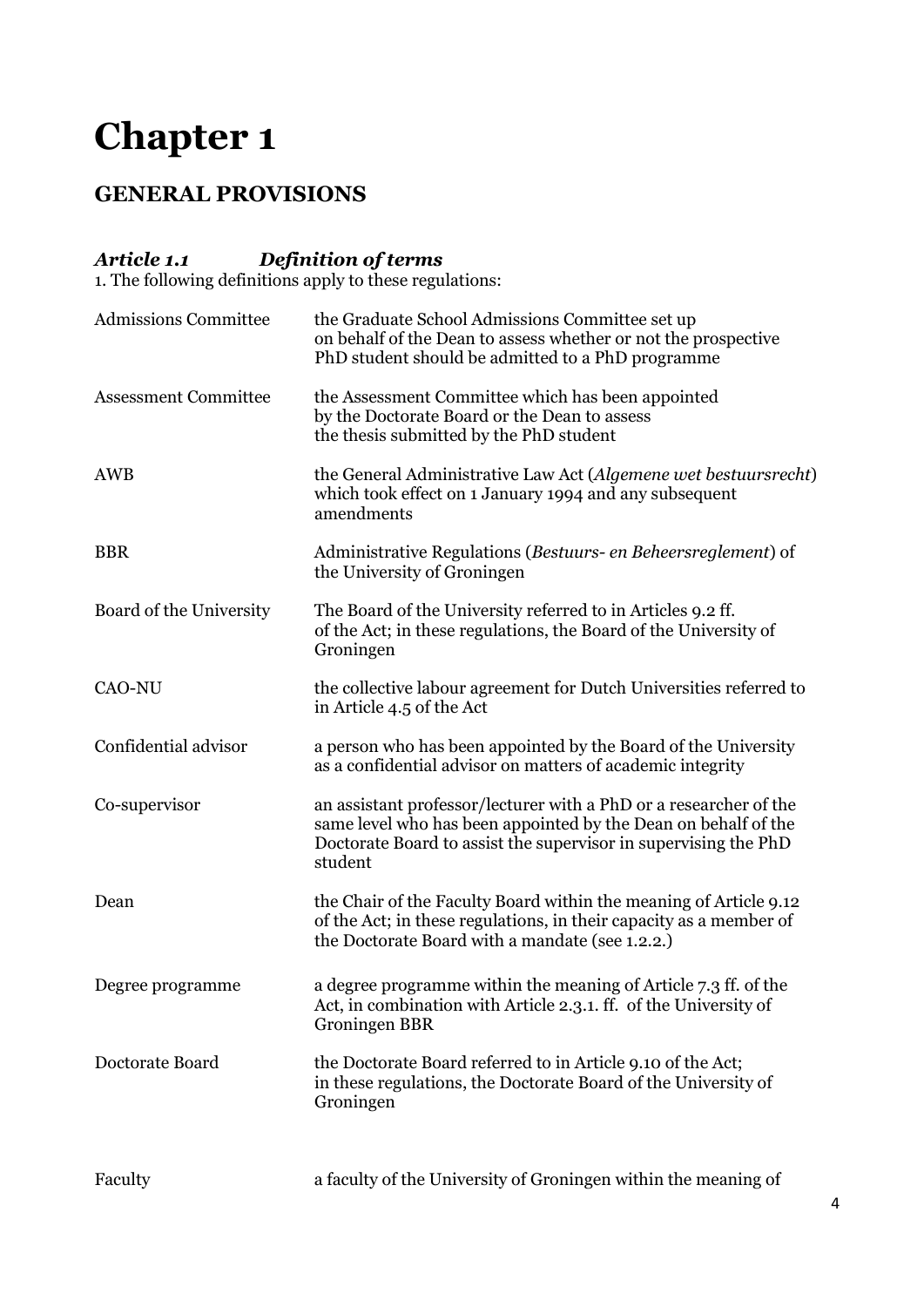|                                | Article 9.11 of the Act                                                                                                                                                                                                                                                                                  |
|--------------------------------|----------------------------------------------------------------------------------------------------------------------------------------------------------------------------------------------------------------------------------------------------------------------------------------------------------|
| Graduate School                | a graduate school as referred to in Chapter 2 of the University of<br><b>Groningen BBR</b>                                                                                                                                                                                                               |
| Opposition                     | the persons mentioned in Article 7.4 of these regulations who may<br>ask questions to the PhD student during the PhD ceremony                                                                                                                                                                            |
| Professor                      | a post-holder referred to Articles 9.19 and 9.55 of the Act; a<br>regular professor or professor by special appointment or an<br>associate professor or honorary professor at the University of<br>Groningen                                                                                             |
| PhD ceremony                   | the public defence of the PhD thesis on the basis of which the PhD<br>can be obtained                                                                                                                                                                                                                    |
| <b>PhD Examining Committee</b> | appointed by the Dean on behalf of the Doctorate Board<br>by virtue of Article 7.18.4 of the Act in conjunction with Chapter 7<br>of these regulations, which decides whether the PhD student can<br>be permitted to defend their PhD thesis and in the presence of<br>which the defence must take place |
| PhD programme                  | the programme that is drawn up depending<br>on the PhD student's knowledge and experience                                                                                                                                                                                                                |
| PhD research                   | the academic research on which the PhD<br>thesis is based                                                                                                                                                                                                                                                |
| PhD student                    | a person who has been given permission<br>to start the PhD procedure in accordance with Article 7.18.2 or 3 of<br>the Act in conjunction with Chapter 2 of these regulations, and who<br>as such has been admitted by the Doctorate Board or the Dean to<br>the PhD procedure                            |
| PhD thesis                     | an academic thesis in book form, or a (collection of) journal<br>$article(s)$ , in writing or in digital form, or a technological design<br>as referred to in Article 7.18.2b of the Act in conjunction with<br>Chapter 4 of these regulations                                                           |
| <b>Rector Magnificus</b>       | the post-holder referred to in Article 9.3.1 of the Act,<br>who is also Chair of the Doctorate Board                                                                                                                                                                                                     |
| Regulations                    | the PhD regulations of the University of Groningen, within<br>the meaning of Article 7.19 of the Act                                                                                                                                                                                                     |
| Supervisor                     | the professor or associate professor with a PhD and ius<br>promovendi appointed as such by the Dean on behalf of the<br>Doctorate Board by virtue of Article 7.18.4 of the Act in conjunction<br>with Chapter 3 of these regulations                                                                     |
| the Act/WHW                    | Higher Education and Research Act (de Wet op het hoger onderwijs<br>en wetenschappelijk onderzoek) (Stb. 1992, 593 and any subsequent<br>amendments)                                                                                                                                                     |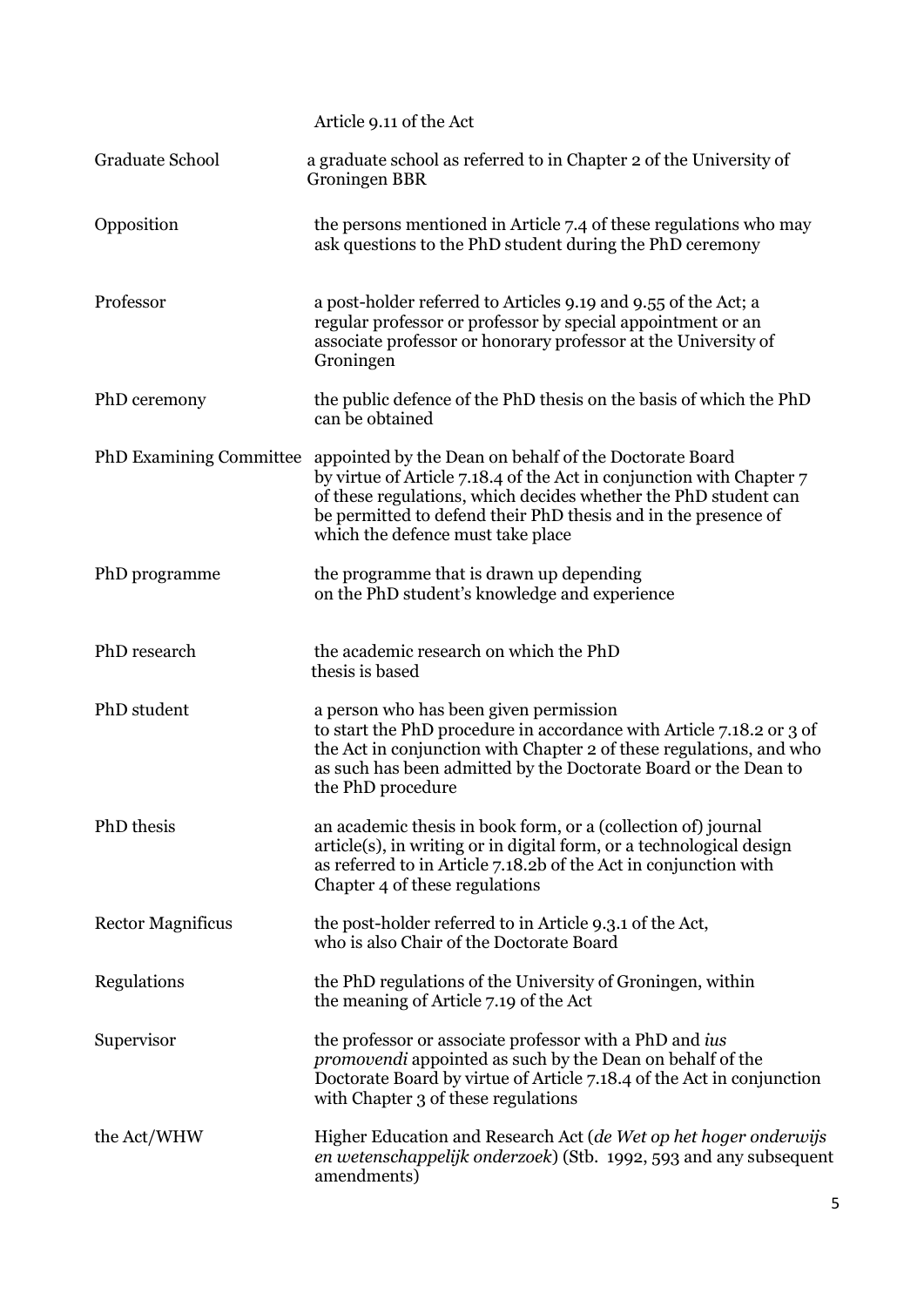| The University | The University of Groningen    |
|----------------|--------------------------------|
| University     | a Dutch or foreign university. |

2. Any masculine forms used in these regulations, the explanatory notes and the appendices should be read as feminine forms if they refer to a female person or post-holder.

#### *Article 1.2 Composition of the Doctorate Board*

- 1. The Rector Magnificus is the Chair and also a member of the Doctorate Board. If the Rector Magnificus is absent, a Dean appointed by him can act as Deputy Chair of the Doctorate Board. The Chair represents the Doctorate Board both within and outside the University of Groningen, both at law and otherwise.
- 2.At the University of Groningen, the Doctorate Board consists of the Deans of the faculties (see Article 2.6.1.33 of the University of Groningen BBR).
- 3.Secretarial services for the Doctorate Board are provided by the secretarial staff of the Rector Magnificus and the PhD degree registration office of the University of Groningen.

### *Article 1.3 Mandate/Sub-Mandate*

- 1. a. The Doctorate Board may give the Rector Magnificus a mandate to perform the tasks and exercise the powers set out in the Act, the University of Groningen BBR and in these regulations, including the power to give a sub-mandate to another member of the Board to perform certain tasks and exercise certain powers.
	- b. The Doctorate Board is authorized to change or withdraw this mandate at any time, and also to take action itself or to have some other party take action while the mandate remains in force, provided the person who has been given the mandate is notified.
	- c. The Rector Magnificus or a member of the Board who has been given a mandate to perform the tasks and exercise the powers referred to in Article 1.3.1a is accountable to the Doctorate Board. The Rector Magnificus provides the Board with the requisite information either on request or at their own discretion.
- 2. a. In consultation with the Rector Magnificus, the Dean may, for a period to be determined in advance, give a sub-mandate to the Graduate School Admissions Committee of the Faculty in question to perform the tasks and exercise the powers relating to admission to a PhD programme that are set out in these regulations.
	- b. The Admissions Committee consists of at least three individuals employed by the University of Groningen. The director of the Graduate School is an ex officio member and Chair of the Admissions Committee. Only professors can be members of the Admissions Committee, unless the Rector Magnificus decides otherwise.
	- c. The Dean is authorized at all times to change or withdraw the sub-mandate referred to in Article 1.3.2a, and also to take action or have someone else take action while the mandate is still in force.
	- d. The Dean will immediately notify the Doctorate Board, specifically the Rector Magnificus and the person with a sub-mandate, of any decisions regarding the allocation of, amendment to or withdrawal of a sub-mandate.
	- e. The Admissions Committee which has been given a sub-mandate will be accountable to the Dean for performing the tasks and exercising the powers referred to in Article 1.3.2a. and will provide the Dean with the requisite information.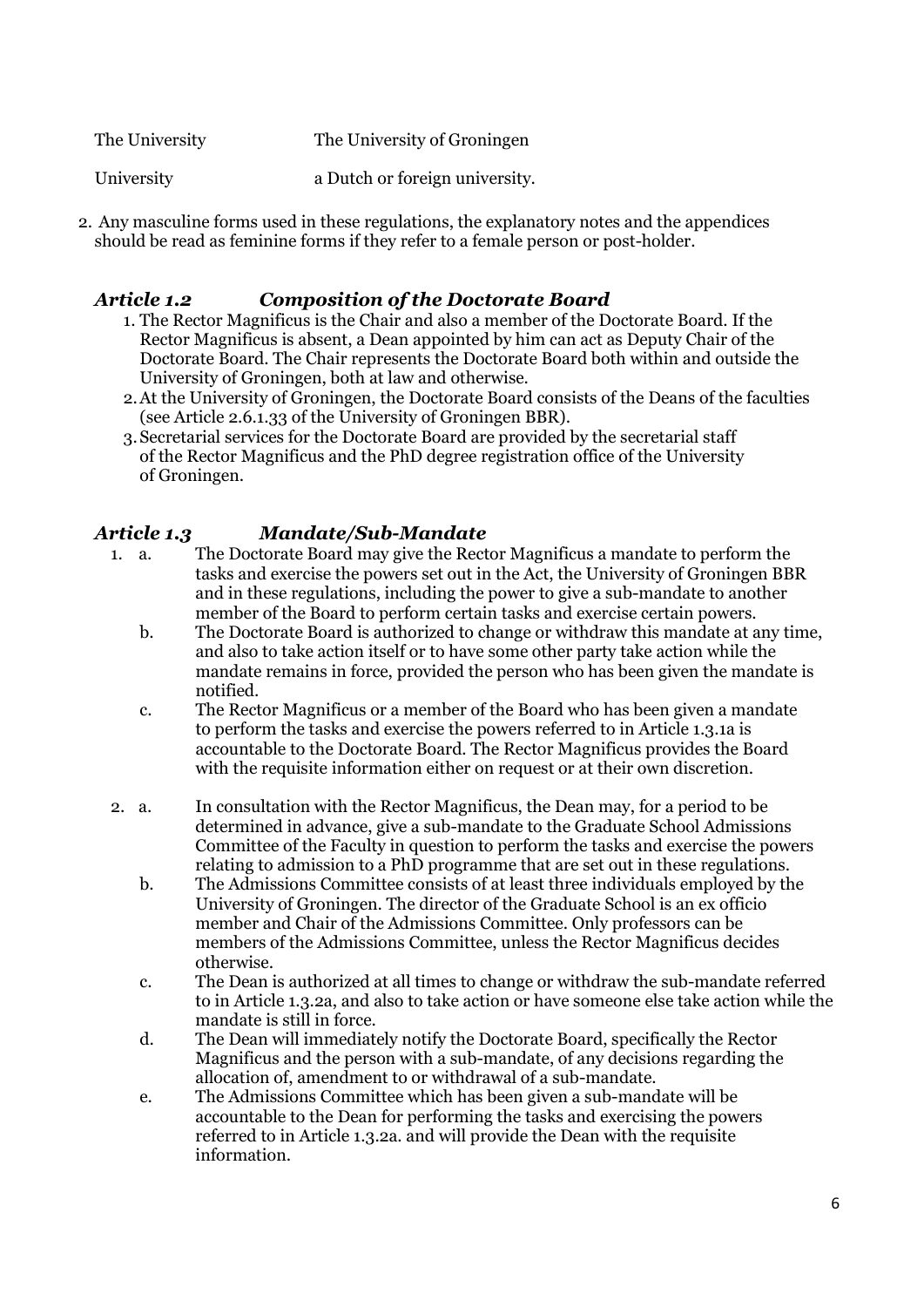- 3. a. In consultation with the Rector Magnificus, the Dean may, for a period to be determined in advance, give a sub-mandate to the directors of the research institutes of the faculty in question to perform the tasks and exercise the powers relating to the registration and storage of data that are set out in these regulations.
	- b. The Dean is authorized at all times to change or withdraw the sub-mandate referred to in Article 1.3.3a, and also to take action or have someone else take action while the mandate is still in force.
	- c. The Dean will immediately notify the Doctorate Board, specifically the Rector Magnificus and the person with a sub-mandate, of any decisions regarding the allocation of, amendment to or withdrawal of a sub-mandate.
	- d. The director of the research institute who has been given a sub-mandate will be accountable to the Dean for performing the tasks and exercising the powers referred to in Article 1.3.2a. and will provide the Dean with the requisite information.

#### *Article 1.4 The PhD degree*

- 1. At the University of Groningen, a PhD is obtained on the grounds of a PhD procedure, subject to the rest of the provisions of these regulations.
- 2. The Doctorate Board awards the PhD.
- 3. The defence will take place in the presence of the Doctorate Board or of a PhD Examining Committee appointed by the Doctorate Board.
- 4. The PhD Examining Committee referred to in Article 1.4.3 will consist of professors both from the University of Groningen and from other Dutch or foreign universities. Associate professors who have been awarded the *ius promovendi* may serve as full members of the PhD Examining Committee. Associate professors who have not been awarded the *ius promovendi* may serve as advisory members of the PhD Examining Committee. The composition of the Committee is set out in more detail in Article 7.1 of these regulations.

#### *Article 1.5 Scope of these regulations*

The regulations of the University of Groningen will apply to all PhDs at this University and, subject to the provisions of Chapter 12 of these regulations, to PhDs which are awarded as a result of collaboration between this University and other universities elsewhere, to the extent that no different agreements were reached when this collaboration was entered into.

#### *Article 1.6 Duty of confidentiality*

Subject to the provisions of Article 2.5 of the AWB and what is stated about them in the CAO-NU, those present at or involved in correspondence about a PhD procedure and the matters discussed at or in connection with the non-public meetings referred to in Chapters 6, 7 and 8 and in connection with the matters discussed and the correspondence relating to awarding the *cum laude* distinction referred to in Chapter 9, and in connection with granting honorary PhDs as referred to in Chapter 11, and also with regard to the correspondence and the matters discussed in relation to the dispute settlement regulations set out in Chapter 13 of these regulations, have a duty of confidentiality.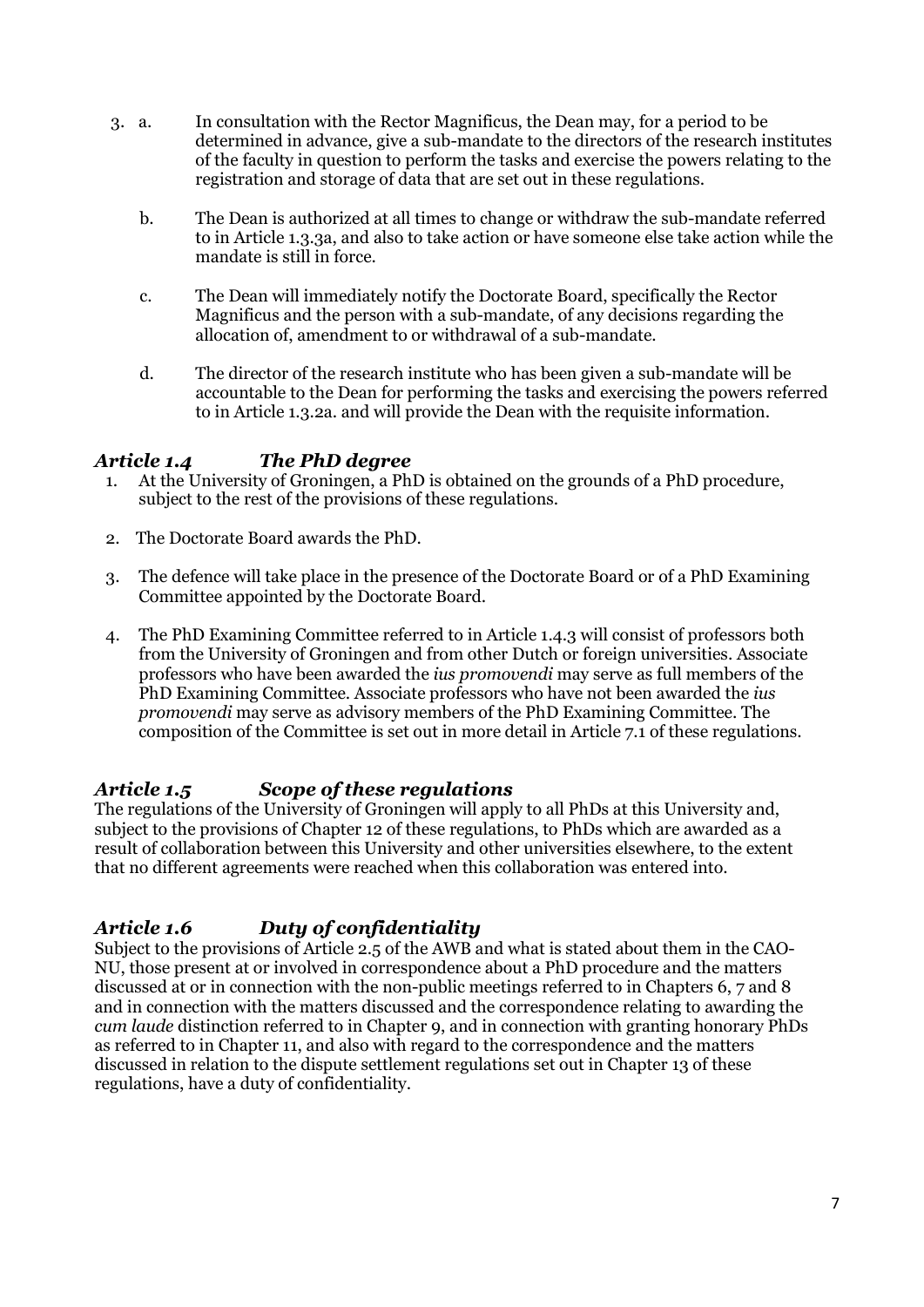### *Article 1.7 Confidential advisor on matters of academic integrity*

- 1. The University has confidential advisors on matters of academic integrity.
- 2. The confidential advisors carry out their duties in accordance with the University's Regulations for the Protection of Academic Integrity.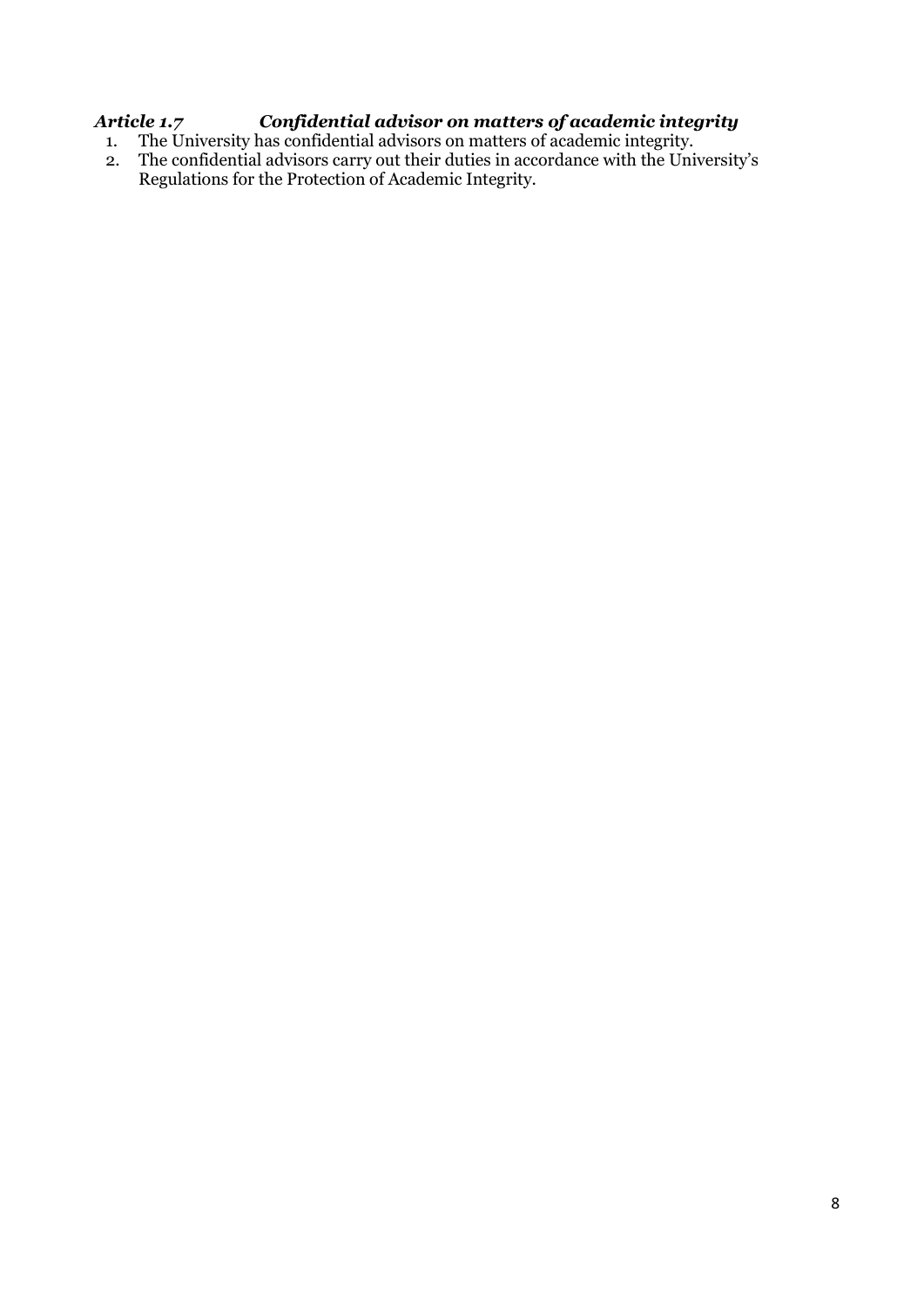## **THE PHD STUDENT**

### *Article 2.1 Definition of terms*

A PhD student is an individual who has been admitted to the PhD procedure and has in fact embarked on writing a PhD thesis. The PhD student may not have previously obtained a PhD from the University of Groningen.

#### *Article 2.2 Finding supervisors and co-supervisors*

- 1. Prospective PhD students will discuss their PhD research with the professors, associate professors and lecturers who are in their opinion the most suitable or with the professor who has already taken responsibility for the supervision of the PhD research.
- 2. The request for the appointment of supervisors or co-supervisors must comply with Article 2.3 and must indicate the ranking order. At least two supervisors or one supervisor and one co-supervisor will be appointed. The maximum number of supervisors/co-supervisors is three. In exceptional cases a fourth supervisor/co-supervisor can be appointed.
- 3. If a prospective PhD student cannot find a supervisor or co-supervisor, the prospective PhD student will look for supervisors in conjunction with the director of the Graduate School. The director of the Graduate School will submit a nomination to the Dean for approval.
- 4. If a conflict arises between one of the supervisors or co-supervisors and the PhD student during the PhD programme, they will refer the conflict to the director of the Graduate School, who will attempt to resolve the matter. In case no solution can be found for the conflict, the Dean decides.

#### *Article 2.3 Application for admission to the PhD programme*

- 1. The prospective PhD student will be admitted to the PhD procedure if the Graduate School Admissions Committee in question has, in accordance with the relevant admission procedure, responded positively to the application for admission. To be admitted, the prospective PhD student must at least submit a certified copy of their Master's degree certificate and a copy of their passport as well as a provisional training and supervision plan. The training and supervision plan must at least state the subject of the PhD thesis and the names of the supervisors and co-supervisors the PhD student would like the director of the Graduate School to appoint.
- 2. Prospective PhD students who are not basing their application to be admitted to the PhD procedure on an examination as referred to in Article 2.4.1a, taken at the University of Groningen, must, along with their application to the Admissions Committee, submit a copy of their passport and a certified copy of a degree certificate acquired elsewhere by passing an examination within the meaning of Article 2.4.1a of these regulations, or, if they have not obtained a Master's degree as referred to in Article 2.4.1a, they must follow the procedure of the implementation regulations referred to in Article 2.4.2. A provisional Training and Supervision Plan must also be submitted.
- 3. The Admissions Committee will notify the prospective PhD student of its decision regarding the application referred to in Articles 2.3.1 and 2.3.2 as soon as possible, but within six weeks at the most. In special cases this time limit can be extended.
- 4. If the subject of the PhD is not in the same field as the examination referred to in Articles 2.3.1 and 2.3.2, then notwithstanding Article 2.3.3 the Doctorate Board will make its decision regarding admission to the PhD procedure on the basis of a well-substantiated proposal presented by the prospective PhD student.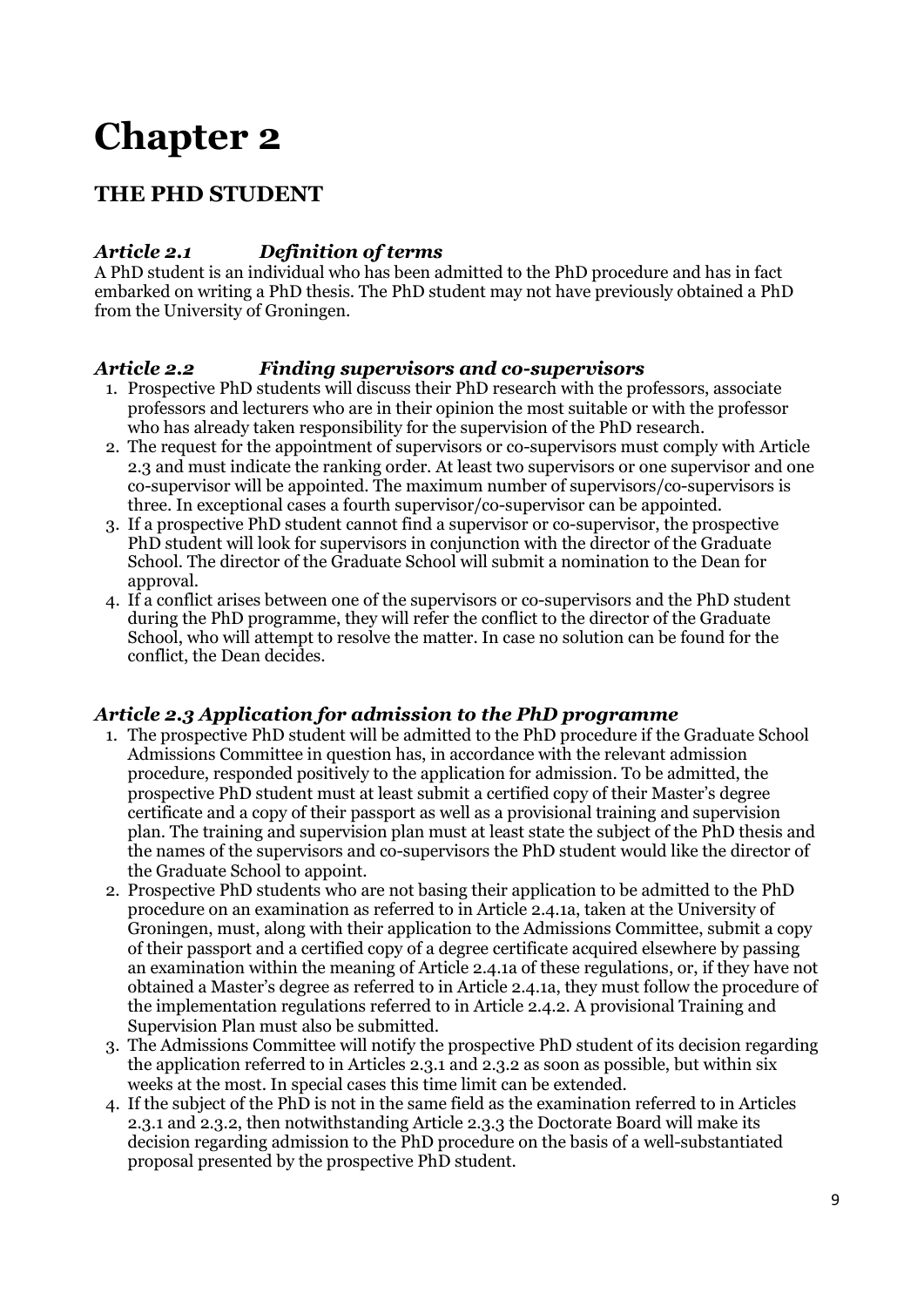- 5. As soon as the application for admission to the PhD programme has been approved, the PhD student is registered in Hora Finita and the starting date is determined. The PhD student and the supervisors and co-supervisors will, in accordance with the requirements of the Graduate School, submit a fully completed training and supervision plan to the Graduate School for approval by the director of the Graduate School, at the latest within three months after the start of the PhD programme, stating the subject of the PhD thesis and the names of the supervisors and co-supervisors the PhD student wants appointed or approved, and if possible an overview of the training plan and the dates on which the result and development meetings will take place. Once the training and supervision plan has been approved by the director, it will be signed by the Dean or a person mandated by the Dean. The Dean is responsible for registering the training and supervision plan in Hora Finita.
- 6. At the start of the PhD programme, PhD students will confirm in Hora Finita that they will adhere to the Dutch Code of Conduct for Academic Practice issued by the Association of Universities in the Netherlands (VSNU) and the University of Groningen's Regulations for the Protection of Academic Integrity.

#### *Article 2.4 Admission to PhD procedure*

- 1. The PhD procedure is open to everyone who:
	- a. has been awarded a Master's degree on the basis of Articles 7.10a.1, 2 or 3 of the WHW, in accordance with the provisions of Article 7.18.2 of the Act, and
	- b.has demonstrated the ability to conduct independent academic research by writing a PhD thesis, and
	- c. has met the other requirements set out in these regulations.
- 2. In exceptional cases the Doctorate Board may admit to the PhD procedure individuals who meet the requirements set out in Articles 2.4.1b. and c., but not those set out in 2.4.1a. (see Article 7.18.3 of the Act). For this purpose the Doctorate Board will establish implementation regulations. See Appendix 1, parts A and B, of these regulations.

#### *Article 2.5 Responsibility for the PhD thesis*

- 1. The PhD student has conducted the academic research described in the PhD thesis independently or has made, as referred to in Article 2.5.2, an essential contribution to parts of it. The PhD student is responsible for the PhD thesis.
- 2. In the case of jointly conducted academic research, the results of the research may lead to a joint PhD thesis by two PhD students, provided the following requirements have been met:
	- a. each of the authors has made an independent and distinguishable contribution which is sufficient for the PhD, to the satisfaction of the supervisors and co-supervisors
	- b.each of the authors accepts personal responsibility both for a particular part of the PhD thesis and for the coherence of the thesis as a whole
	- c. it is indicated in the PhD thesis which share each author had in writing it
	- d.each of the authors has added the required number of propositions ('*stellingen*' in Dutch) to the thesis as referred to in Article 4.2.
- 3. In the case of a joint PhD thesis as referred to in Article 2.5.2, the procedures and rules set out in these regulations apply for each PhD student separately.

#### *Article 2.6 Collaboration with supervisors and co-supervisors*

The PhD student will submit the manuscript to the supervisors and co-supervisors in its entirety or in sections, will make alterations as agreed, and will then submit the manuscript to the supervisors and co-supervisors for approval.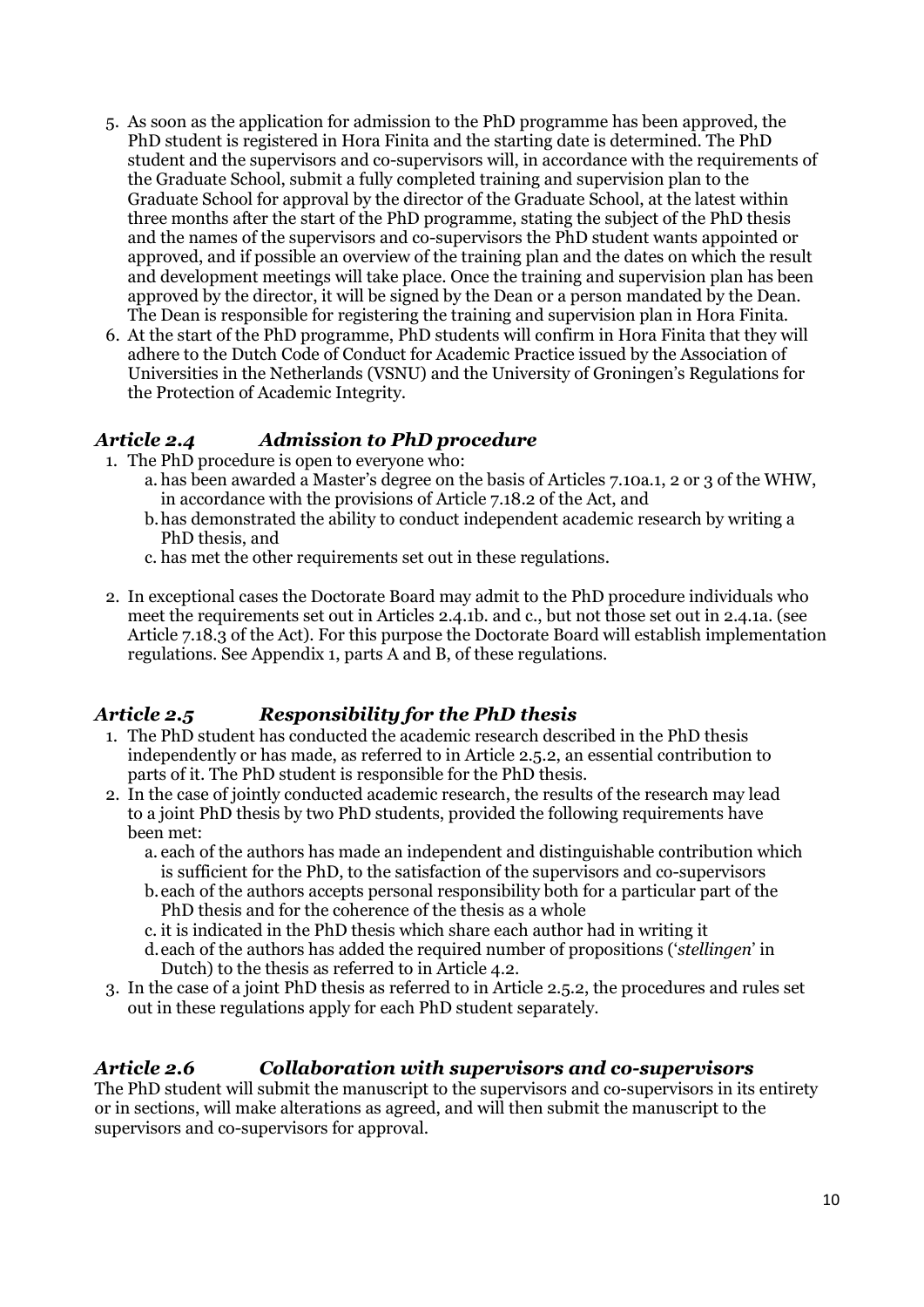## **THE SUPERVISORS**

### *Article 3.1 Appointment of supervisors*

Once the Dean has appointed the supervisors and co-supervisors by means of signing the training and supervision plan referred to in Article 2.3, the Dean ensures that the names of the supervisors and co-supervisors are registered in Hora Finita. The supervisors appointed must include at least one professor from the University of Groningen or an associate professor who has a PhD and has been awarded the *ius promovendi*. In addition, one or two professors from another university in the Netherlands or another country can be appointed as supervisors. The primary supervisor must be affiliated with the University of Groningen. If an intended second or third supervisor is a professor at a foreign university, the Dean will conduct a detailed investigation before appointing that professor.

### *Article 3.2 Appointment of co-supervisor(s)*

- 1. At the proposal of the PhD student and with the consent of the supervisor(s) and the intended co-supervisor, the director of the Graduate School of the Faculty in question may appoint a co-supervisor to supervise the PhD student in addition to the supervisor.
- 2. The prospective co-supervisor must be employed by a university; however, the supervisor(s) may ask the Rector Magnificus in writing, stating the reasons, to make an exception to this. The co-supervisor must have the right to use the title 'Doctor' in the Netherlands or must have obtained a doctorate and must have expertise in the relevant academic field or fields.
- 3. Professors are excluded from being co-supervisors, as are associate professors who have a PhD and to whom the *ius promovendi* has been awarded by the Doctorate Board.
- 4. The proposal of the PhD student referred to in Article 3.2.1 must be submitted in time for the co-supervisor to provide a substantial amount of supervision for the preparations for and writing of the PhD thesis.
- 5. The name of the co-supervisor must be listed on the reverse side of the title page of the PhD thesis in question.

#### *Article 3.3 Duties of supervisors*

- 1. The supervisors and co-supervisors are responsible for accepting the manuscript as a PhD thesis and ensure that the PhD thesis meets the academic standards that generally apply to a PhD thesis. The Netherlands Qualification Framework serves as a guideline for this.
- 2. The supervisors and co-supervisors will supervise the PhD student in writing the thesis and also ensure that the deadlines that have been agreed or can be considered reasonable for the assessment and discussion of drafts submitted to them are met.
- 3. The supervisors and co-supervisors will read the content of the manuscript of the PhD thesis, assess the manuscript submitted or parts of thereof, and consider whether it meets the requirements supervisors can set on the basis of their responsibility for the PhD thesis.
- 4. The supervisors and co-supervisors may make suggestions to the PhD student for alterations and/or additions to the manuscript. The PhD student will follow these suggestions as much as possible.
- 5. A supervisor or co-supervisor may only withdraw as supervisor or co-supervisor in exceptional cases, stating the reasons. They must notify the PhD student, the other supervisors and co-supervisors, the director of the Graduate School and the Dean of their withdrawal without delay. Article 2.2.3 will apply *mutatis mutandis*.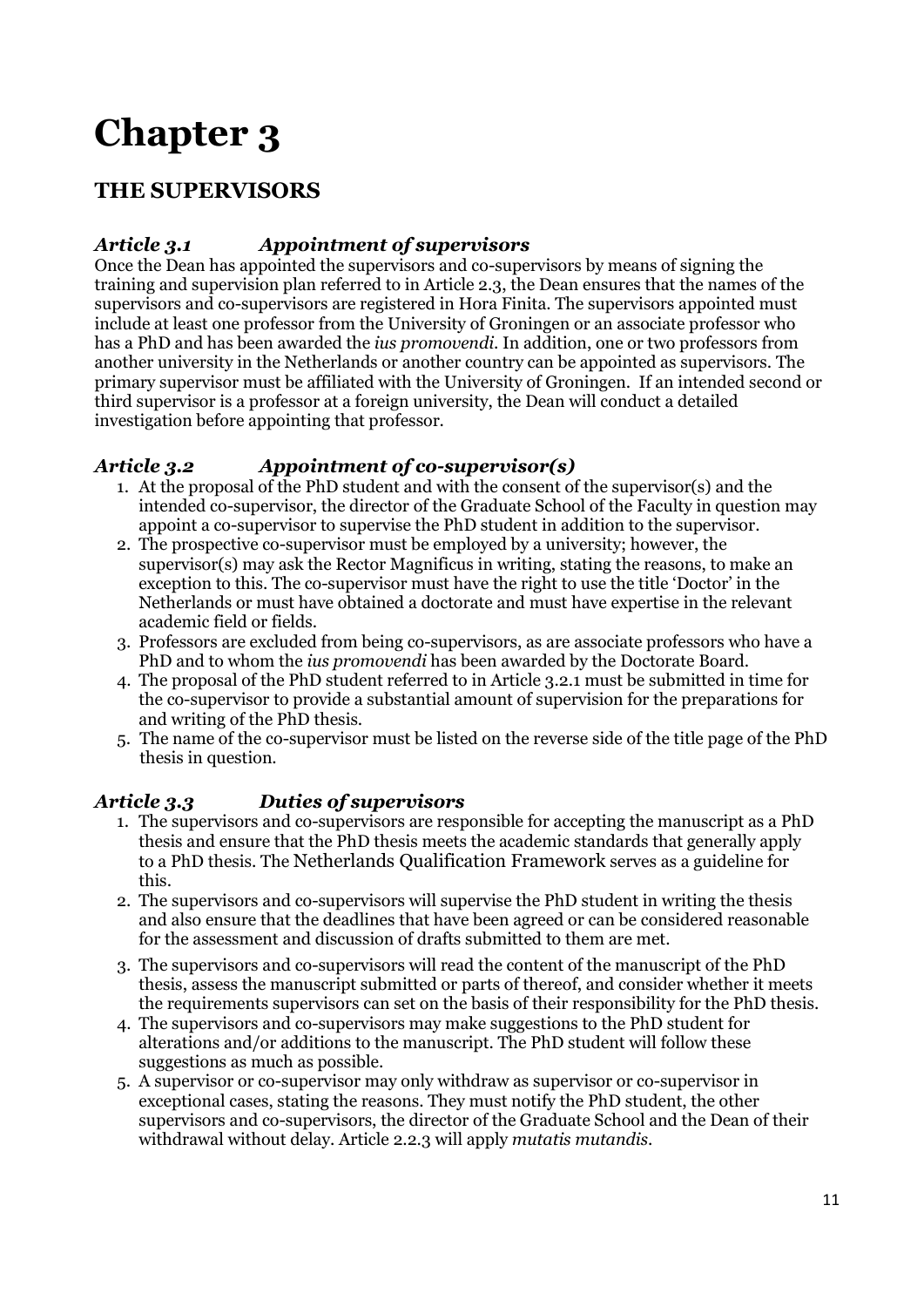## *Article 3.4 Honourably discharged professors*

- 1. An honourably discharged professor may only act as supervisor if they were appointed as supervisor before their discharge and if the PhD thesis is approved by the Assessment Committee within five years of their discharge.
- 2. If the Assessment Committee does not approve the PhD thesis within five years of the supervisor's honourable discharge, the appointment will lapse and the Dean will appoint another professor as supervisor, on the recommendation of the director of the Graduate School and after hearing the views of the PhD student, unless in the Dean's opinion – provided more than one supervisor was appointed – the appointment of a new supervisor is unnecessary.

## *Article 3.5 Several supervisors and co-supervisors*

- 1. The director of the Graduate School of the faculty in question must appoint at least two and no more than three supervisors and co-supervisors. In exceptional cases a fourth supervisor or co-supervisor may be appointed. The Dean will appoint the nominated supervisor(s) or co-supervisor(s).
- 2. The supervisors and co-supervisors will distribute the tasks among themselves, taking the PhD student's views into account. This distribution of tasks will be recorded in a written statement, which – if more than one supervisor has been appointed – will indicate which person is the primary supervisor.
- 3. The distribution of tasks will not affect the responsibility of the supervisors and cosupervisors for the PhD thesis as a whole.
- 4. The supervisors and co-supervisors will approve the PhD thesis jointly and will jointly give the PhD student a statement regarding the defensibility of the propositions ('*stellingen*') as referred to in Article 4.2.

## *Article 3.6 Prohibited relationships*

- 1. Close family members of the PhD student (to the fourth degree) or other individuals who have a relationship with the PhD student that means that they cannot reasonably be required to pass judgment will not be eligible for appointment as supervisor or cosupervisor and may not be members of the Assessment Committee or PhD Examining Committee.
- 2. Close family members of the co-supervisor (to the fourth degree) or other individuals who have a relationship with the co-supervisor that means that they cannot reasonably be required to pass judgment may not be members of the Assessment Committee or PhD Examining Committee.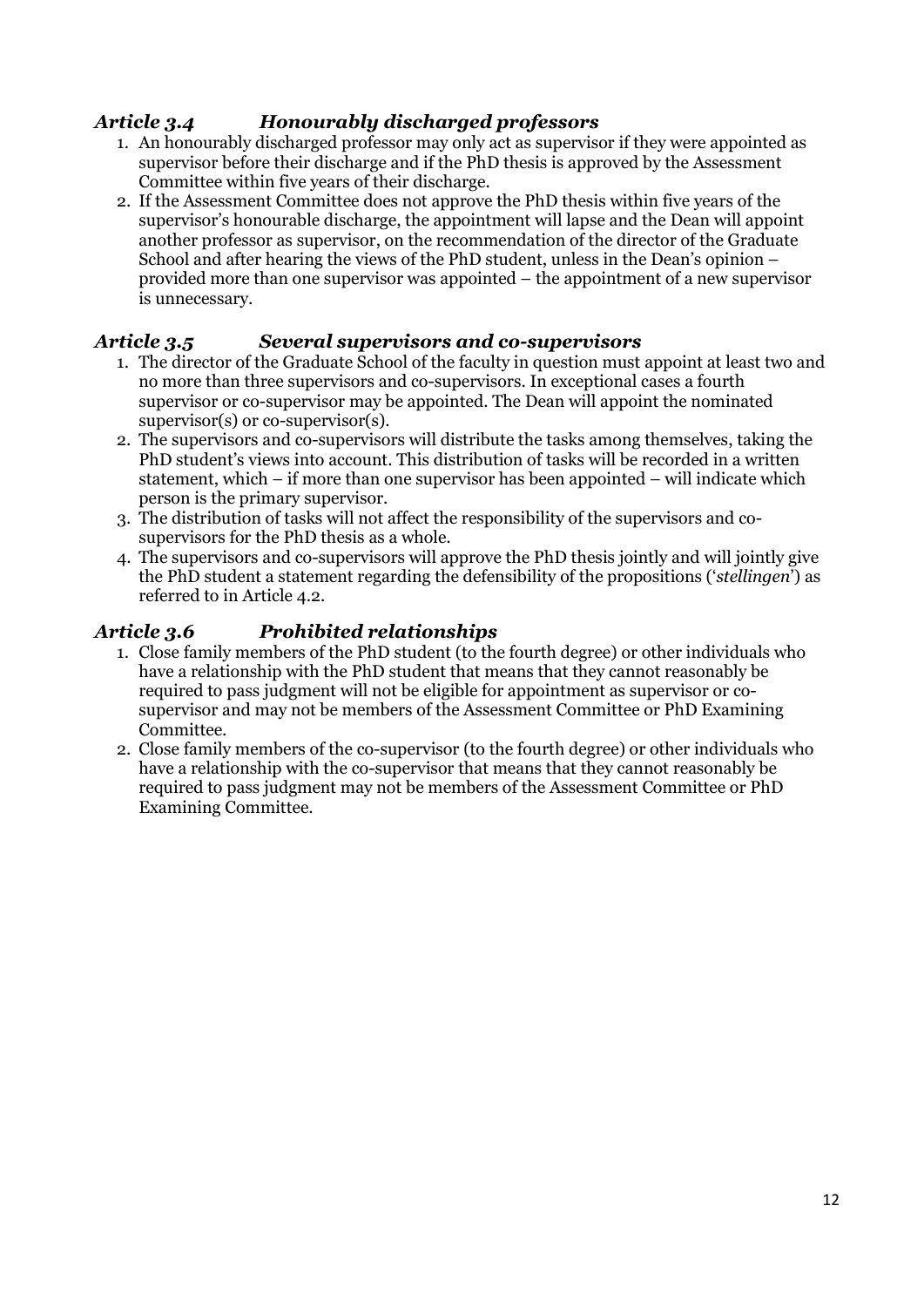## **THE PHD THESIS**

## *Article 4.1 Definition of terms*

- 1. The PhD thesis is:
	- an academic thesis about a certain subject, or
	- a collection of academic publications that may or may not have been published previously, or
	- a tangible technological design, accompanied by thorough documentation which can be taken away and examined.
- 2. Where these regulations refer to the PhD thesis, the term may also be taken to mean a part of a PhD thesis as referred to in Article 2.5.2 of these regulations.
- 3. In order to safeguard the storage of the thesis and to ensure that the thesis and the research data remain available to the University of Groningen for further research and education, the PhD student must sign the licence agreement, as included in Appendix 8. This agreement must be signed before the thesis is submitted for approval by the Assessment Committee.
- 4. In so far as the University of Groningen is the employer of the PhD student, the CAO-NU and the Dutch Patent Act apply with regard to intellectual property rights.
- 5. The University of Groningen is entitled to store this work in the relevant section of the University of Groningen Library, to be used for the purpose of academic teaching and research, and to publish it on the internet as referred to in Article 4.7.
- 6. The PhD student must ensure that the copyright provisions have been complied with, as elaborated in Article 4.7 and Appendix 8: the Licence Agreement.
- 7. Data (e.g. databases) and accompanying explanations will in any case be filed for the purpose of verifying the research. They will be made available for further scientific research in accordance with the guidelines of the University of Groningen's Data Policy and the Data Policy of the research institute.
- 8. The Dean or the director of the research institute may grant a full or partial exemption from this requirement for a certain period if there are compelling reasons to do so.

## *Article 4.2 Propositions ('stellingen')*

- 1. At least six propositions must be added to the PhD thesis. These propositions must be academically defensible. As soon as possible after approval of the PhD thesis as referred to in Article 5.1, the PhD student will submit the propositions to the supervisors and cosupervisors through Hora Finita. The supervisors and co-supervisors will assess the quality of the propositions submitted and also assess whether the propositions are defensible.
- 2. The supervisors and co-supervisors are responsible for registering the decision as to whether or not the propositions are defensible in Hora Finita.

## *Article 4.3 Language*

- 1. The PhD thesis and the corresponding propositions must be written in Dutch or English, or, with the approval of the Doctorate Board, in another language.
- 2. If the PhD thesis is written in Dutch, an English translation of the title (and any subtitle) as well as an English abstract of the content must be provided as a separate appendix to the thesis. If the PhD thesis is written in English, a Dutch translation of the title (and any subtitle) as well as a Dutch abstract of the content must be provided as a separate appendix to the thesis.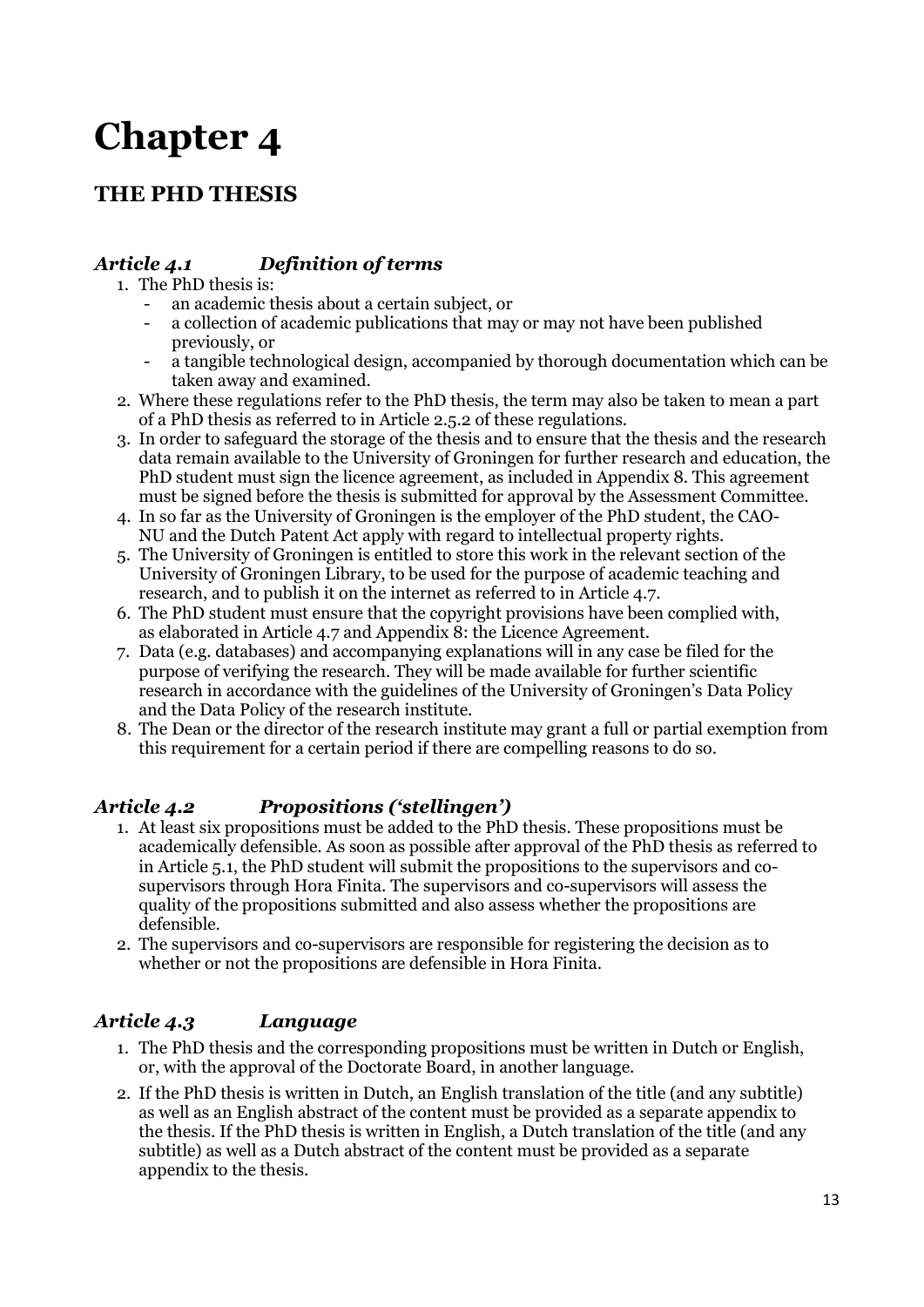- 3. If a PhD thesis is written in a combination of languages, for the sections written in Dutch a translation of the title as well as an abstract of the content must be provided in a permitted language. For sections not written in Dutch, a Dutch translation of the title and a Dutch abstract of the texts must be included.
- 4. If the PhD thesis is written in a language other than Dutch or English, a Dutch and English translation of the title and the abstract must be provided.
- 5. Optionally, the PhD may also include a summary in Dutch for non-experts.

### *Article 4.4 Contents*

- 1. The PhD thesis must include:
- a title page which complies with the format set out in Appendix 7
- a table of contents
- an introduction which at least includes the research question addressed in the PhD thesis
- an academic analysis
- a conclusion
- an abstract
- if possible, a list of names and subjects and/or a list of sources
- a brief version of the PhD student's CV
- The propositions must accompany the PhD thesis as a separate appendix.
- 2. Optionally, the PhD student may include a brief and concise foreword and a summary in Dutch for non-experts.

#### *Article 4.5 Collection of academic publications as a PhD thesis*

- 1. Article 4.4 will apply *mutatis mutandis* to a PhD thesis whereby the academic analysis consists of a collection of academic publications which may or may not have been published previously. The relationship between these publications must be outlined and explained in an introduction and summary conclusion. The publications in question must be added as chapters.
- 2. Academic publications are eligible only if they meet the following criteria:
	- the publications must form a coherent whole; a guideline for this is that previously published publications must not have been published more than five years before the PhD thesis is submitted to the Assessment Committee for assessment.
	- written consent must be given for use in the thesis of publications for which the copyright has been given to third parties
	- a written statement by the supervisors must be submitted to the Assessment Committee showing that the PhD student's share of the scientific articles is an essential and sufficient part of the research project in question.

#### *Article 4.6 Form*

- The PhD thesis and the accompanying propositions must be made available in both printed and digital form.
- Two ISBNs (International Standard Book Number) for the PhD thesis must be requested through the website of the University of Groningen Library; one for the printed version and one for the electronic version.

#### *Article 4.7 Printing and submitting the PhD thesis*

- **A.** After receiving notification of admission as referred to in Article 6.3, the Rector Magnificus will give the PhD student permission to have the PhD thesis printed.
- **B.** As soon as possible after the PhD thesis and the accompanying propositions have been printed, but three weeks before the date of the defence at the latest, the PhD student will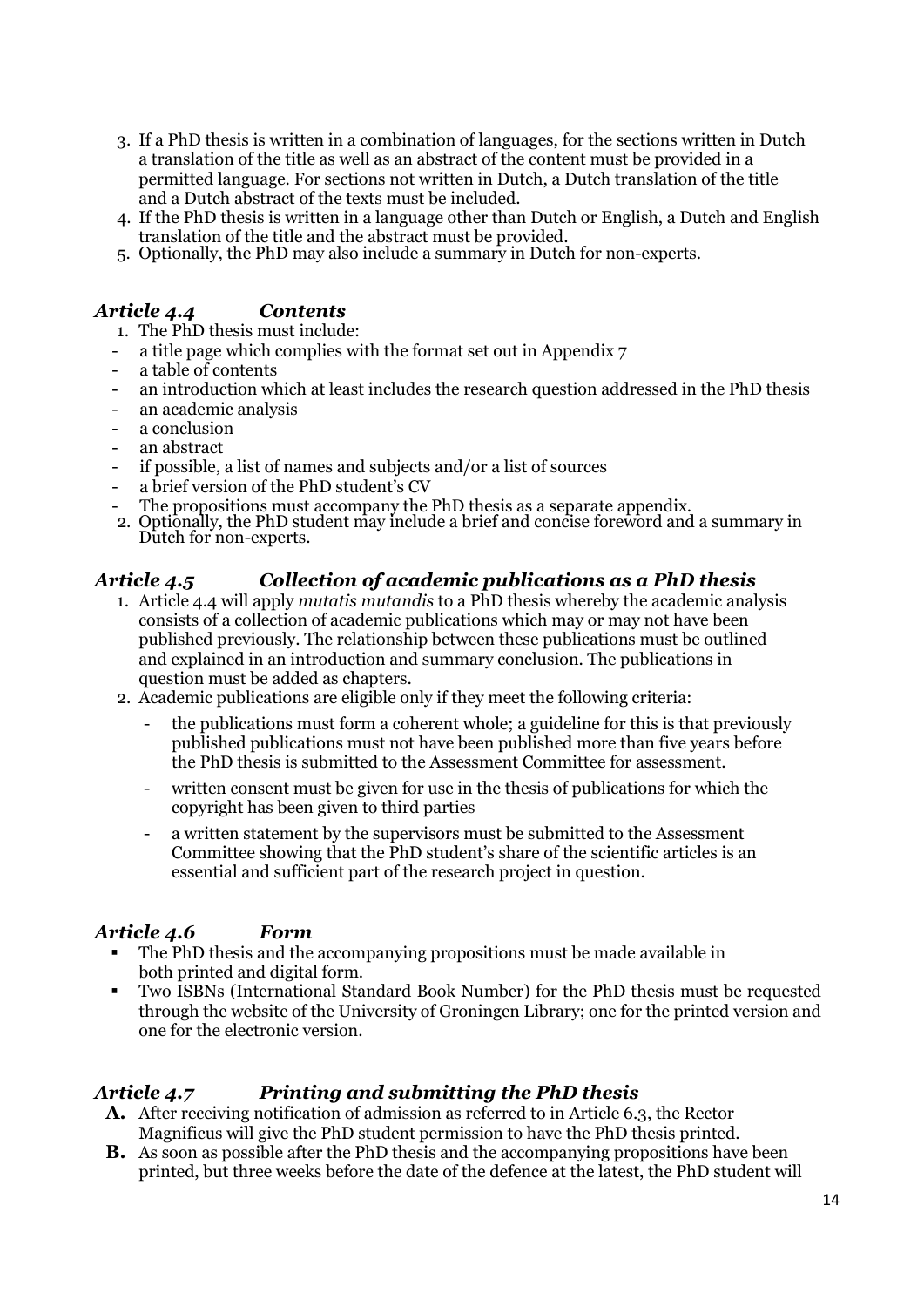submit to:

- 1. the PhD degree registration office of the University of Groningen, Broerstraat 5, Academy Building:
	- 3 printed copies of the PhD thesis and the accompanying propositions
	- 1 printed copy of the title page
- 2. to the Graduate School:
	- 1 printed copy of the PhD thesis and the accompanying propositions
- 3. via Hora Finita:
	- to the University of Groningen Library, Broerstraat 4: the electronic version of the thesis and the accompanying propositions; if the thesis also appears as a commercial edition, the electronic version must be supplied together with a copy of the agreement with the publisher authorizing publication of the electronic version
	- The PhD student must upload various abstracts to and complete a questionnaire in Hora Finita (under the Communication tab) no later than five weeks before the date of the PhD defence for the Communication Office and the University of Groningen Repository.

The summaries for non-experts which are intended for the Communication Office and for the University of Groningen Library must be written in Dutch and English, each no longer than 250 words.

4. The University of Groningen Library will make the thesis available in printed and electronic form, in principle before the PhD defence (subject to and stating the date of the defence), but no later than one month after the defence. The electronic version will be made public through the University of Groningen Repository. The Rector Magnificus may grant a full or partial exemption from publication for a certain period if there are compelling reasons to do so.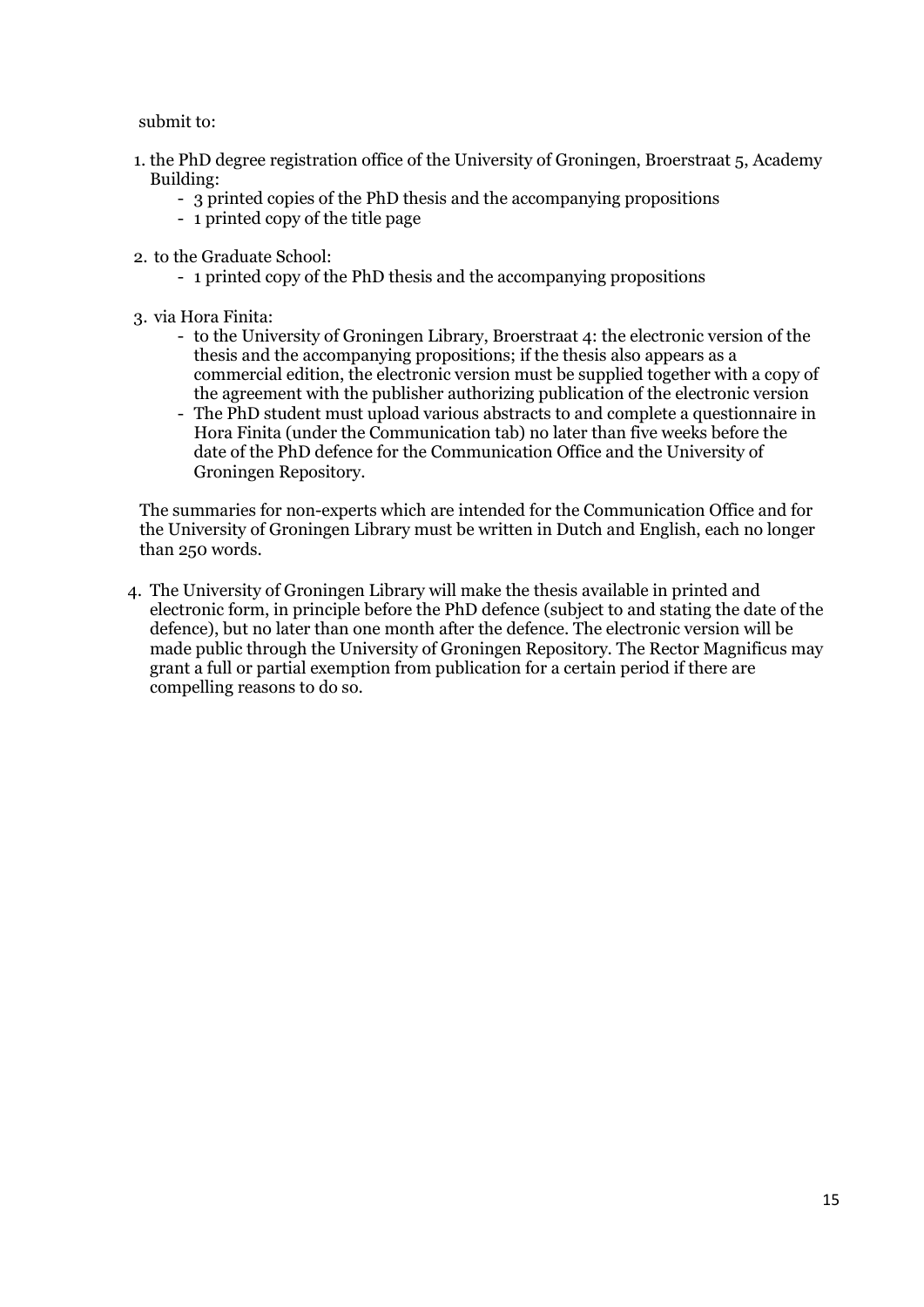## **ASSESSMENT OF PHD THESIS BY THE SUPERVISORS**

#### *Article 5.1 Approval of PhD thesis by the supervisors*

- If the supervisors and co-supervisors are of the opinion that the PhD thesis meets the required academic standard and can be regarded as an adequate demonstration of competence to carry out independent academic research, the supervisors and cosupervisors give their approval.
- The supervisors and co-supervisors are responsible for registering their approval in Hora Finita, after which the PhD student, the Dean and the director of the Graduate School will automatically be notified of this.

#### *Article 5.2 Supervisors withhold approval of the PhD thesis*

- 1. If a supervisor withholds approval of the PhD thesis, then at the request of the PhD student and after hearing the views of the student, the supervisors and the co-supervisors, the Dean will decide whether to appoint a different supervisor.
- 2. If a co-supervisor withholds approval of the PhD thesis, then at the request of the PhD student and after hearing the views of the student, the supervisors and the co-supervisors, the Dean will decide whether to appoint a different co-supervisor, unless in the Dean's opinion the appointment of a new co-supervisor is unnecessary, because there are already several supervisors and co-supervisors.

#### *Article 5.3 Time limit*

The supervisors and co-supervisors must respond to a written request submitted by the PhD student for approval of the PhD thesis within six weeks. If the supervisors or co-supervisors withhold their approval, they must also state their reasons for this.

#### *Article 5.4 Further action*

- 1. As soon as possible after receiving the approval referred to in Article 5.1. and if necessary the statement referred to in Article 2.4.2, and after the appointment of the Assessment Committee referred to in Article 6.1, the PhD student will submit the PhD thesis which has been approved by the supervisors and co-supervisors, with a submission letter, to the Dean and the members of the Assessment Committee as described in Article 6.1.
- 2. The PhD student will also submit the title page of the PhD thesis, which is in accordance with the designated format, to the PhD degree registration office via Hora Finita.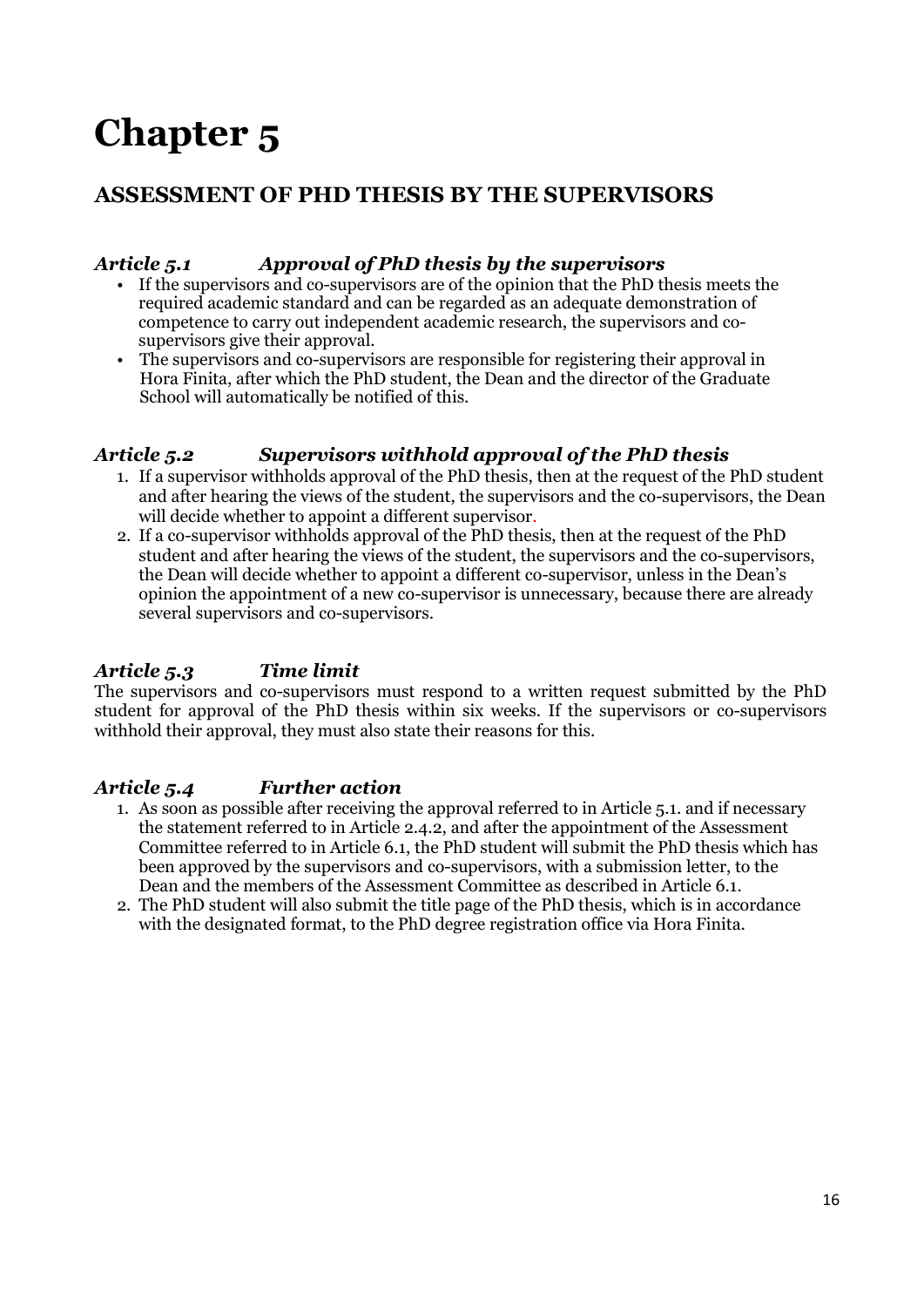## **THE ASSESSMENT COMMITTEE**

#### *Article 6.1 The Assessment Committee*

- 1. As soon as possible after receiving the approval referred to in Article 5.1, the Dean of the Faculty covering the subject area of the PhD thesis appoints an Assessment Committee.
- 2. The Assessment Committee consists of three members. In the event of a joint PhD or a double PhD, the Committee consists of four members. The (primary) supervisor makes a recommendation regarding the composition of the Assessment Committee. Following approval by the Dean, the (primary) supervisor determines whether the candidates are willing to be members of the Assessment Committee.
- 3. Only professors employed by a university who have not co-authored with the PhD student on publications included in the PhD thesis may be members of the Assessment Committee. The Assessment Committee consists of at least one professor from the University of Groningen and one professor from another university in the Netherlands or another country. Professors from a foreign university must have at least a level equivalent to the Dutch level. If necessary, the Dean will conduct a further investigation into this matter.
- 4. For honourably discharged professors, the rule applies that they may be members of the Assessment Committee for up to five years after their honourable discharge. Co-supervisors may not be members of the Assessment Committee.
- 5. Article 3.6 applies *mutatis mutandis* to membership of the Assessment Committee.

#### *Article 6.2 Chair of the Assessment Committee*

The Dean is Chair of the Assessment Committee. The Chair is not a member of the Assessment Committee.

#### *Article 6.3 The Assessment Committee's decision*

- 1. The Assessment Committee must announce its decision regarding the PhD thesis within four weeks of its appointment.
- 2. If the members of the Assessment Committee wish to meet to discuss the thesis, their discussions will be confidential.
- 3. When making its decision, the Assessment Committee will limit itself to a qualitative judgment of the main features of the study submitted, based on the research question agreed between the supervisors and co-supervisors and the PhD student.
- 4. All members of the Assessment Committee will provide a substantiated opinion of the PhD thesis in writing via Hora Finita. If at least one of the members of the Assessment Committee gives a negative assessment, the Dean will decide about the approval of the PhD thesis. The Dean will consult the members of the Assessment Committee in connection with this decision.
- 5. The Chair of the Committee will ensure that the approval or rejection of the PhD thesis is registered via Hora Finita, after which the PhD student, the supervisors, the PhD degree registration office, the director of the Graduate School and if necessary the members of the Assessment Committee will be notified of the decision.
- 6. If the Assessment Committee withholds its approval, as referred to in the second sentence of Article 6.3.4, then unless the Dean decides otherwise, the Committee will be deemed to have been dissolved after making its decision known. In the event that the Assessment Committee or the Dean withhold their approval, as referred to in the second sentence of Article 6.3.4, the supervisor may ask the Dean to appoint a new Assessment Committee. Members of the dissolved committee may be members of this new committee.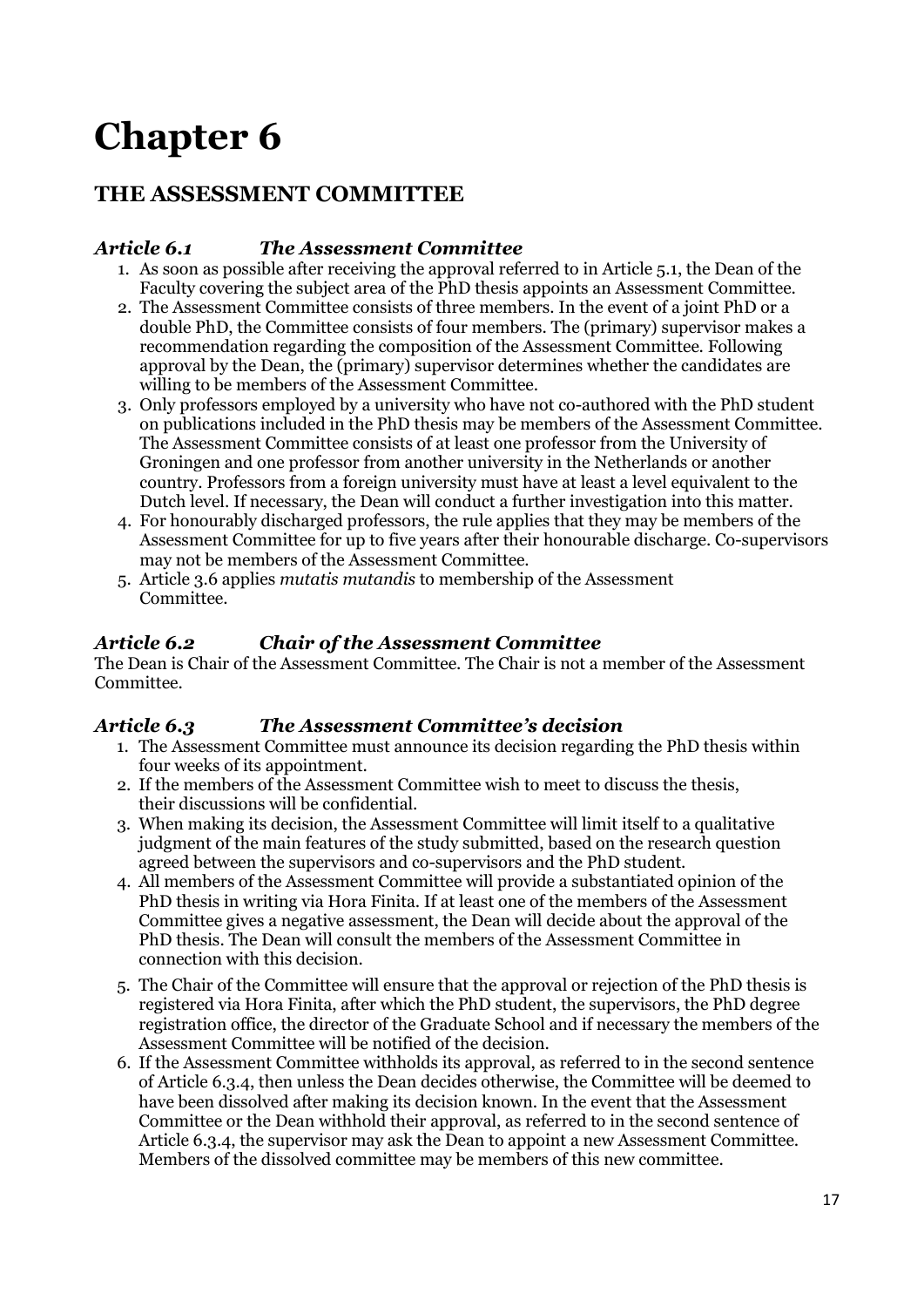## **THE PHD EXAMINING COMMITTEE**

#### *Article 7.1 Composition of the PhD Examining Committee*

- 1. As soon as possible after being notified of the positive decision referred to in Article 6.3.4, the Dean will give the PhD student permission to defend their thesis and will appoint a PhD Examining Committee on the recommendation of the primary supervisor. The defence will then take place in the presence of this committee.
- 2. The PhD Examining Committee consists of at least five members, including:
	- 1. professors, both from the University of Groningen and from other universities in the Netherlands or other countries and
	- 2. associate professors from the University of Groningen who have been awarded the *ius promovendi* by the Doctorate Board
	- 3. a maximum of two associate professors or lecturers with PhDs and who have not been awarded the *ius promovendi* as advisory members

The members of the Assessment Committee and the Chair as referred to in Article 7.2 will be included in this number, but the experts as referred to in Article 7.3 will not be. Cosupervisors may not be members of the PhD Examining Committee.

Professors from a foreign university must hold a position which is equivalent to that of a professor appointed by a Dutch university. If necessary, the Dean will conduct a further investigation into this matter.

The primary supervisor will check in advance whether the intended individuals are willing to sit on the PhD Examining Committee.

- 3. Article 3.6 will apply *mutatis mutandis* to membership of the PhD Examining Committee.
- 4. At least half of the committee members must be affiliated with the University of Groningen. The primary supervisor may ask the Rector Magnificus in writing, stating the reasons, to exclude the application of this provision.

#### *Article 7.2 Chair of the PhD Examining Committee*

- 1. The Chair of the PhD Examining Committee is the Rector Magnificus or their deputy. The Chair must be a Professor.
- 2. The Chair is member of the PhD Examining Committee.
- 3. The Chair invites members of the committee to speak and tells them when to stop.
- 4. The Chair appoints one of the members of the committee to be the secretary. The secretary must be a professor employed by the University of Groningen.

#### *Article 7.3 Expert*

At the request of the primary supervisor, the Dean may admit to the defence individuals who may use the title 'Doctor' in the Netherlands and who are specialists in the subject area (or part of the subject area) of the PhD thesis; if the PhD Examining Committee agrees, they will take part in the opposition and will have an advisory vote in the deliberations about whether or not to award the PhD.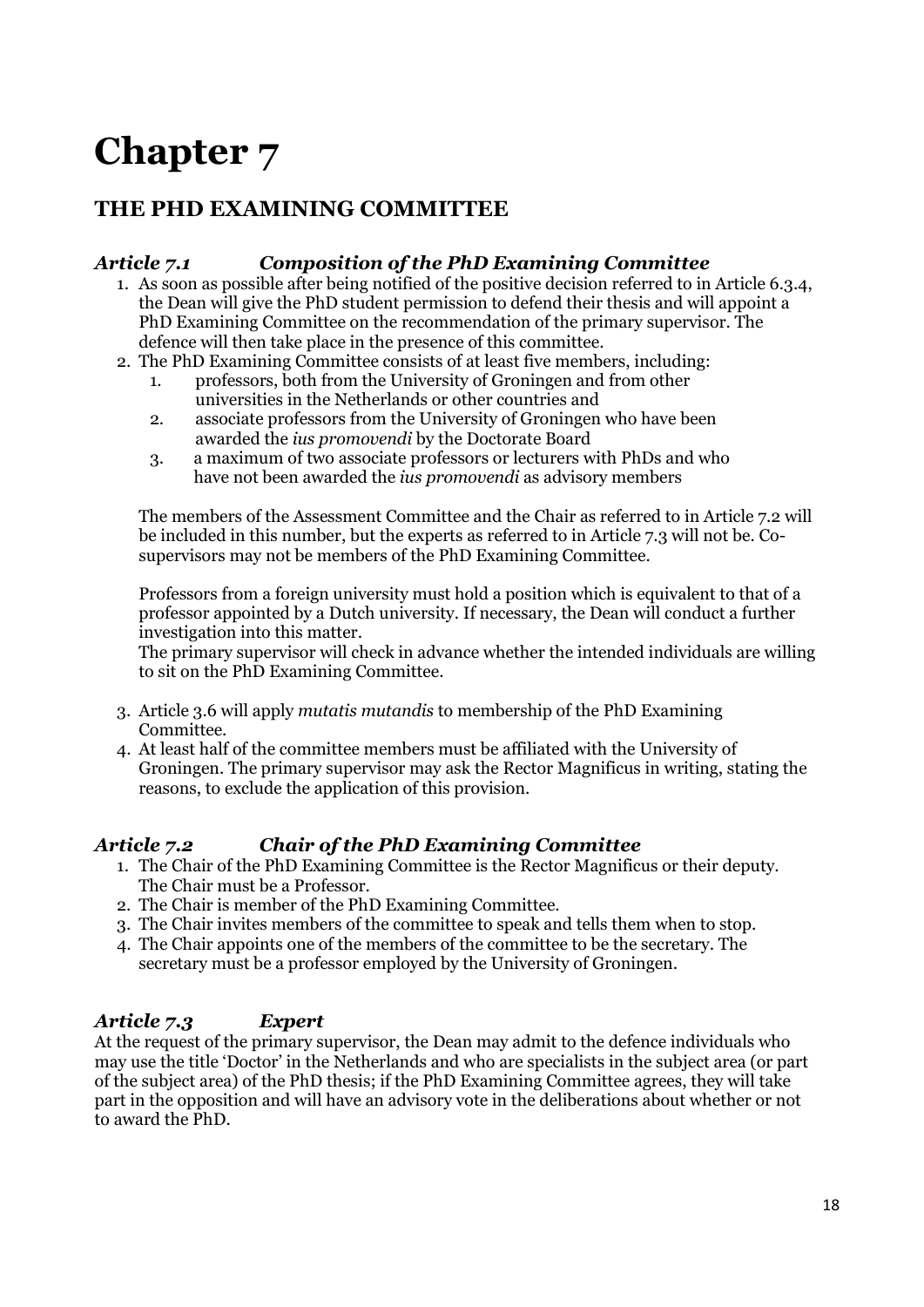### *Article 7.4 Taking part in the opposition*

- The opposition consists of the PhD Examining Committee, possible experts in the field and the supervisors. The Chair is not part of the opposition. During the defence, a maximum of nine individuals may take part in the opposition. In exceptional cases, this number may be deviated from, at the Dean's discretion.
- The opposition from the audience is not included in the number mentioned in Article 7.4.1.
- Opposition from the audience is permitted provided that the Dean of the faculty is notified three weeks in advance.

#### *Article 7.5 Convening the PhD Examining Committee*

The Dean will convene the PhD Examining Committee in good time to hold the opposition during and to attend a closed meeting prior to the defence.

#### *Article 7.6 Substitution of a member of the PhD Examining Committee*

- 1. If due to unforeseen circumstances a member of the PhD Examining Committee is unable to attend the preliminary meeting, as referred to in Article 7.5, or the defence, the primary supervisor must ensure a substitute or solution is found in good time (to which Articles 7.1.4 and 3.6 will also apply). The solution may involve the opposition in question being read out by another member of the PhD Examining Committee. It is not possible to attend the defence via telephone or video connection.
- 2.If the provisions of Article 7.6.1 apply, the supervisor must notify the Dean of this no later than 48 hours before the start of the defence or as soon as possible.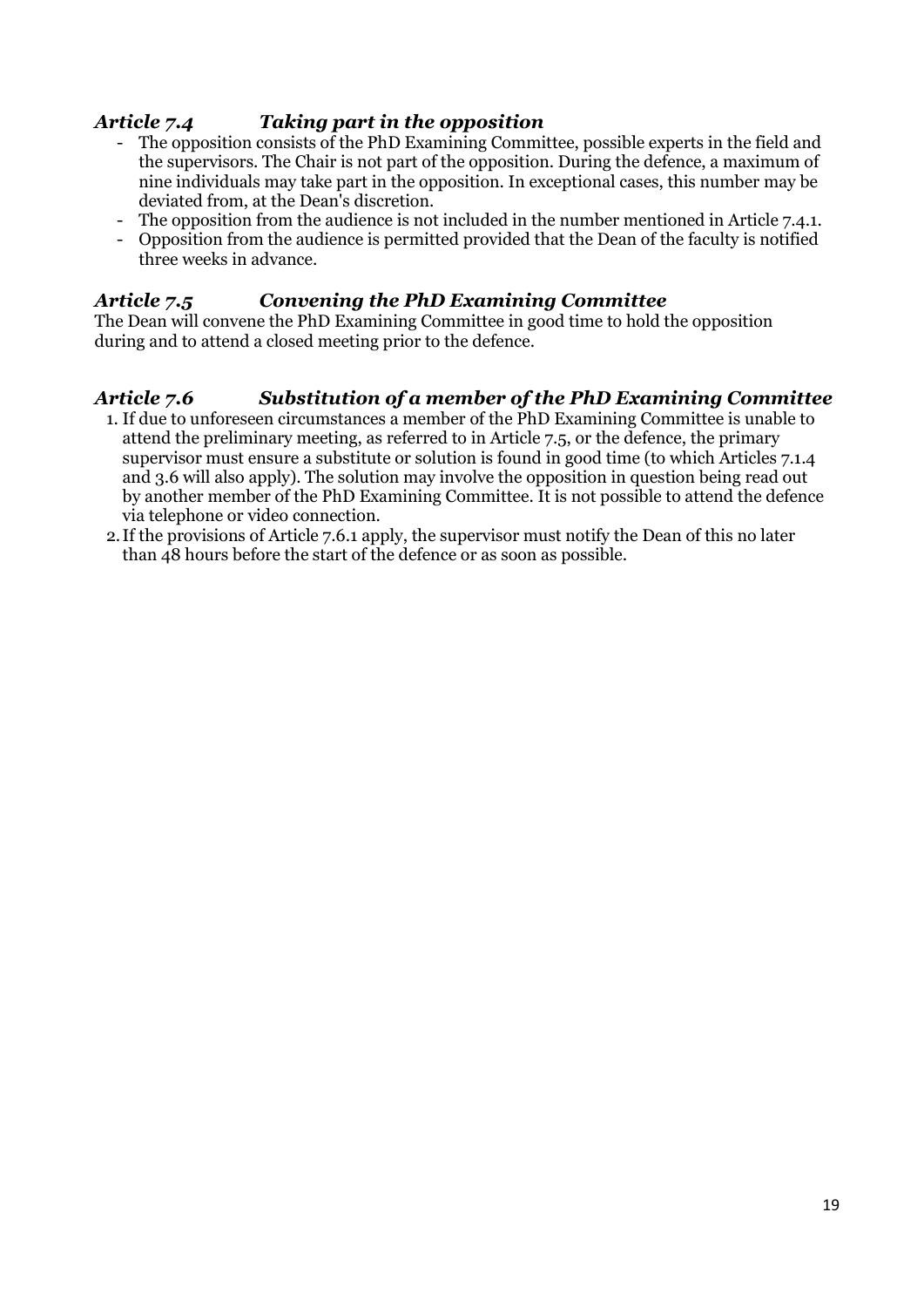## **THE PHD CEREMONY**

### *Article 8.1 Date, time, place*

The PhD student will discuss the date of the PhD ceremony with the supervisors and cosupervisors and the Dean as soon as possible after receiving notification of the approval of the manuscript as referred to in Article 5.1. Subject to the approval of the Assessment Committee, the date, time and place will be fixed by the PhD degree registration office.

#### *Article 8.2 Public nature of meetings*

Subject to the provisions of Article 1.4.3, the PhD ceremony will be open to the public.

#### *Article 8.3 The defence of the PhD thesis*

- 1. The provisions of the protocol, as included in Appendix 5, also apply.
- 2. The PhD ceremony, including the defence of the PhD thesis, will be conducted in Dutch or English or, with the permission of the Rector Magnificus, in another language.
- 3. The defence will end 45 minutes after the beginning of the public session; the session will be terminated by the Chair.

### *Article 8.4 Decision-making*

- 1. After the defence has been terminated, the PhD Examining Committee, on behalf of the Doctorate Board, will make a decision at a closed meeting about awarding the PhD.
- 2. When deciding whether or not to award the PhD, the committee will take into account the decision of the Assessment Committee referred to Article 6.3.1 and the student's defence of the PhD thesis.
- 3. A refusal to award the PhD on the grounds of the student's defence of the PhD thesis must be based on the unanimous opinion of the PhD Examining Committee.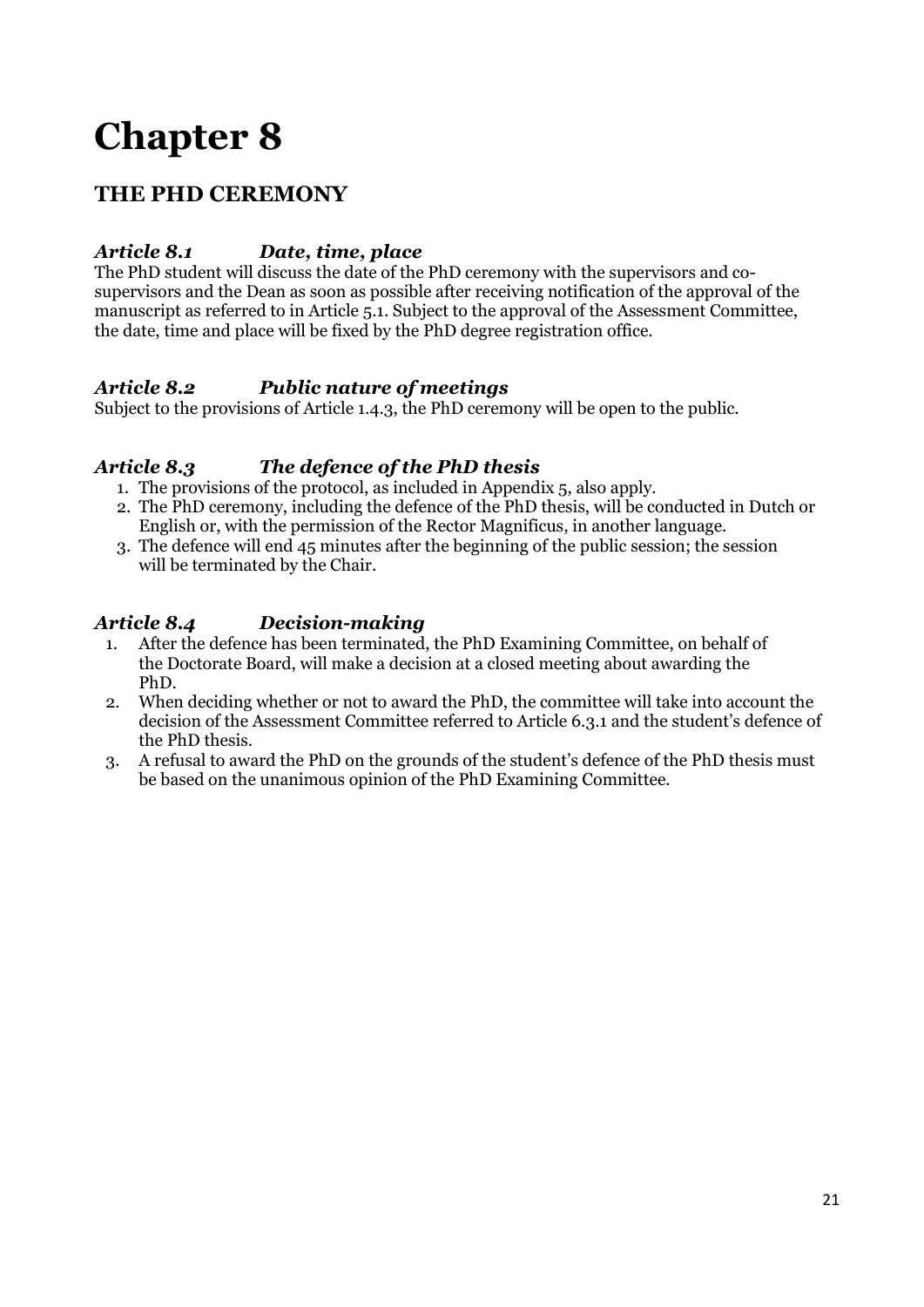## **CUM LAUDE**

#### *Article 9.1 Proposal to award the cum laude distinction*

- 1. If a PhD student has shown outstanding ability to conduct independent academic research, the PhD Examining Committee, on behalf of the Doctorate Board, may decide to confer the *cum laude* distinction (an honours distinction).
- 2. A proposal to award the *cum laude* distinction can be put forward by the primary supervisor or by a member of the Assessment Committee. A proposal in writing stating the reasons must be submitted confidentially to the Dean at least eight weeks before the date of the PhD ceremony.
- 3. The Assessment Committee must be unanimous in their opinion that the *cum laude* distinction should be conferred. At the request of the Dean, the Assessment Committee will nominate at least two external referees who are professors in the subject area of the PhD thesis and are not co-authors of any of the publications included in the thesis. The Dean will appoint two but no more than three referees, preferably from those nominated, but the Dean may also decide to choose someone else. The external referees decide on the *cum laude* designation. The external referees will submit confidential recommendations in writing to the Dean via Hora Finita within three weeks of being appointed.
- 4. At least two referees, regardless of the number of designated referees, must have assessed the PhD thesis as 'outstanding' for the *cum laude* designation to be awarded. The assessment of the referees and the proposal to award the *cum laude* designation will be confidentially communicated by the Dean to the members of the PhD Examining Committee as soon as possible prior to the ceremony.
- 5. The Dean will ensure that the proposal referred to in Article 9.1.4 is registered in Hora Finita, after which it will be automatically registered by the PhD degree registration office.
- 6. Regarding the proposal to award the *cum laude* distinction, the PhD Examining Committee will take note of:
	- 1. the significance and degree of originality of the research question and methods
	- 2. the academic and technical standard of the work
	- 3. the opinions of the external referees
	- 4. the share of work on the PhD project completed by those other than the PhD student
	- 5. language and style
- 7. At the meeting referred to in Article 8.4.1 about the proposal to award the PhD, a secret ballot will be held among the members of the PhD Examining Committee who are eligible to vote to decide whether or not to award the *cum laude* distinction. Votes may only be for or against the proposal. A vote for or against the proposal takes place with due observance of the defence by the PhD student. The proposal is rejected if more than one member votes against it. In all other cases the proposal will be accepted. The Rector Magnificus, or the person replacing them, shall abstain from voting, even though they are a voting member of the PhD Examining Committee.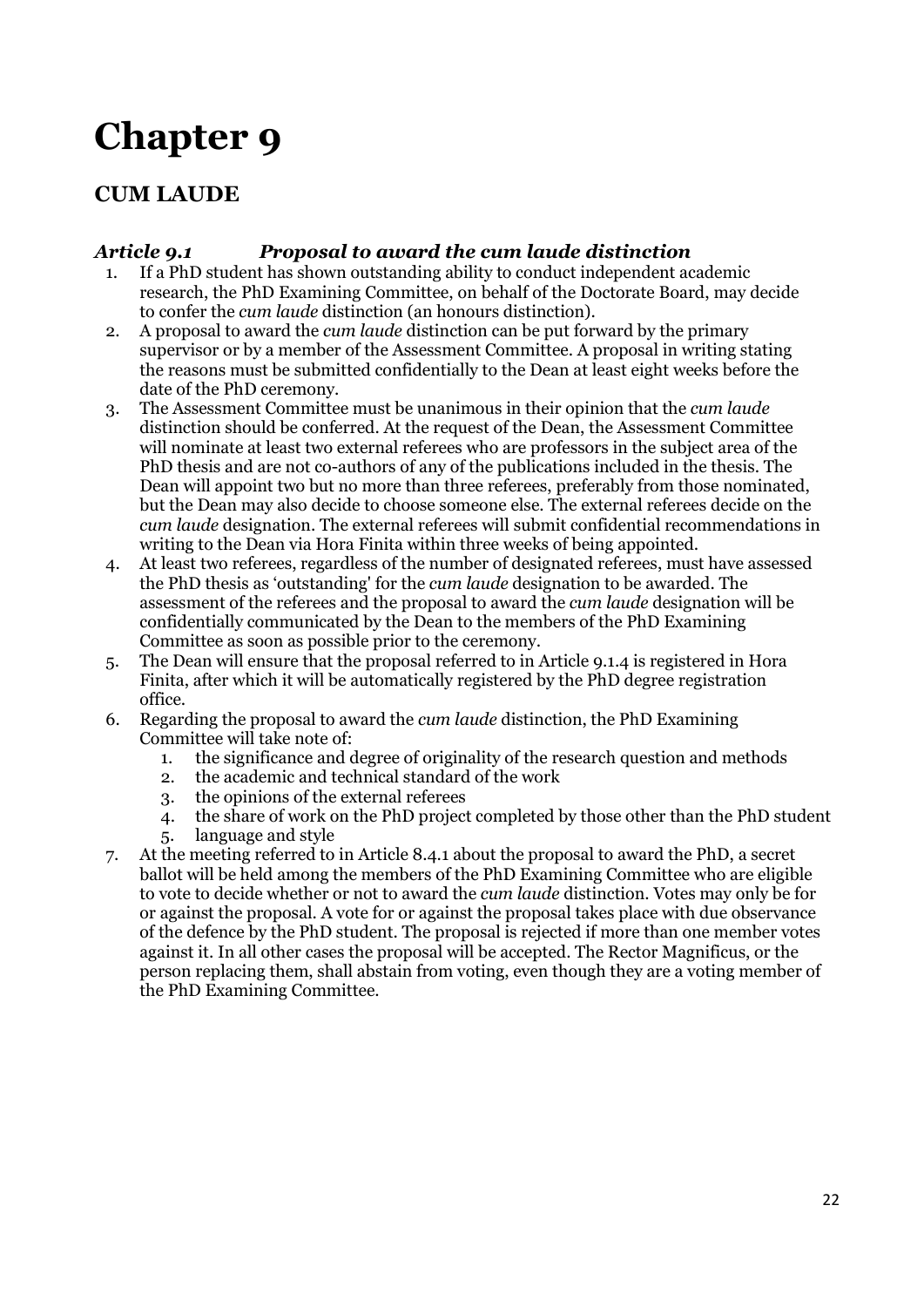## **CERTIFICATE**

### *Article 10.1 Certificate*

- As proof that the PhD has been awarded, the new Doctor will receive a certificate in Latin, on behalf of the University, signed by the Rector Magnificus, the secretary of the PhD Examining Committee and the supervisors and co-supervisors and a statement written in English.
- If the PhD has been awarded the *cum laude* distinction, this will be stated on the certificate.
- As proof of successful completion of the Graduate School's degree programme, the student may also be given a certificate from the Graduate School in addition to the PhD certificate.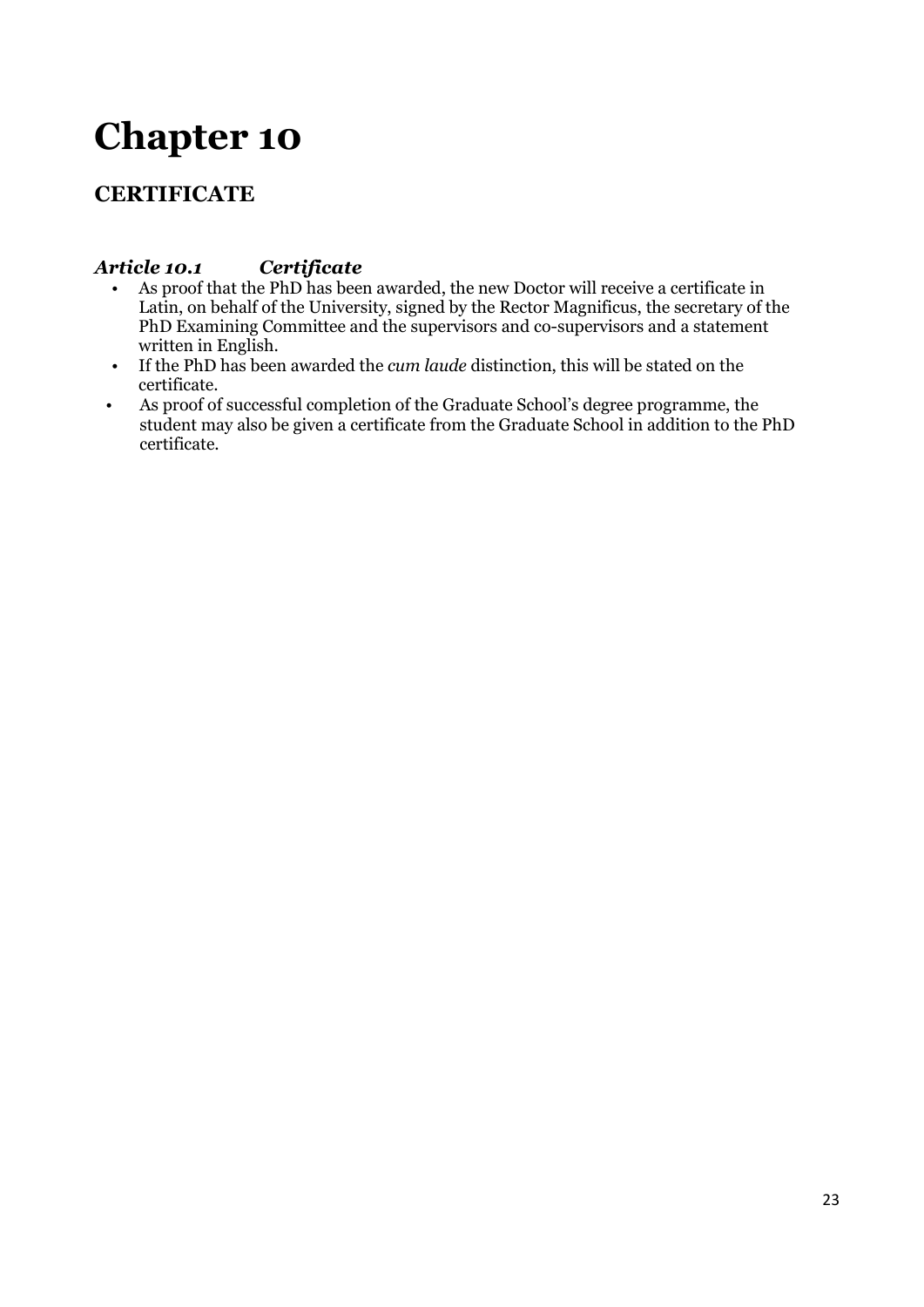## **HONORARY PHD**

#### *Article 11.1 Authority to award an honorary PhD*

The Doctorate Board may award natural persons honorary PhDs for outstanding contributions to academic disciplines represented at the University of Groningen.

#### *Article 11.2 Procedure*

- 1. In response to a proposal submitted to the Doctorate Board to that end, if possible with the nomination of a supervisor, the Board of the most appropriate faculty may recommend the conferral of an honorary PhD.
- 2. A recommendation in writing, accompanied by a detailed account of the reasons, a CV and a list of publications, will be sent confidentially to the Rector Magnificus, who will present the recommendation to the Doctorate Board.
- 3. If the Doctorate Board intends to accept the recommendation, the opinion of the Board of the University will be sought.
- 4. With due regard for the views of the Board of the University, the Doctorate Board will make a decision regarding the conferral of the honorary PhD. If the Doctorate Board decides in favour, it will also appoint one or two professors as supervisors.
- 5. The decision referred to in Article 11.2.4 will be made known in writing, confidentially, to the Board of the University, the Dean in question, the supervisor(s) and the candidate.
- 6. Except in special circumstances, an honorary PhD will not be conferred upon an individual who is not present in person at the session referred to in Article 11.4.1.
- 7. The decision will not be made public until the candidate has stated that they will accept the honorary PhD and will be present in person at the session referred to in Article 11.4.1, subject to the provisions of Article 11.2.6.

#### *Article 11.3 Regalia*

The honorary doctor will receive a certificate from the supervisor(s), signed by the Rector Magnificus, the members of the Doctorate Board and the supervisor(s). They will also receive the cappa (special hood for honorary doctorates).

#### *Article 11.4 Presentation of the regalia*

- 1. The regalia associated with the conferral of the honorary PhD will be presented during a special public session of the Doctorate Board: the honorary PhD ceremony.
- 2. On behalf of the Doctorate Board, the Rector Magnificus will invite interested parties to attend this ceremony.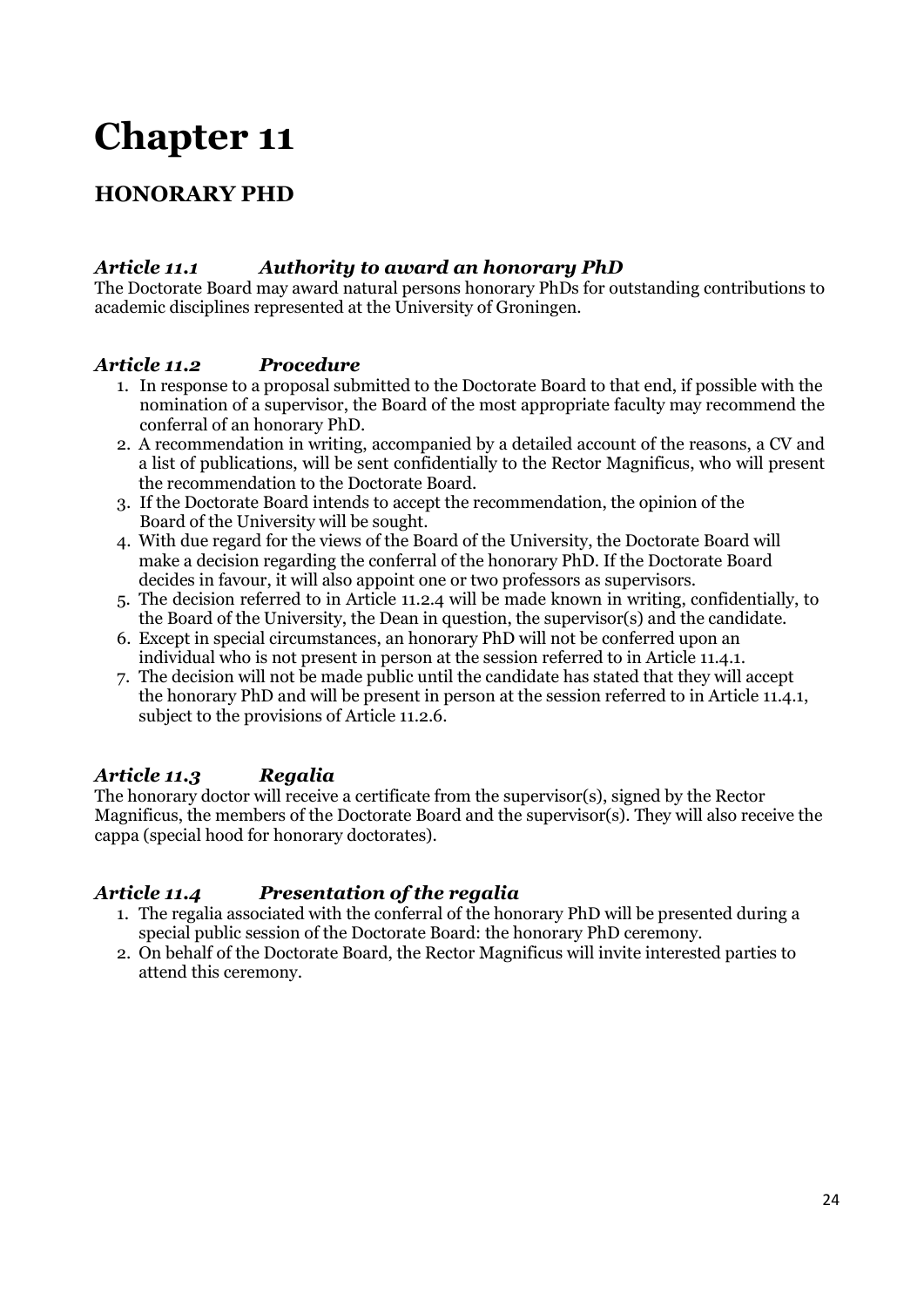## **DOUBLE AND JOINT DOCTORATE**

#### *Article 12.1. Definition of terms*

- 1. These regulations also apply to joint or double PhD programmes, unless otherwise stipulated in this chapter.
- 2. Arrangements may be made between the University of Groningen and one or more other universities, possibly in different countries, about awarding a joint or double PhD on the basis of a PhD thesis which meets the provisions of these regulations. These agreements will be recorded in an agreement which will be submitted to the Board of the University of Groningen for signature. This agreement must be entered into at least two years before the planned PhD ceremony.
- 3. For a double PhD, a PhD is conferred by two universities separately on the basis of a programme that has been approved by both universities and for which the research has been conducted for at least six months at each of the universities. The two universities bear joint responsibility for supervision and will be represented in both the Assessment Committee and the PhD Examining Committee.
- 4. For a joint PhD, a PhD is conferred by two or no more than three universities jointly on the basis of a programme that has been approved by both universities and for which the research has been conducted for at least six months at each of the universities. The two universities bear joint responsibility for supervision and will be represented in both the Assessment Committee and the PhD Examining Committee.
- 5. For further regulations regarding joint and double doctorates, please refer to the Protocol (Appendix 4) and the concept agreements for joint and double doctorates, which can be found on the University of Groningen website.

## *Article 12.2 PhD research project*

- The PhD research project and the thesis based on it must be the result of one or more research programmes established jointly by the University of Groningen and one or more universities as referred to in Article 12.2. To as great an extent as possible, the teaching and research programmes will be set up in consultation with the Dutch or foreign partner university.
- Preferably, the PhD research project and the PhD thesis should contain an international component,
- The supervisor appointed by the foreign university must have the *ius promovendi* according to the rules of the country of the partner university.
- The PhD student should spend at least six months, in accordance with Articles 12.1.3 and 12.1.4, but preferably a proportionate amount of the time spent on the PhD at the partner university or universities to follow course units and/or to conduct research for the PhD thesis. A statement about this will be submitted to the Doctorate Board. In addition, the University of Groningen supervisor must demonstrate that they are responsible for supervising the PhD student for a proportional amount of the time spent on the PhD.
- If the PhD thesis is written in Dutch, it must be accompanied by an abstract written in English.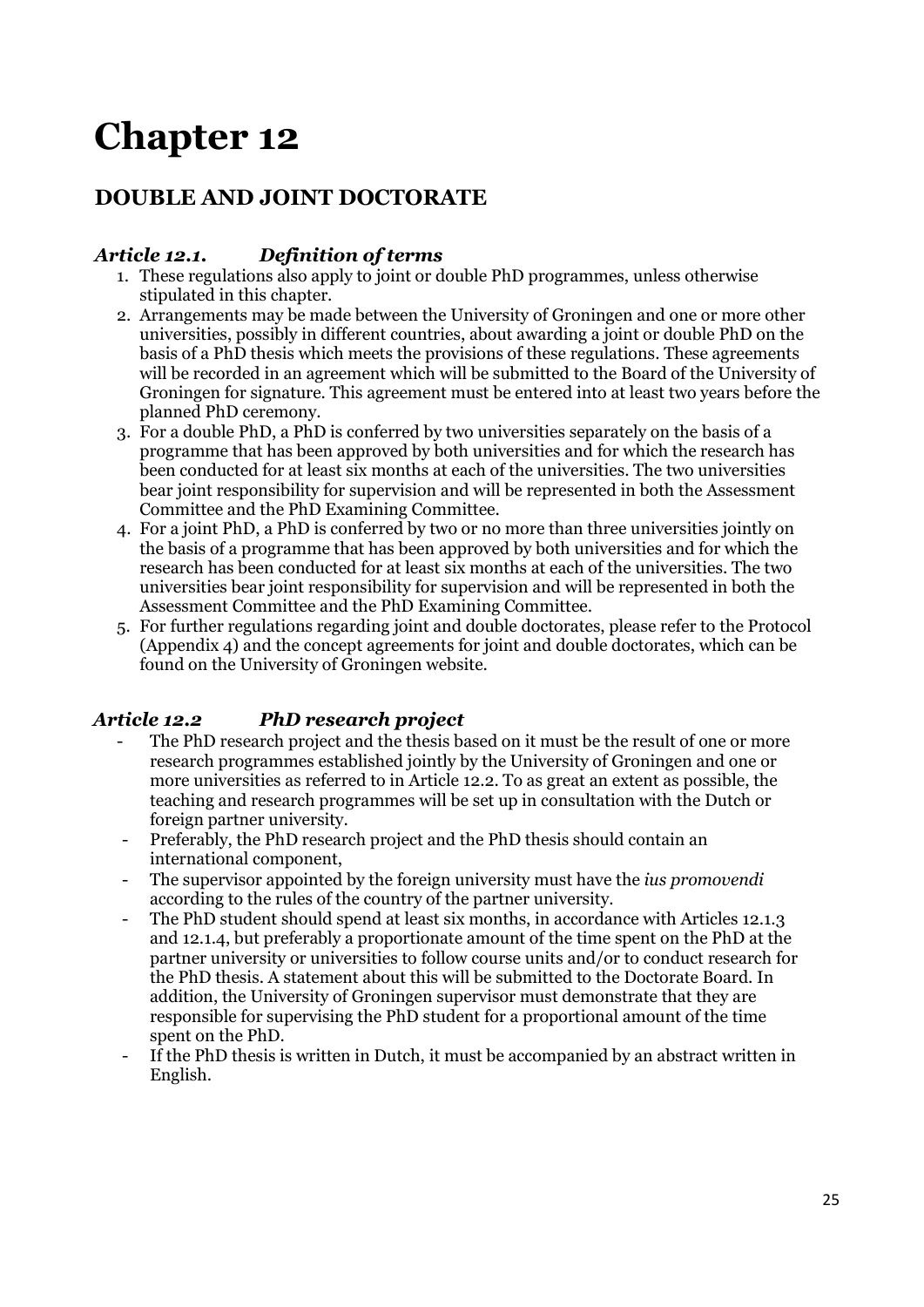#### *Article 12.3 The Assessment Committee and the PhD Examining Committee*

- 1. For a joint or double PhD programme, the Assessment Committee and the PhD Examining Committee referred to in Chapters 6 and 7 of these PhD regulations must each include at least one member from each university involved.
- 2. In the event of a double or joint PhD programme, the Assessment Committee has four members.

#### *Article 12.4 The defence of the PhD thesis*

The defence of the PhD thesis will be conducted wholly or partially in Dutch, English or the language of at least one of the countries in which the foreign university referred to in Article 12.1 is located.

## *Article 12.5 The certificate*

- 1. In the event of a joint degree:
	- the certificate referred to in Chapter 10 of these regulations will be issued jointly on behalf of the universities referred to in Article 12.1, or
	- the universities referred to in Article 12.1 each issue a certificate stating that these certificates are only valid jointly
- 2. In the case of a double doctorate, both universities will issue a certificate stating that the PhD student received joint supervision.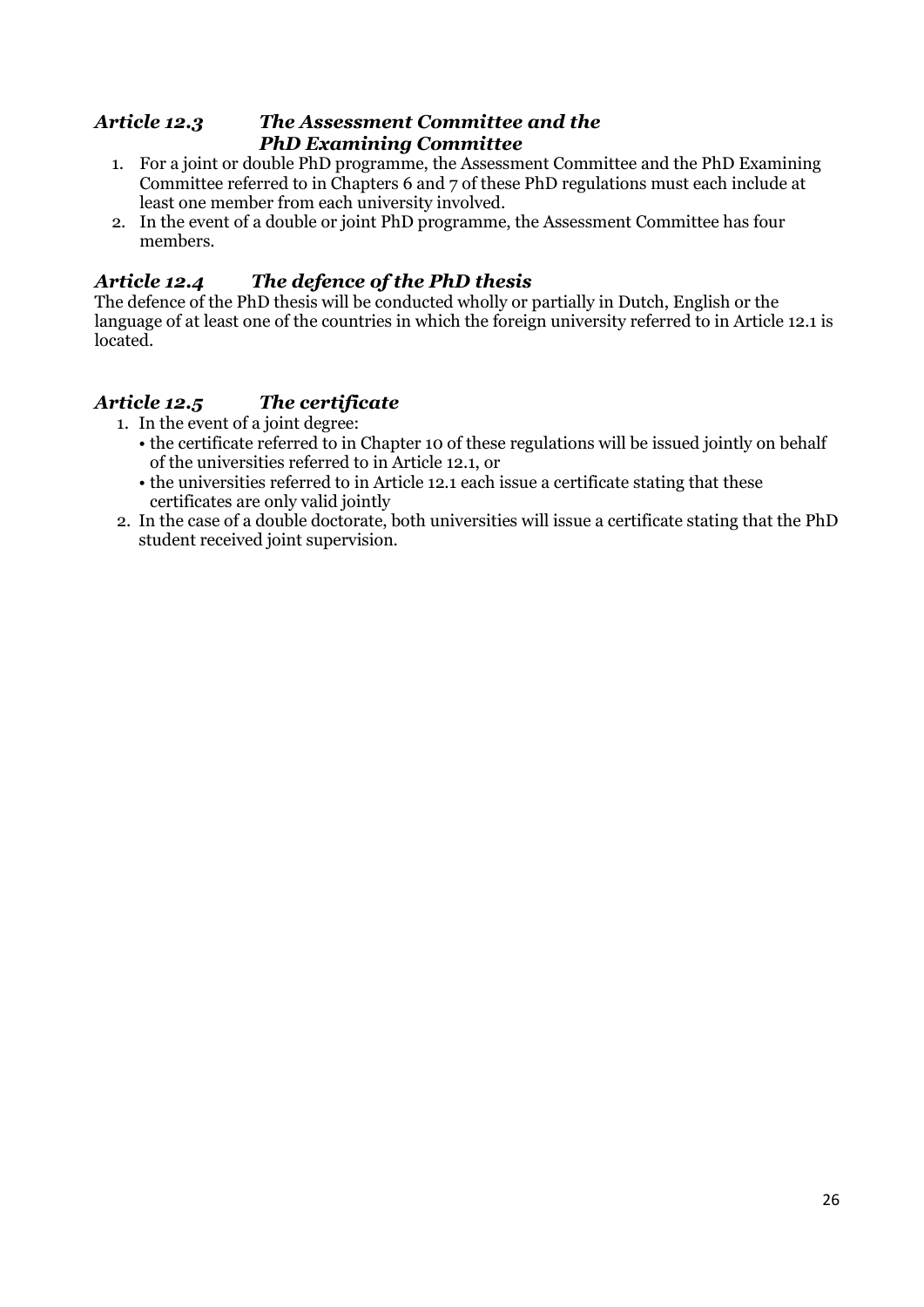## **DISPUTE RESOLUTION REGULATIONS**

## *Article 13.1 General*

1. The provisions of the AWB will apply.

2. The regulations do not address the settlement of legal status disputes.

#### *Article 13.2 Disputes regarding the implementation of the PhD regulations, administrative appeal*

- 1. If a dispute arises in connection with the implementation of the provisions or the appendices of these regulations concerning a decision by or on behalf of the Doctorate Board, an interested party may submit a substantiated notice of objection to the Doctorate Board within six weeks of being notified of the decision.
- 2. A committee as referred to in Article 7.13 of the AWB will prepare the Doctorate Board's decision regarding the notice of objection. At the University of Groningen this is the Disputes Committee, as referred to in Chapter 5 of the BBR.
- 3. The committee consists of a Chair and two other members.
- 4. The Chair must meet the requirements for appointment as district court judge and must not be employed by the University of Groningen. The two other members are professors who are not members of and do not act under the responsibility of the Doctorate Board.
- 5. While preparing its recommendations, the committee will hear the parties involved and will be entitled to gain any information which is necessary to perform its duties responsibly.
- 6. The committee will make recommendations in writing to the Doctorate Board. The recommendations will be accompanied by written accounts of the hearings.
- 7. Notwithstanding the provisions of the AWB, in certain cases the Doctorate Board may decide, upon request, to apply the internal time limits referred to in the PhD regulations.

## *Article 13.3 Decision of the Doctorate Board*

- 1. Within four weeks after receiving the recommendations, but within ten weeks at the most after receiving the notice of objection, the Doctorate Board will make its decision known in writing, stating the reasons, to the person who submitted the objection and to other parties involved.
- 2. If the decision regarding the objection differs from the recommendation made by the committee referred to in Article 14.2.5, the reason for this difference will be stated; in all cases the committee's recommendation will be sent along with the decision.
- 3. Article 13.4 Appeal to the administrative court Within six weeks after the decision has been made known to the person who submitted the objection, an interested party may appeal against a decision of the Doctorate Board as referred to in Article 14.3.1, provided the contested decision can be appealed under the General Administrative Law Act.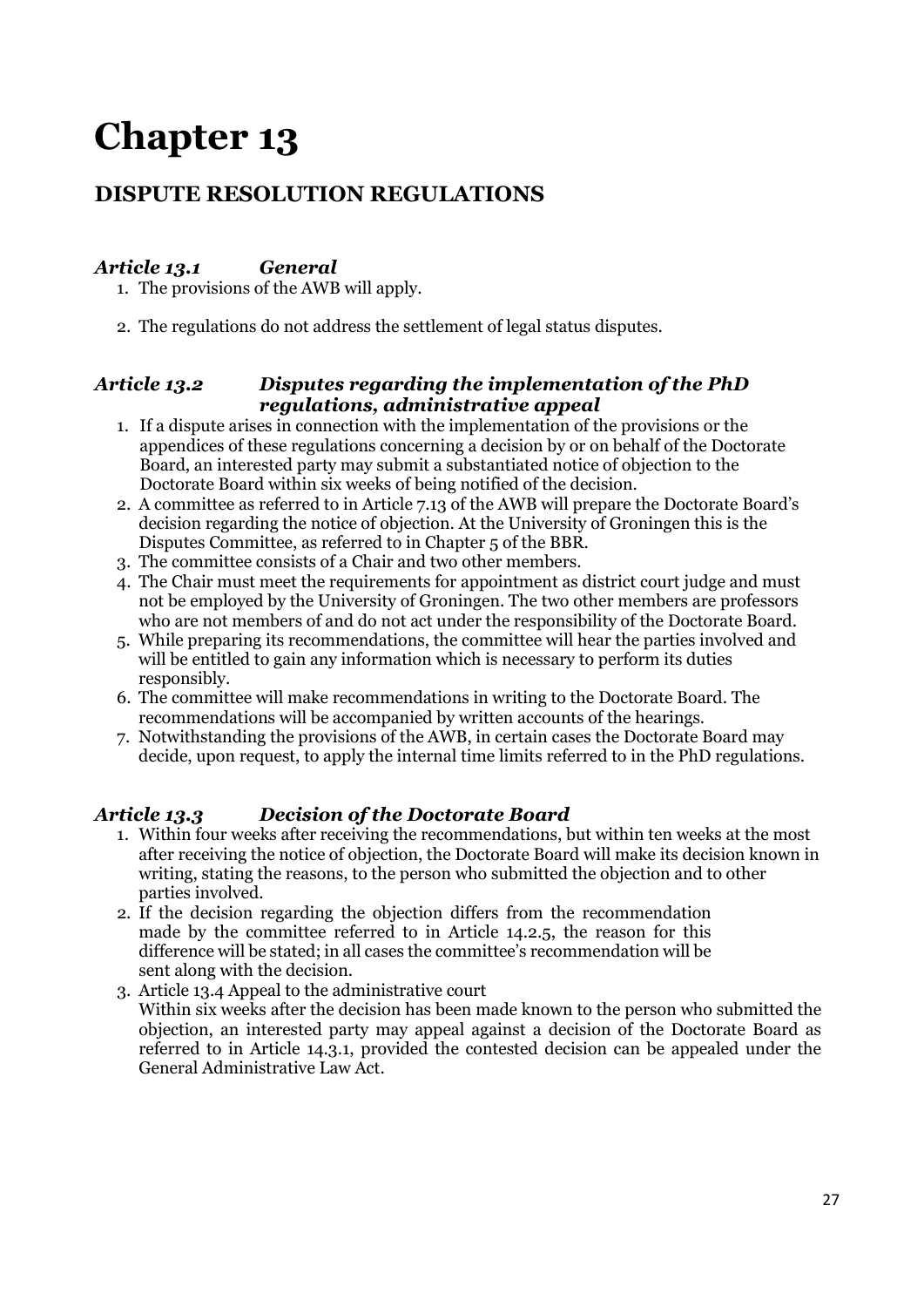## **FINAL AND TRANSITIONAL PROVISIONS**

### *Article 14.1*

- 1. In cases not covered by these regulations, or if there is a difference of opinion as to the interpretation of the provisions of these regulations, the Doctorate Board will decide.
- 2. In very exceptional cases, the Doctorate Board, at the suggestion of the Rector Magnificus, may deviate from these regulations, subject to mandatory legal provisions.
- 3. Requests to deviate from the regulations must be submitted to the Doctorate Board in writing, stating the reasons.

#### *Article 14.2*

If the provisions of these regulations are not complied with, the Rector Magnificus is authorized to postpone the PhD ceremony until a date to be determined at their discretion.

#### *Article 14.3*

1. All pending applications for admission to a PhD programme will, unless the Doctorate Board decides otherwise, be brought into line with these regulations as of the date these regulations take effect.

#### *Article 14.4*

- 1. These regulations may be cited as: The 'University of Groningen PhD regulations', or 'PhD regulations, University of Groningen 2018'.
- 2. These regulations shall enter into force on 1 September 2018, with the exception of the articles relating to the right of associate professors with a PhD to supervise a PhD student. These articles apply retroactively from 1 April 2018. The provisions of the second sentence of Article 2.2.2 will apply to PhD programmes which started after 20 February 2013.
- 3. The previous PhD Regulations will then lapse.

As decreed by the Doctorate Board on 6 June 2018.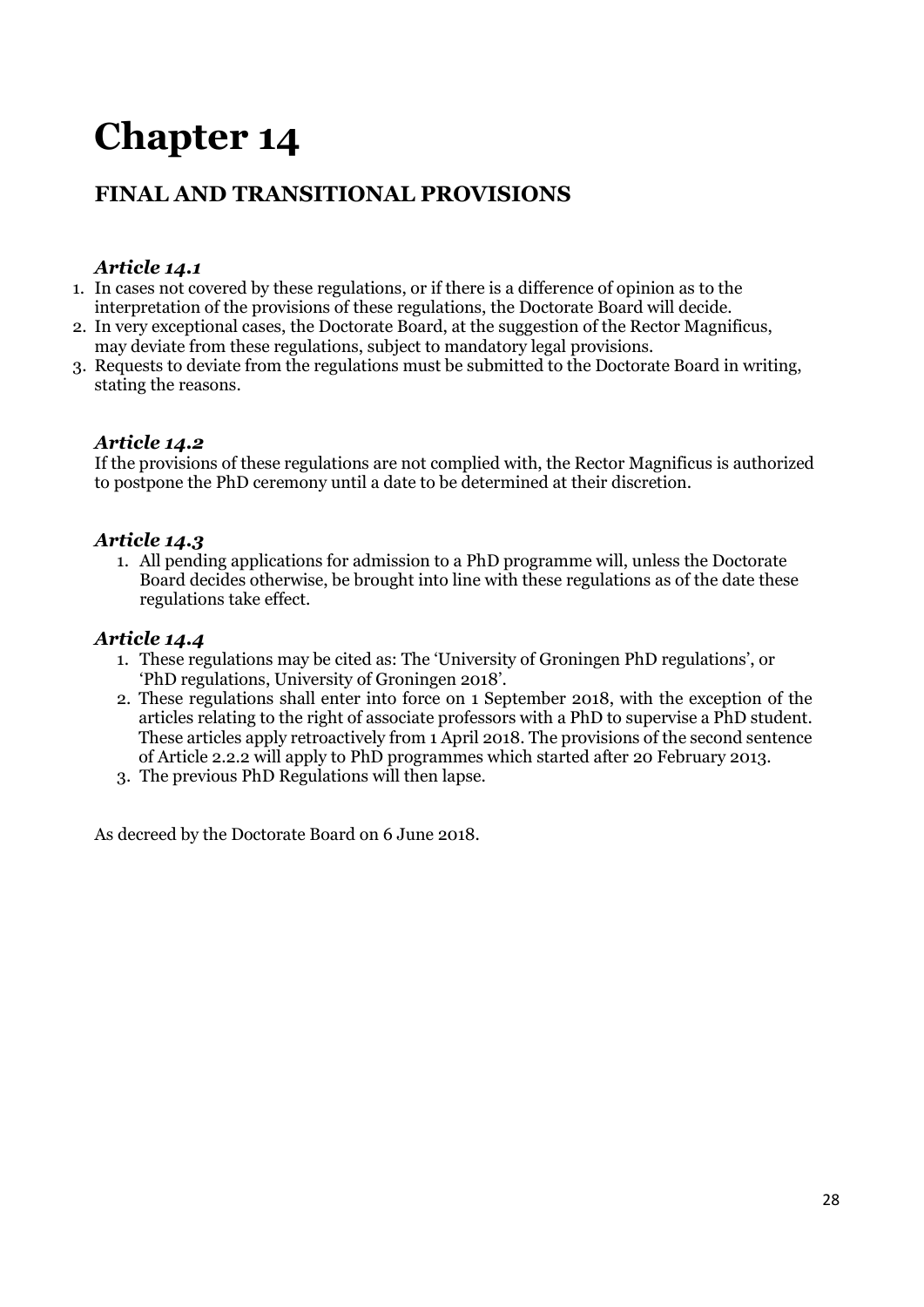## <span id="page-27-0"></span>**Appendices**

**Appendix 1** IMPLEMENTATION REGULATIONS AS REFERRED TO IN ARTICLE 2.4.2 **Appendix 2** EXPLANATORY NOTES TO THE PHD REGULATIONS: GENERAL AND SECTION BY **SECTION Appendix 3** SOME RELEVANT ARTICLES OF THE ACT **Appendix 4** PROTOCOL FOR JOINT DOCTORATES WITH FOREIGN PARTNERS **Appendix 5** PROTOCOL FOR THE PHD CEREMONY **Appendix 6** PHD TIMELINE **Appendix 7** TITLE PAGE TEMPLATE **Appendix 8** EXAMPLE OF A LICENCE AGREEMENT **Appendix 9** PUBLICITY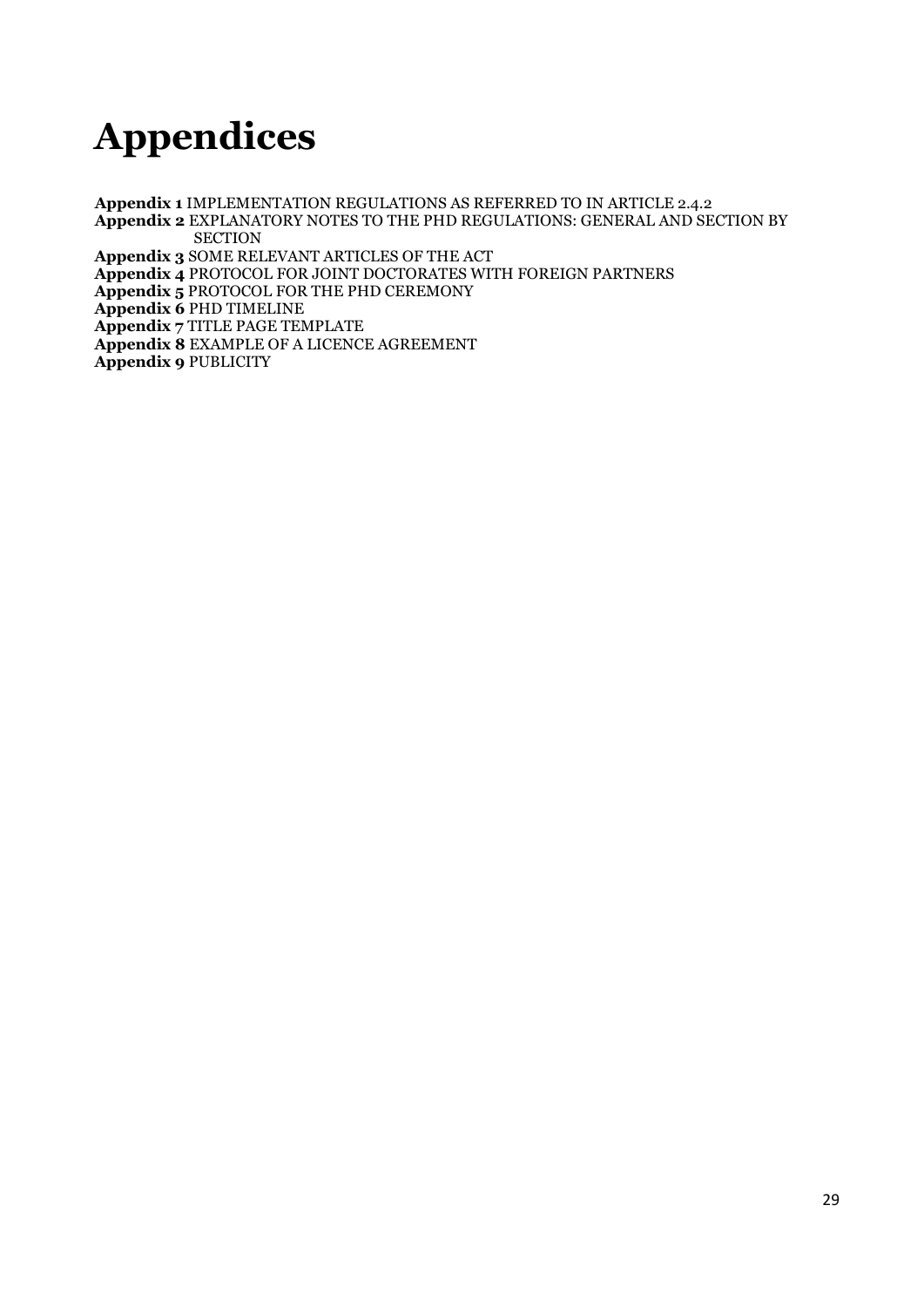## **Appendix 1**

## **IMPLEMENTATION REGULATIONS AS REFERRED TO IN ARTICLE 2.4.2**

#### 1. **ADMISSION to a PhD programme in exceptional cases on the basis of Dutch certificates, if the prospective PhD student does not meet the requirement set out in Article 2.4.1a.**

#### *Article A.1 Mandate*

The power, as referred to in Article 2.4.2, to the extent that it relates to applications to be admitted to a PhD programme on the basis of Dutch certificates, will be exercised by the Graduate School Admissions Committee in question, on behalf of the Dean in question and at the request of the Doctorate Board.

#### *Article A.2 Objective*

The prospective PhD student must convince the Graduate School Admissions Committee that they are able to conduct independent academic research and have a realistic chance of completing a PhD thesis.

#### *Article A.3 Documentation*

A prospective PhD student must substantiate their application as much as possible by providing certificates, (academic) publications, letters of recommendation regarding positions held, written statements by academic researchers and the proposed supervisor(s).

#### *Article A.4 Procedure*

- 1. In accordance with the current admissions procedure, to be admitted to a PhD programme the prospective PhD student must submit an application in writing, accompanied by the available documentation, to the Admissions Committee.
- 2. The Admissions Committee will decide on the basis of the documents submitted whether or not it considers the candidate capable of conducting independent research which could lead to a completed PhD thesis, before the candidate starts the PhD research. If necessary, the Admissions Committee in question will interview the applicant. The Admissions Committee will make its decision in writing, stating the reasons. This may be accompanied by a recommendation that the candidate should remedy certain deficiencies.
- 3. The Admissions Committee will make its decision known to the applicant in writing, stating the reasons, within six weeks. If the decision cannot be made within six weeks, the Admissions Committee will notify the applicant of this and state a reasonable time limit within which the decision can be expected.
- 4. If the final decision is positive, the applicant will be admitted to the PhD programme. If the final decision is negative, the applicant will not be admitted to the PhD programme.
- 5. Chapter 14 of the PhD regulations will apply *mutatis mutandis*.
- 6. Once the Admissions Committee has decided that the applicant will be admitted to the PhD programme, the other provisions of the PhD regulations will apply.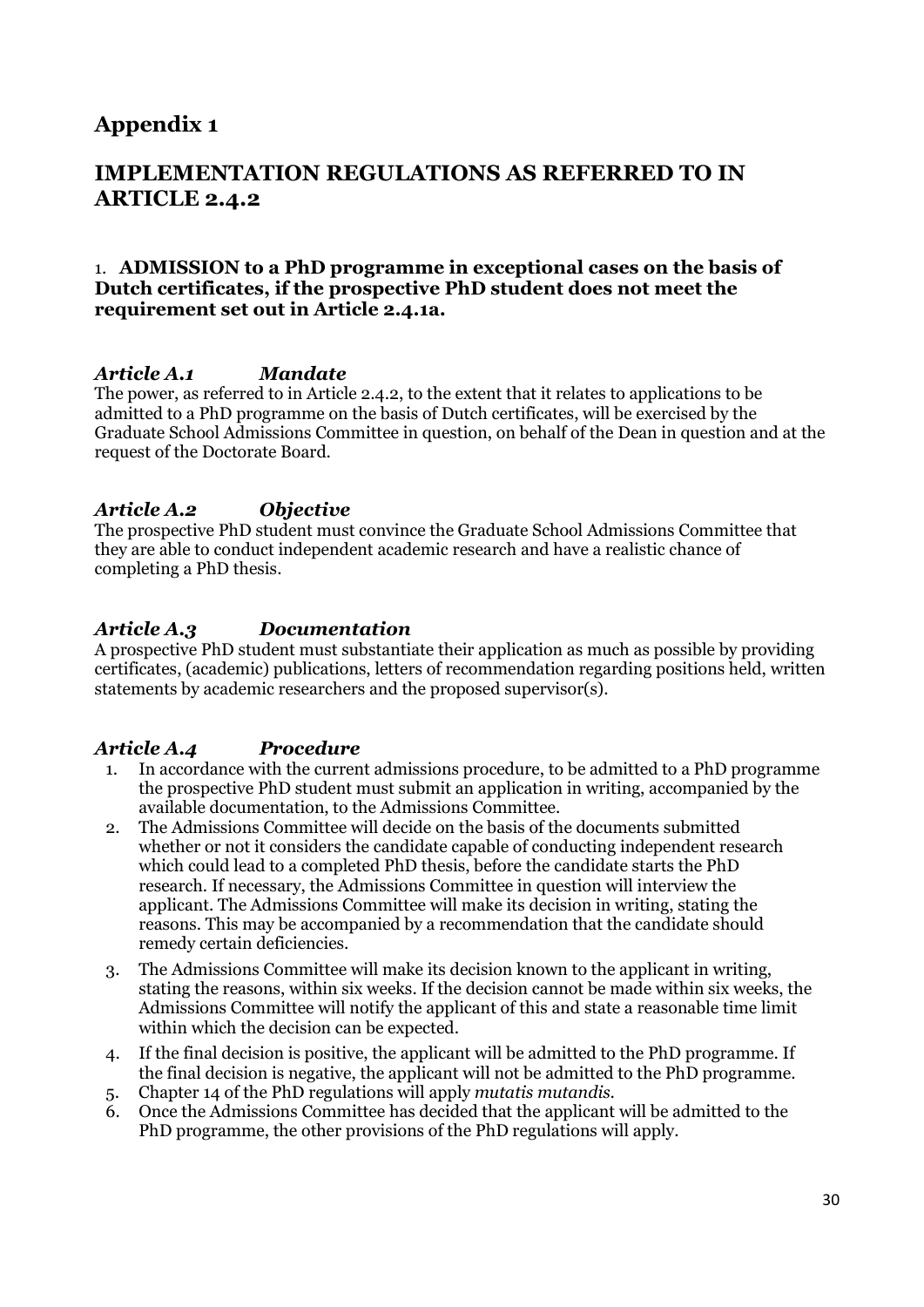#### 2. **ADMISSION to a PhD procedure in exceptional cases in which the requirement set out in Article 2.4.1a has not been met, on the basis of foreign certificates**

#### *Article B.1 Mandate*

The power, as referred to in Article 2.4.2, to the extent that it relates to applications to be admitted to a PhD programme on the basis of foreign certificates, will be exercised by the Graduate School Admissions Committee in question, on behalf of the Dean in question and at the request of the Doctorate Board.

#### *Article B.2 Objective*

The prospective PhD student must convince the Graduate School Admissions Committee that they are able to conduct independent academic research and have a realistic chance of completing a PhD thesis.

#### *Article B.3 Documentation*

A prospective PhD student must substantiate their application as much as possible by providing certificates, (academic) publications, letters of recommendation regarding positions held, written statements by academic researchers and the (proposed) supervisor.

#### *Article B.4 Procedure*

- 1. In accordance with the current admissions procedure, to be admitted to a PhD programme the prospective PhD student must submit an application in writing, accompanied by the available documentation, to the Admissions Committee. The committee compares the foreign qualifications with the Dutch standard.
- 2. The Admissions Committee will decide on the basis of the documents submitted whether or not it considers the candidate capable of conducting independent research which could lead to a completed PhD thesis, before the candidate starts the PhD research. If necessary, the Admissions Committee in question will interview the applicant. The Admissions Committee will make its decision in writing, stating the reasons.
- 3. The Admissions Committee will make its decision known to the applicant in writing, stating the reasons, within six weeks. If the decision cannot be made within six weeks, the Admissions Committee will notify the applicant of this and state a reasonable time limit within which the decision can be expected.
- 4. If the final decision is positive, the applicant will be admitted to the PhD programme. If the final decision is negative, the applicant will not be admitted to the PhD programme.
- 5. Chapter 14 of the PhD regulations will apply *mutatis mutandis*.
- 6. Once the Admissions Committee has decided that the applicant will be admitted to the PhD programme, the other provisions of the PhD regulations will apply.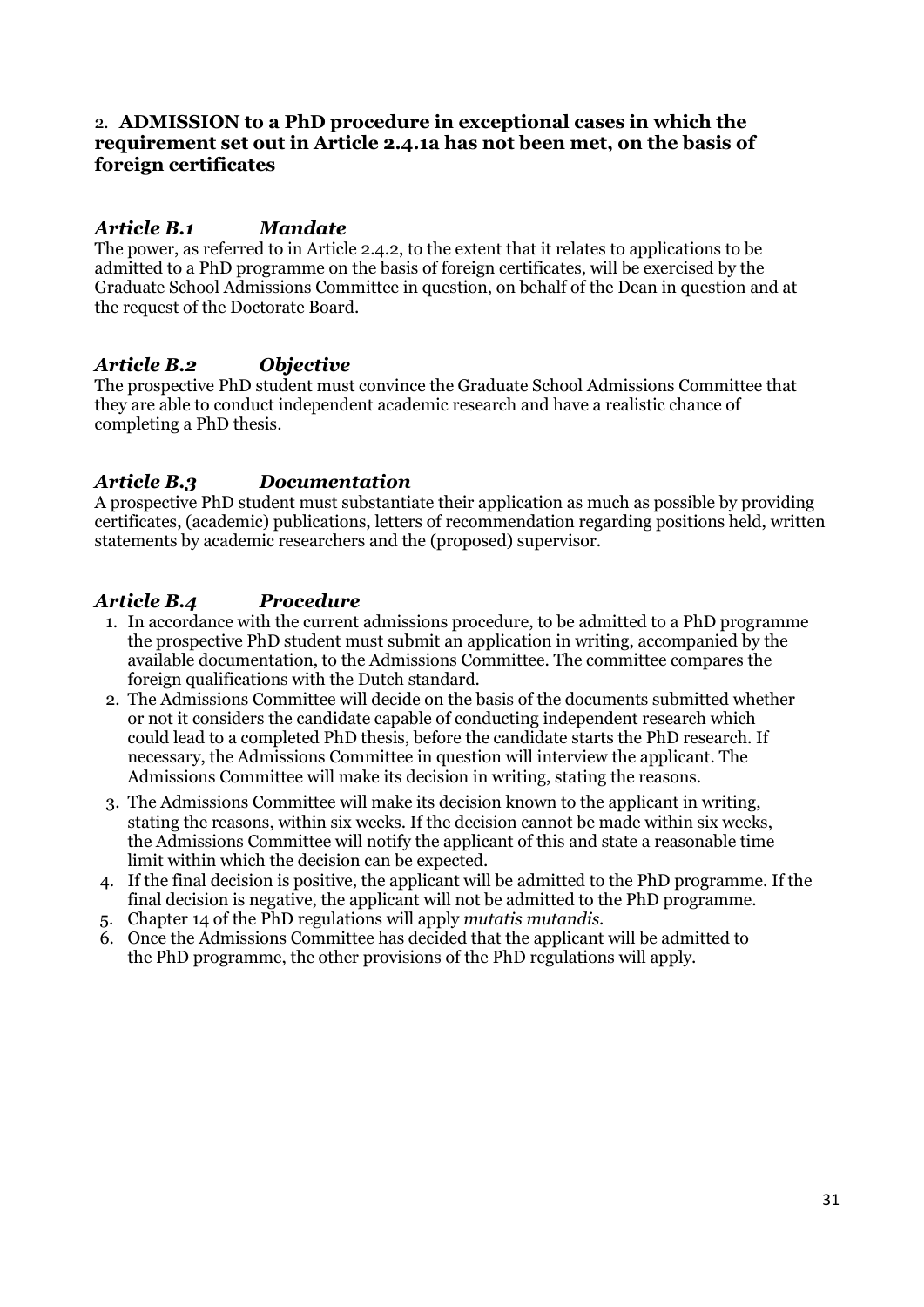## **Appendix 2**

### **EXPLANATORY NOTES TO THE PHD REGULATIONS: GENERAL AND SECTION BY SECTION**

The purpose of this appendix is to explain the rules in the PhD regulations. Should any difference of opinion arise, the text of the PhD regulations will prevail.

#### 1. **General**

The authority for the PhD regulations lies with the Doctorate Board (Article 9.10 WHW). Article 7.19 of the WHW mandates this Doctorate Board to draw up PhD regulations. Furthermore, the Act is limited to providing a number of conditions. The text of a few relevant articles of the Act is included in Appendix 3. These regulations also comply with the requirements of the General Administrative Law Act.

#### **Section by section explanatory notes**

#### **Chapter 1 General Provisions**

*Articles 1.2 and 1.4*

The WHW is based on the system of the undifferentiated doctorates. The underlying reason for this is that, due to the increasing specialization in academic disciplines and increasing differentiation between universities, it is no longer meaningful to give someone a PhD in a certain academic field. Such a qualification creates the impression of expertise in the entire field, whereas in reality the expertise in question is in a certain area of a field or an area where two academic fields overlap to such an extent that it is difficult to choose. A PhD is now more a research qualification; it is an academic qualification only in relation to the subject of research.

#### <span id="page-30-0"></span>**Chapter 2 The PhD student**

#### *Article 2.2*

In most cases the supervisors and co-supervisors have been working with the PhD student for a long time; satisfactory collaboration is a crucial prerequisite for the success of the PhD research project. If they agree, and if the teaching remits of the supervisors and cosupervisors match the subject of the PhD research to a sufficient degree, then as a rule the Dean will appoint the individuals nominated.

#### *Article 2.3*

The University of Groningen has an admission procedure for PhD programmes (see Implementation Regulations 1A or 1B in Appendix 1). Before beginning a PhD programme, the PhD student, along with the supervisors and co-supervisors, draws up a training and supervision plan (TSP) which marks the beginning of the PhD programme.

As a rule, the Graduate School in question will register the training and supervision plan and the PhD student in Hora Finita at the request of the respective Dean.

In accordance with Article 2.3.6, the required compliance with the rules regarding academic integrity will be explicitly pointed out to the PhD student.

#### *Article 2.4*

Under the WHW, a Dutch Master's degree directly entitles the holder to apply for a PhD programme. A foreign certificate or a certificate other than a Master's degree requires an additional procedure for the holder to be admitted to a PhD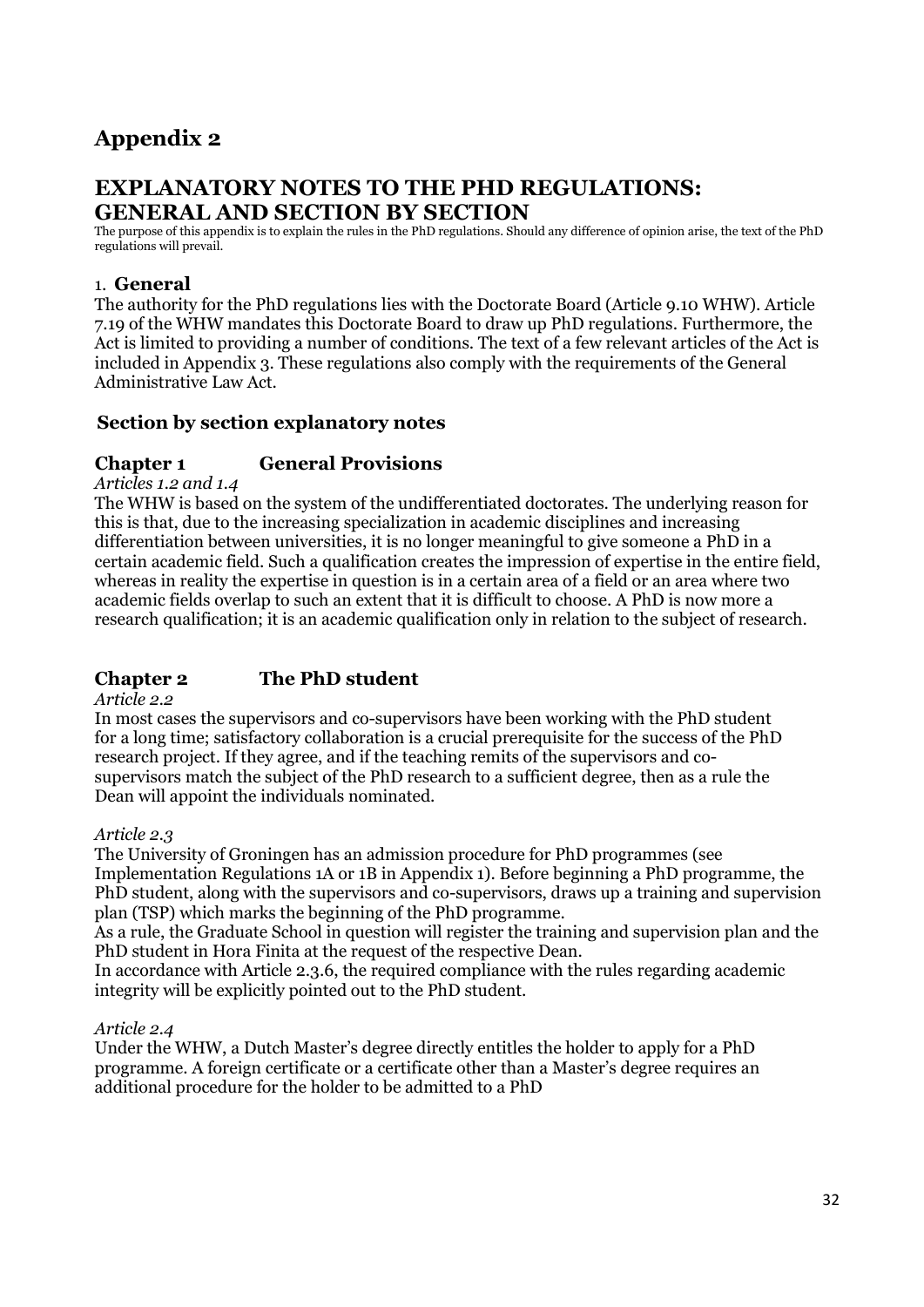programme. At the University of Groningen, the rule is that permission to proceed to the PhD ceremony is granted only after admission to the PhD programme has been granted.

#### <span id="page-31-0"></span>**Chapter 3 Supervisors and co-supervisors**

#### *Articles 3.1 and 3.2*

All PhD students at the University of Groningen must be supervised by more than one individual. For all PhD programmes at the University of Groningen, the primary supervisor must be affiliated with the University of Groningen. In addition to professors, as from 1 January 2018 associate professors with a PhD and who have been granted the *ius promovendi* may also be supervisors.

Sometimes, depending on the field of research, a specialist who is a professor from another university may be asked to take charge of part of the supervision as a supervisor. Of course, it is possible that this person was in contact with the PhD student first and that it is only at a later stage of the research that it has become helpful to get in touch with a supervisor affiliated with the University of Groningen.

It can also happen that a PhD student conducts their research under a supervisor who does not have the *ius promovendi*, but who does have the title of 'Doctor'. It is advisable to offer this person a place in the procedure as a co-supervisor to ensure that they can also contribute to the assessment. If the supervisor obtains the *ius promovendi* during the PhD procedure before the supervisors already appointed have approved the PhD thesis, then with the consent of the other supervisors and the PhD student this supervisor can also be appointed as a supervisor.

The Dean may delegate the registration of the names of the supervisors and co-supervisors to the Graduate School.

#### *Article 3.3*

The supervisors and co-supervisors are also responsible for the content of the PhD thesis and their (contribution to the) supervision must be substantial. The intention of the regulations means that it is impossible for a professor of the University of Groningen to be associated with a PhD procedure *pro forma*.

#### *Article 3.4*

The *ius promovendi* is associated with being a professor. It lapses by operation of law (Article 9.19 WHW) five years after the honourable discharge of a professor; however, the five-year extension is only possible if the professor in question was appointed as a supervisor before being honourably discharged. For the PhD student this means that if they want to keep the same supervisor, they must try to ensure that their PhD thesis is approved by the Assessment Committee within those five years.

For associate professors with a PhD who have been awarded the *ius promovendi* by the Doctorate Board, the *ius promovendi* is connected to the duration of the allocation and to their appointment at the University of Groningen. An associate professor with a PhD and who has been granted the *ius promovendi* may not be a co-supervisor.

#### *Article 3.5*

The view of the Doctorate Board is that the group of supervisors and co-supervisors in its ultimate form should be an assessing body; because it can be expected from supervisors and cosupervisors that their assessment of the PhD thesis will be positive, the maximum number of supervisors and co-supervisors is three.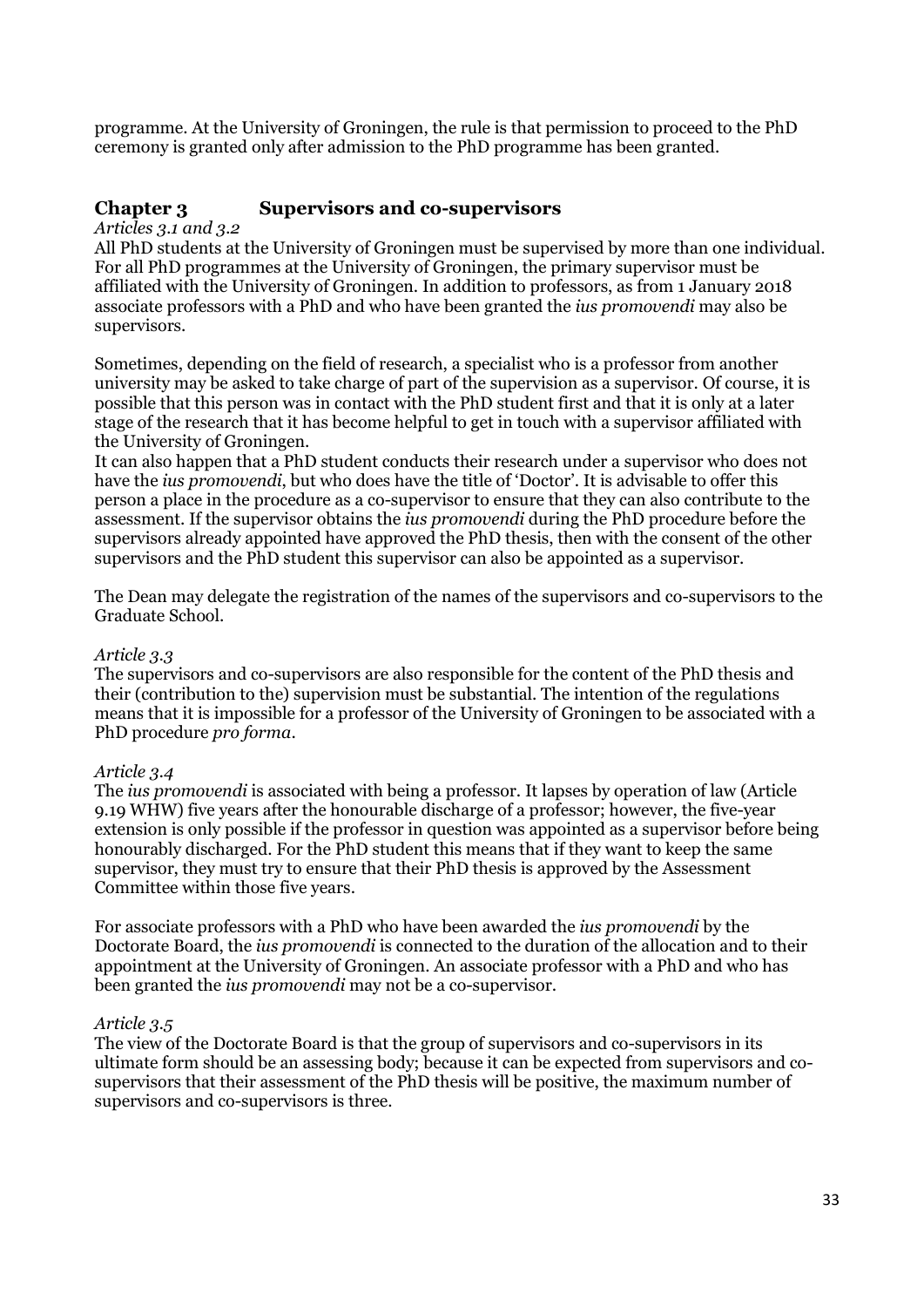## <span id="page-32-0"></span>**Chapter 4 The PhD thesis**

#### *Articles 4.4 and 4.5*

The PhD will be assessed as a whole; that is, including any appendices and the foreword. In the case of a PhD thesis or other academic work, it is assumed that when the work is complete, all relevant information that can reasonably be known has been incorporated into the work. The Doctorate Board's guideline for this is a period of five years of validity for publications based on research which was terminated after the publication. A deviation from this guideline could, for example, occur in the case of a partial study in the PhD thesis. The PhD student can prevent this by updating the research (at this stage, the PhD student is in fact still working on it). Sometimes, several authors want to use the same publication for a PhD thesis. The criterion is whether or not it constitutes an essential and substantial share of the research project; it is up to the supervisor to decide. In principle, it does not matter whether the person in question is the first or subsequent author; this is why no particular order has to be used regarding who uses the publication first for their PhD.

#### *Article 4.6*

The PhD candidate is expected to make the PhD thesis available as a printed book and in electronic form (via the repository of the University of Groningen). It must be readable and must have a clear structure. It must meet the standards of neatness and the book must not contain any inappropriate information such as advertisements etc. (except for a very modest reference – possibly with a logo – to a sponsor at the back). The propositions should be added to the PhD thesis as a separate document. The PhD student must also apply for two ISBNs via the University of Groningen Library – one for the printed version and one for the electronic version; this makes it easier to find the PhD thesis.

The ISBNs must be listed below each other on the reverse side of the title page (i.e. not the official 'UG PhD thesis title page') of the PhD thesis.

Following each ISBN, the relevant format (electronic or printed) must be indicated in brackets. For example:

ISBN 978-90-367-6311-0 (printed version) ISBN 978-90-

367-6312-7 (electronic version).

ISBNs for this purpose can be requested free of charge from the

University of Groningen Library.

#### *Article 4.7*

The PhD student may not have the thesis printed until the Dean has given their permission. This permission is not given until the Assessment Committee has made a positive decision regarding permission for the PhD student to proceed to the PhD ceremony in the manner set out in Article 6.3. An application can be submitted via Hora Finita for full or partial reimbursement of the costs of the copies of the PhD thesis made available to the University of Groningen.

#### **Chapter 5 Assessment of the PhD thesis by the supervisors**

#### *Article 5.1*

Approval by the supervisors does not guarantee approval of the PhD thesis by the Assessment Committee. The supervisors and co-supervisors are expected to stand by their approval.

#### *Article 5.2*

<span id="page-32-1"></span>At a certain point in time, the draft of a PhD thesis must be finalized. If, after discussions between the supervisors and the PhD student, the time has come for the PhD student to submit the final version, then in accordance with these regulations the appointment of a supervisor or cosupervisor will lapse if that supervisor communicates in writing that they are withholding approval.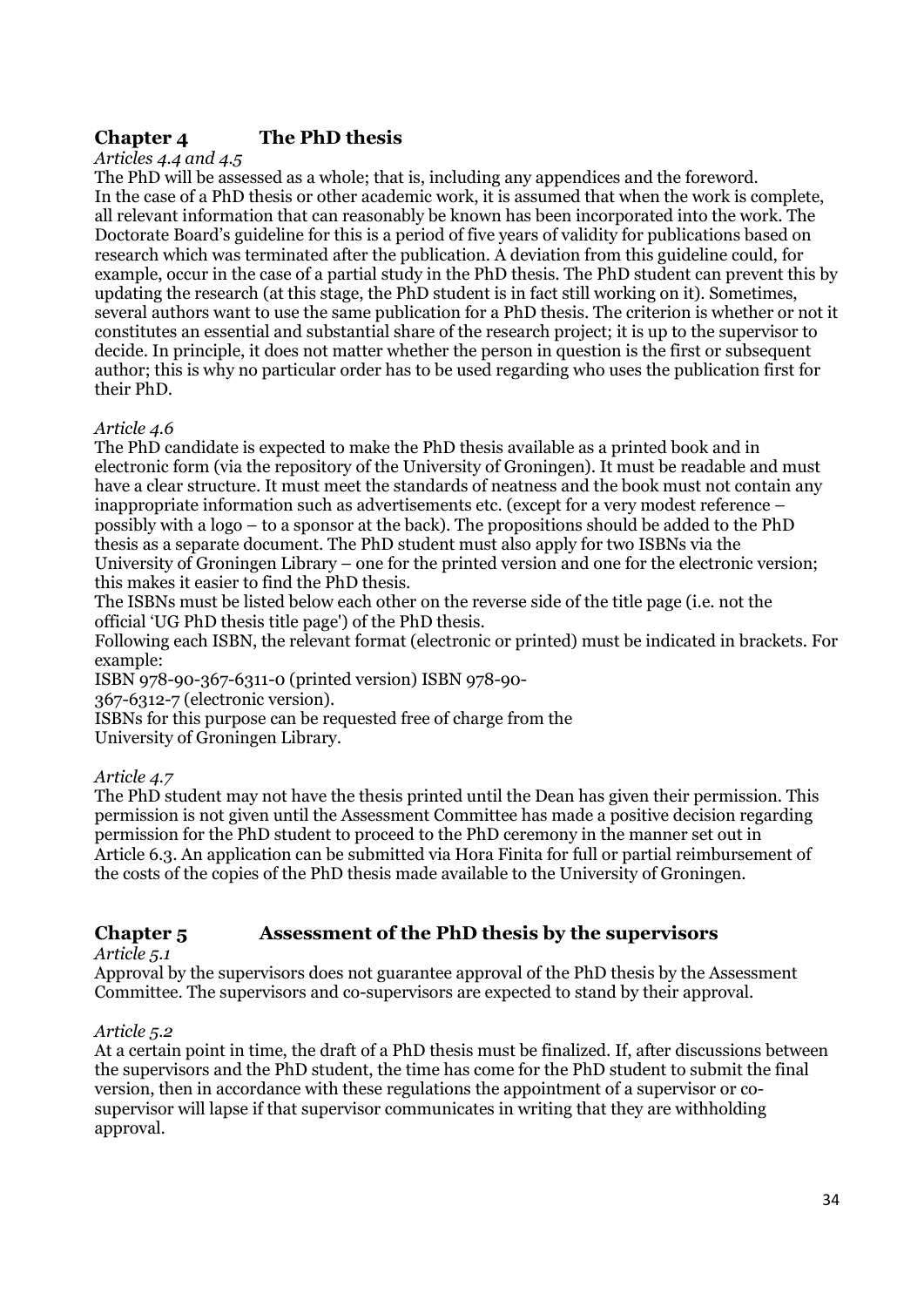#### **Chapter 6 The Assessment Committee**

#### *Article 6.1*

The independence and objectivity of the proposed members must be guaranteed.

#### *Article 6.3*

Once the supervisors and co-supervisors have approved the PhD thesis, nothing stands in the way of prompt completion of the PhD procedure. Prior to approval, the main concern was to conduct research; after this point, the main concern is to assess the standard of the results. Those who have been asked to assess the work are expected to do so within a reasonable period, because – like all other examination candidates – PhD students cannot be expected to wait a long time for an assessment. The Doctorate Board considers four weeks reasonable and sufficient.

The Assessment Committee's opinion may lead it to recommend, via the Dean, that the PhD Examining Committee award the *cum laude* distinction. See Chapter 9.

### <span id="page-33-0"></span>**Chapter 7 The PhD Examining Committee**

#### *Article 7.1*

The regulations refer to an Assessment Committee and a PhD Examining Committee. The reason behind the decision to have these two tiers was to maintain the 'defence' element of the thesis. After all, can a committee approve a PhD thesis and then reject it if the defence is insufficient (in the presence of that same committee)?

Can the defence actually still be insufficient if the PhD thesis has apparently not raised enough problems to prevent it being approved?

The purpose of adding new members (expansion of the Assessment Committee into a PhD Examining Committee) is to ensure that the defence will receive sufficient unbiased criticism at least from those members. A request in writing, stating the reasons, can be submitted to the Rector Magnificus to deviate from the provisions of Article 7.1.2.

#### *Article 7.2*

The role of the Chair is mainly ceremonial and to maintain order. The Chair represents the Doctorate Board which rarely sits on the PhD Examining Committee itself (except in the case of honorary PhDs). The Chair is entitled to intervene should any irregularities (procedural or otherwise) arise.

#### *Article 7.3*

This Article is about the independent advisor. This advisor is expected to be sufficiently specialized in the field of the research or part of that field that they are able to advise the Committee. The co-supervisor, on the other hand, should be seen as a supervisor who is mainly concerned with the research process. The independent advisor referred to here may play an important role during the assessment process.

#### *Article 7.4*

Opposition from the audience is permitted provided that the Dean of the faculty is notified three weeks in advance.

#### **Chapter 8 The PhD ceremony**

#### *General*

The Dean will ensure that invitations to attend the PhD ceremony and notice of the PhD ceremony are sent via Hora Finita in good time. The Dean can ask the faculty beadle or the secretarial staff of the Graduate School to perform this task. Obviously, the highest academic degree can only be awarded on the basis of individual academic qualities. While in the case of a double PhD there is only one PhD thesis, the standards that apply to single PhDs still apply in full.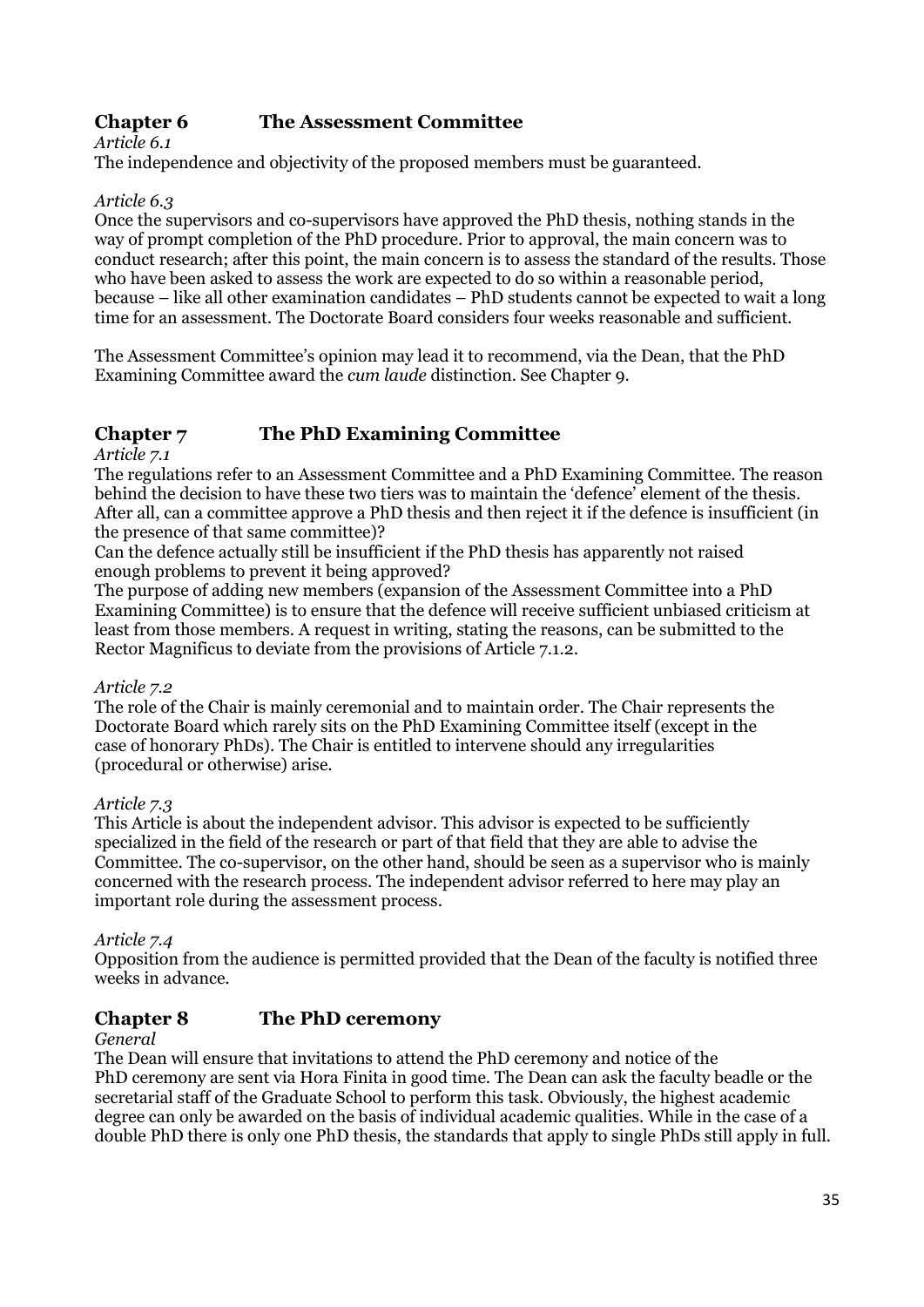#### **Chapter 9** *Cum laude*

*Article 9.1*

The term 'outstanding', in accordance with the assessment system used in the Netherlands, in Article 9.1.4 means that, in the opinion of the members of the Assessment Committee and PhD Examining Committee and the opinion of the referees, the PhD thesis is one of the best 5% of PhD theses within its field in the Netherlands.

#### **Chapter 10 The certificate**

*Article 10.1*

The signatures of the Rector Magnificus (the term 'Rector Magnificus' refers to the position and not the holder – the certificate may also be signed by a person who deputizes for the Rector Magnificus as Chair of the PhD Examining Committee), the secretary of the PhD Examining Committee and the supervisors on the certificate determine its validity.

#### <span id="page-34-0"></span>**Chapter 11 Honorary PhDs**

The Doctorate Board awards honorary PhDs only to individuals who are either very academically distinguished or who have made major contributions to an academic field.

#### <span id="page-34-1"></span>**Chapter 14 Dispute settlement regulations**

#### *General*

Chapters 6 and 7, specifically Article 7.13 and Section 7.3, of the AWB apply. The Doctorate Board is the reviewing body referred to in those provisions.

#### *Article 14.2*

If in connection with the implementation of the PhD regulations a dispute arises which cannot be resolved between the parties, then of course one of the parties can first ask an individual such as a Dean, the director of the Graduate School or the Rector Magnificus to mediate before starting a formal objection procedure, taking into account the time limit for objections stated in the AWB.

#### *Article 14.5*

If a party takes a dispute to the administrative court, particular attention must be paid to the provisions of Chapter 8 of the AWB. Article 8.4.e of the AWB contains the following provision: no appeal can be lodged against a decision regarding an assessment of the knowledge or skills of a candidate or student who has been examined or tested in some other way on the subject in question, or regarding the establishment of examination or test questions or assignments.

#### **N.B. Articles A.4.4 and B.4.4**

The assessment of the Graduate School Admissions Committee is a provisional assessment of the capabilities of the person in question, not an assessment of a PhD thesis as referred to in Article 6.4. The right to defend the PhD thesis in the presence of the PhD Examining Committee (the PhD ceremony within the meaning of Chapter 8) cannot be derived from it.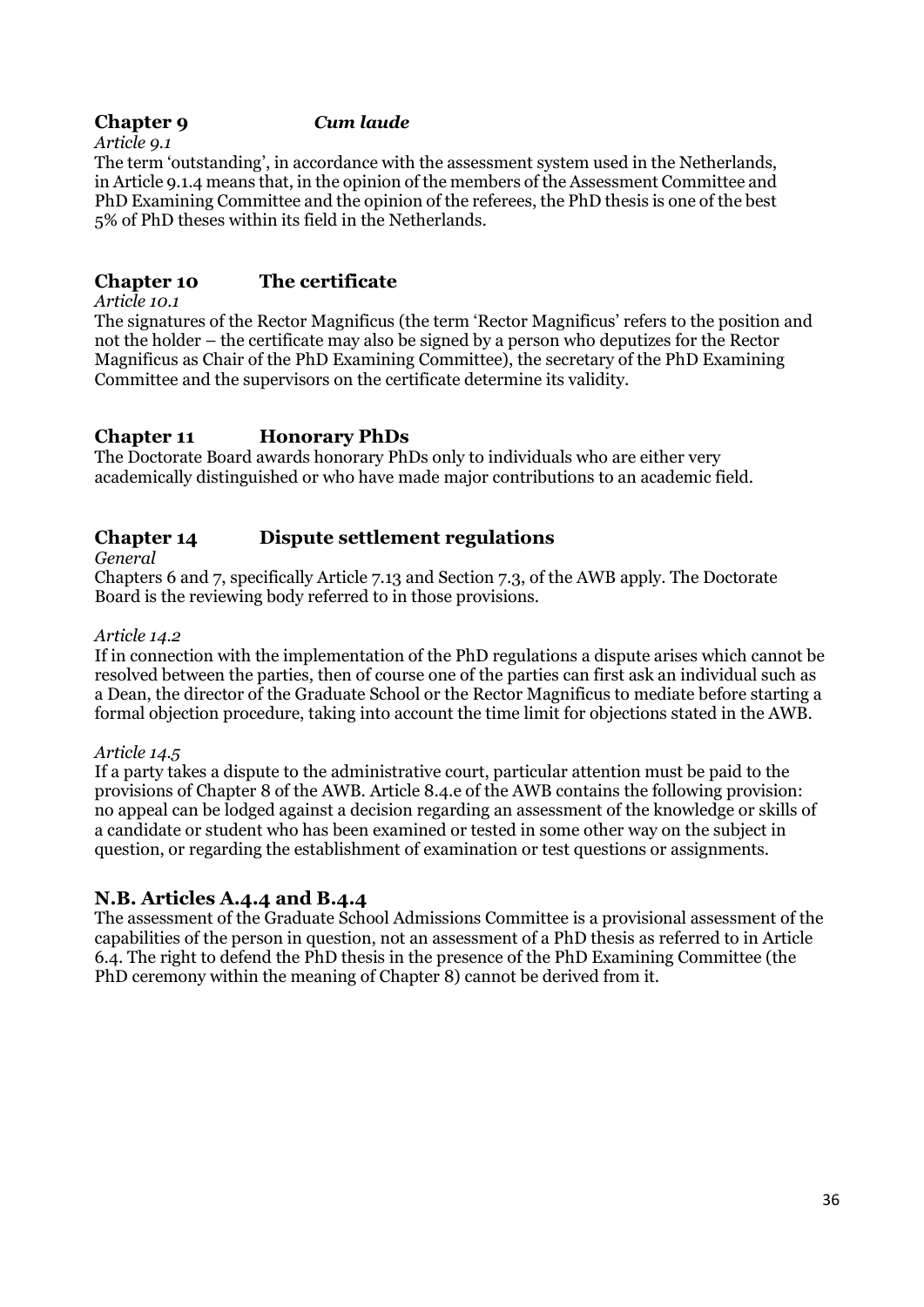## **Appendix 3**

## **A FEW RELEVANT ARTICLES OF THE ACT**

## **The Higher Education and Research Act (text valid as of 1-02- 2018:** *Wet op het Hoger Onderwijs en Wetenschappelijk Onderzoek***).**

#### **Article 9.10. Doctorate Board**

- 1. A university has a Doctorate Board. The Doctorate Board consists of professors.
- 2. The Doctorate Board consults with the Board of the University regarding the conferral of the degree referred to in Article 7.19.2.
- 3. The provisions regarding the duties, composition and method of appointment of the Doctorate Board are stipulated in the University of Groningen Administrative Regulations.

#### **Article 7.19. PhD regulations; honorary PhD**

- 1. Subject to the provisions on this matter contained in this Act, the Doctorate Board will establish PhD regulations. These regulations will regulate:
	- a. Procedure relating to preparations for the PhD and relating to the conferral of the PhD itself, including the duties and powers of everyone who is or may be involved in the PhD
	- b. Provisions relating to the settlement of disputes which may arise in relation to the preparations for the PhD and the conferral of the PhD itself
	- c. If applicable, procedure relating to Article 7.18.6.
- 2. The Doctorate Board is authorized, on the recommendation of the Board of the University, to award honorary PhDs to natural persons in recognition of outstanding achievements.

#### **Article 7.18. Conferral of the degree of PhD; admission to and organization of the PhD ceremony**

- 1. The Doctorate Board of a university, the Open University or an ideological university is authorized to award the degree of Doctor or Doctor of Philosophy on the basis of a PhD ceremony. The degrees of Doctor and Doctor of Philosophy are considered equal.
- 2. Admission to a PhD procedure will be granted to any person:
	- a. Who has been awarded a Master's degree on the basis of Article 7.10a.1 or 7.10a.2, and who
	- b. has demonstrated their ability to conduct independent academic research by writing a PhD thesis or developing a technological design, and
	- c. has satisfied the requirements set out in the PhD regulations referred to in Article 7.19.
- 3. In exceptional cases, the Doctorate Board may admit individuals to a PhD procedure who meet the requirements set out in Article 7.18.2b or 2c, but not those of Article 7.18.2a.
- 4. For each PhD procedure, the Doctorate Board will appoint a supervisor. A professor or another staff member of a university, ideological university or the Open University who has been awarded the degree of Doctor or Doctor of Philosophy, who, in the opinion of the Doctorate Board, has sufficient expertise to act as supervisor may be appointed as supervisor. The PhD ceremony will take place in the presence of the Board or a committee consisting of professors and other individuals appointed by the Board whom the Board considers sufficiently competent to sit on the committee, with due regard for the PhD regulations referred to in Article 7.19.
- 5. For the purpose of the application of Article 7.18.4, professors by special appointment at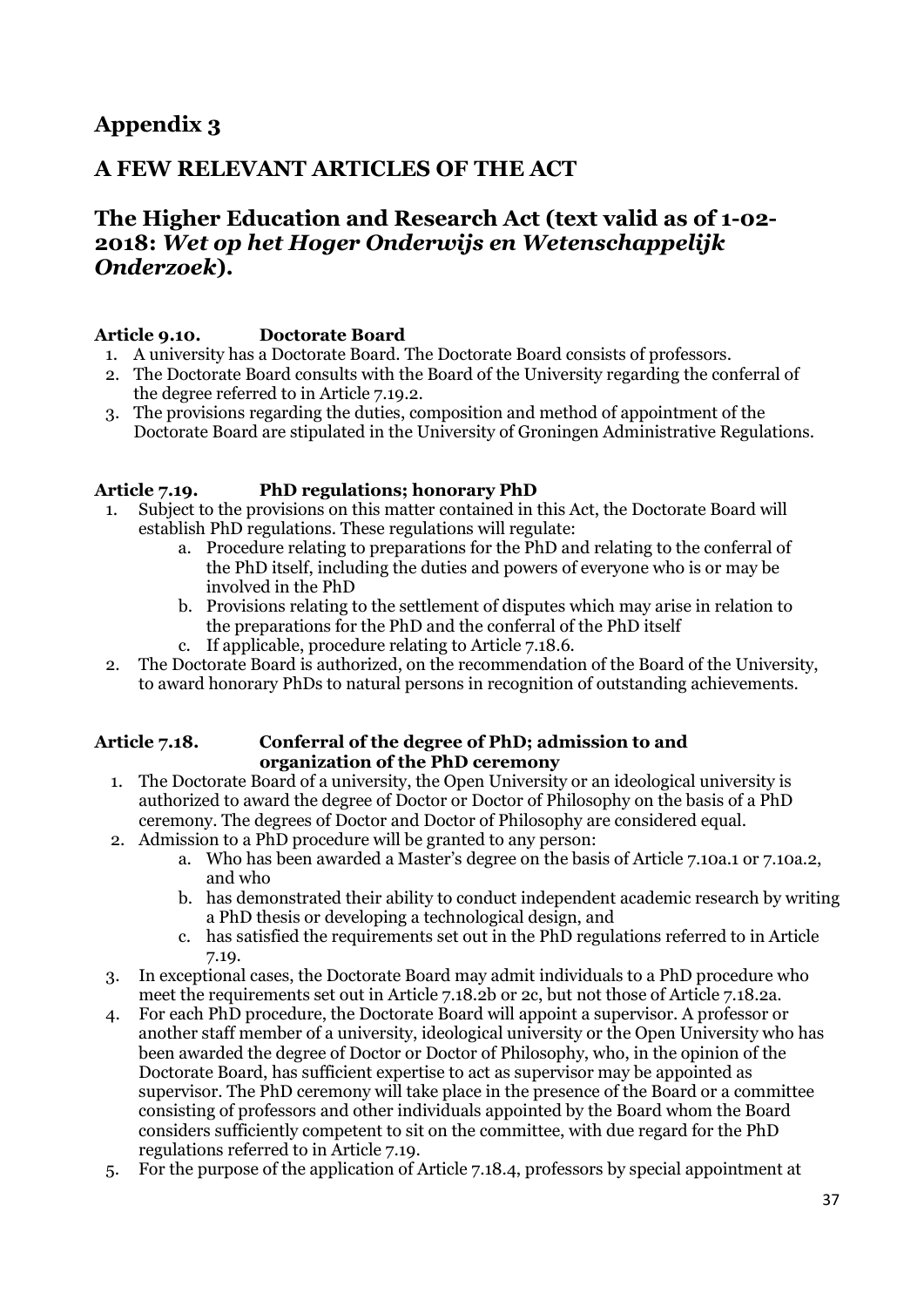public universities are regarded as professors of that university.

6. A university may award the degree of Doctor or Doctor of Philosophy jointly with one or more other Dutch or foreign universities on the basis of a PhD procedure. Articles 7.18.1 to 5 will apply *mutatis mutandis*. The universities can make more detailed arrangements regarding the implementation within the provisions of the PhD regulations.

#### **Article 7.10a Conferral of degrees**

- 1. The Board of the University will award the Bachelor's degree or the Master's degree to students who have passed the final examination of a Bachelor's degree programme or Master's degree programme post-initial Master's degree programme respectively as referred to in Article 7.3b, a. Depending on the field of the successful final assessment for a Bachelor's degree, a Master's degree or a post-initial Master's degree programme, the degree will be «of Arts» or «of Science». For a programme or group of programmes different additional words can be approved by ministerial order.
- 2. The Board of the University will award the Associate degree to anyone who has successfully passed the final examination of an associate degree programme in higher professional education, the Bachelor's degree programme to anyone who has successfully passed the final examination of a Bachelor's degree programme in higher professional education and the Master's degree to anyone who has successfully completed a Master's degree programme or a post-initial Master's degree programme as referred to in Article 7.3b, part b, in higher professional education. Depending on the field of the successful final assessment for a Bachelor's degree, a Master's degree or a post-initial Master's degree programme, the degree awarded shall be associated with the addition that has been tested with a positive result pursuant to Article 5a.2, Paragraph 2a(a).
- 3. The Board of the University may supplement the Associate degree and the Bachelor's or Master's degrees and the addition thereto by stating the discipline or professional field to which the degree relates.

#### **Article 7.3a. Associate, Bachelor's and Master's degree programmes**

- 1. Within university education, the following programmes are distinguished:
	- a. Bachelor's degree programmes
	- b. Master's degree programmes, following on from the Bachelor's degree programmes referred to in a.
- 2. Within higher professional education, the following programmes are distinguished:
	- a. Associate degree programmes
	- b. Bachelor's degree programmes and
	- c. Master's degree programmes, following on from the Bachelor's degree programmes referred to in b.

#### **Article 7.22. Using the titles Doctor, Doctor of Philosophy or Doctor** *honoris causa* **in references to the degree holder's name**

- 1. An individual upon whom a Doctor or Doctor of Philosophy degree has been conferred on the grounds of a PhD procedure as referred to in Article 7.18, or an individual upon whom an honorary Doctor's degree has been conferred by virtue of Article 7.19.2, is entitled to express that degree in references to their own name.
- 2. An individual who, pursuant to the Article 7.22.1, is entitled to express the degree referred to in that paragraph in references to their own name is also entitled to use the title Doctor of Doctor of Philosophy.
- 3. The degrees referred to in the first subsection, referred to as D or PhD, follow the individual's name. The titles mentioned in the second subsection are, abbreviated to Dr, placed before the name or, abbreviated to PhD, after the name.
- 4. The person in question will make a choice between adding the degree to their name in references as referred to in the first subsection or using the title as referred to in the second subsection.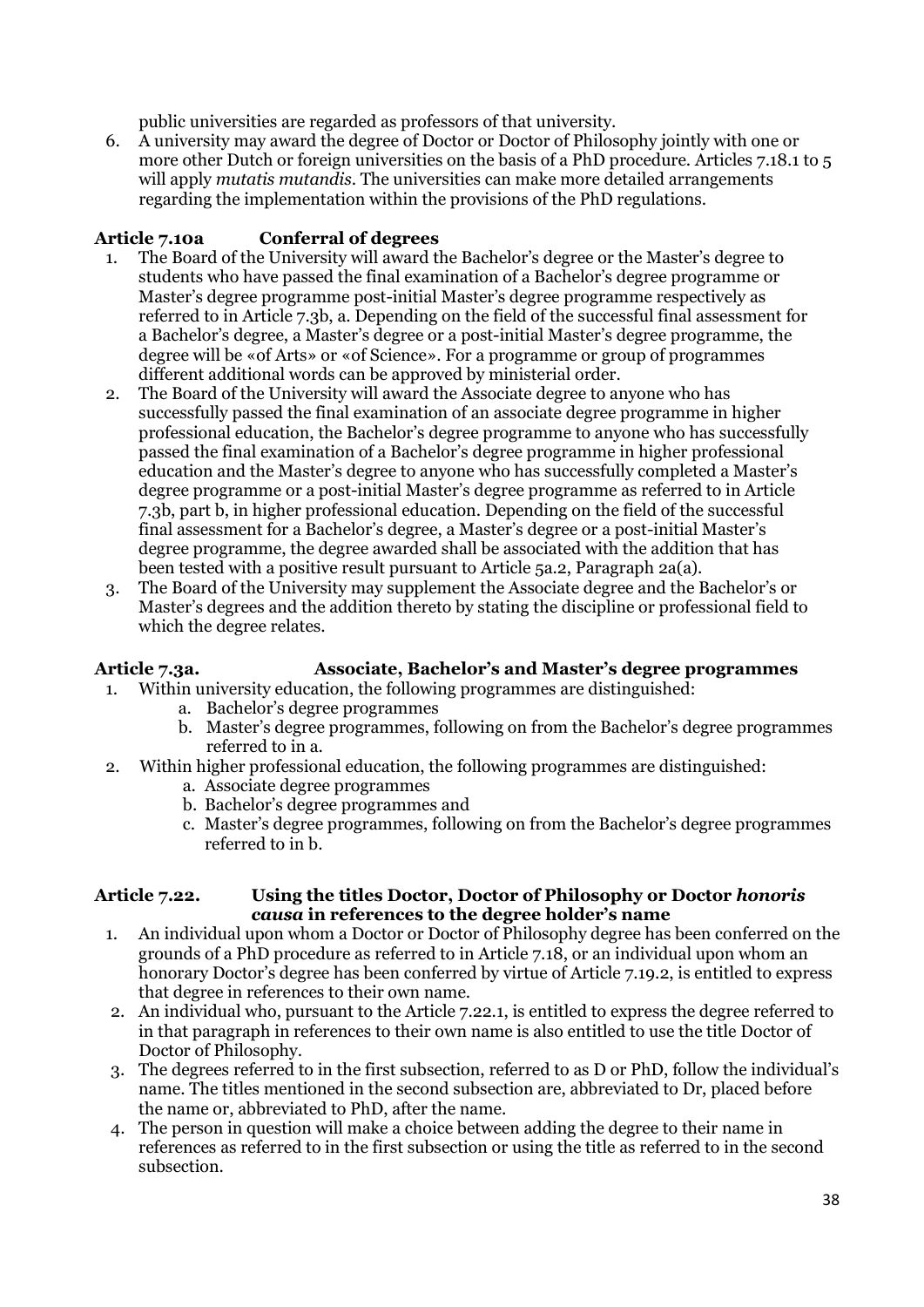#### Admission to PhD procedure for holders of 'old style' **certificates**

A person who met the criterion referred to in Article 7.18.2a on or before 31 August 2002, as those provisions were formulated on 31 August 2002, will have the same rights as a person who meets the criterion referred to in Article 7.18.2a.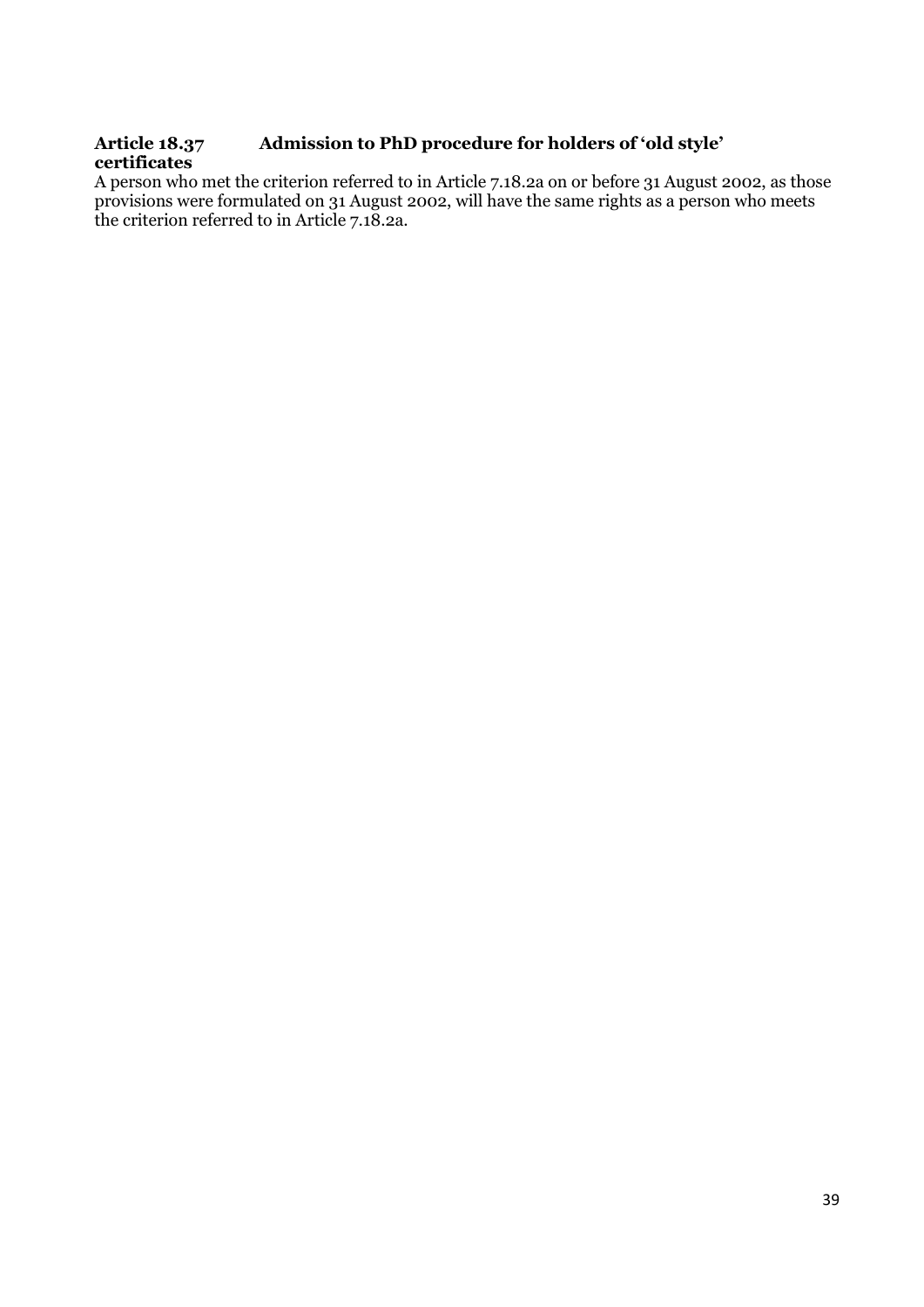## **Appendix 4**

## **PROTOCOL FOR JOINT DOCTORATES WITH FOREIGN PARTNERS**

#### **Introduction**

Since the new Improved Governance (Higher Education) Act took effect, the conferral of a joint PhD in the Netherlands has become legally possible. This is a step further than the 'double PhDs' or '*cotutelle du thèse*' that were previously possible. With a joint PhD, not only is the PhD programme jointly supervised and are the partners represented in the PhD Examining Committee, but the certificate is also given jointly.

The Faculties have expressed clear interest in arranging joint PhDs with other universities. However, it has also become apparent that there are many uncertainties about the Board's requirements for approving a joint PhD programme and about the procedure for obtaining permission for a joint PhD. This protocol sets out the basic requirements for the approval of a double or joint PhD and the procedure which must be followed.

Joint supervision of PhD students does not necessarily lead to a joint PhD. For instance, '*cotutelle internationale de thèse*' (international joint thesis supervision) is now very common and leads to a single or double degree, depending on the local rules of the partners.

In the Netherlands, the right to confer PhDs is restricted to universities and institutions which have been designated this right by law. Unlike for the initial degree programmes (Bachelor's and Master's), there is no accreditation procedure for PhD programmes. The university safeguards its PhD programmes through its own quality assurance system. PhD programmes and theses are included in research assessments and are externally reviewed. The universities discuss the standards and desired outcome targets at meetings of the Council of University Rectors (Association of Universities in the Netherlands). It is within this Council that self-regulation takes place. Under the Treaty of Maastricht (subsidiarity principle), teaching and research are matters that are regulated at the national level. The EU can promote collaboration and bring players to the table, for instance through the Erasmus Mundus or Marie-Curie programmes, but may not prescribe regulations for the organization of PhDs. As a result, within Europe and outside Europe there are many different views and rules relating to PhDs.

#### **Basic requirements for the approval of joint and double PhD**

Before students start working towards a joint or double PhD, three essential aspects must be taken into account, namely:

- The partner(s)
- Contribution to and organizational context of the research
- Financial aspects

With respect to these three aspects, the following conditions apply.

#### Partners

A maximum of three partners can be involved in a joint PhD; as a rule there are two. This is regardless of whether or not the partners are part of a larger consortium.

Joint PhDs are entered into with another university, not with a consortium. It must also be clear which partner will act as the primary supervisor.

In the event of a double doctorate, there is one partner university. The supervisors from the University of Groningen and the partner university are on an equal footing and share the supervision workload equally (50/50).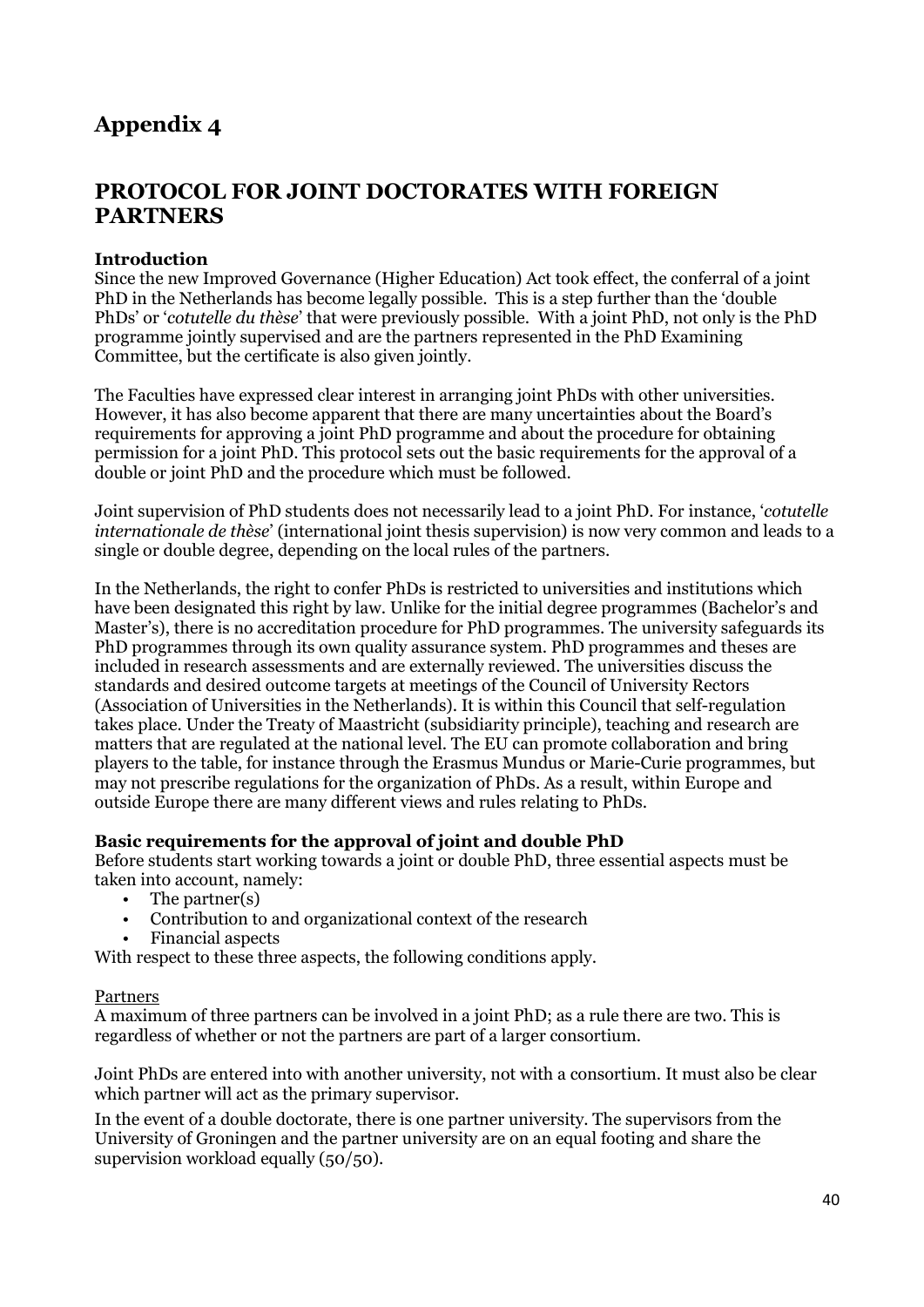The partners are chosen explicitly on the basis of their academic quality and advantages. An overview of the University of Groningen's 'preferred partners', which will be automatically approved, is currently being prepared. If a proposed partner is not on this list, that partner's quality and advantages must be substantiated in relation to the research project and to the Faculty's strategy when applying for the joint PhD. The Dean is responsible for this. The International Strategy and Relations department must approve the selected partner university before a contract for a joint or double doctorate is concluded.

Within the University of Groningen, the following parties are important in connection with a joint or double PhD: the candidate, the primary supervisor at the University of Groningen, the research institute, the Graduate School, the Dean, the Doctorate Board (which at the University of Groningen is the College of Deans) and the Rector and Board of the University.

The decision as to whether or not a PhD can be a joint PhD (that is, one certificate issued jointly by the partners) is made by the Board of the University. If the partner does not belong to the select group of 'preferred partners', the Dean may submit a request, stating the reasons, for a joint PhD to be given in a specific case. The outstanding quality of research in a certain area as well as the ranking of the partner university in general must be obvious.

#### Contribution to and organizational context of the research

If a joint or double PhD is to be conferred, the University of Groningen must make at least a proportionate contribution to the research project in relation to the number of partners. It has been agreed in the Council of Rectors that, in the case of a joint or double PhD involving two universities, each university should contribute 50% (as a basic principle). This means that, if possible, the PhD student will in fact be working in Groningen during this time.

If possible, the joint PhD should also form part of an existing joint research project. This ensures a clear framework for the joint PhD since specific agreements relating to research and collaboration are already in place.

#### Financial aspects

#### *Cost and revenue*

Clear prior agreements must be reached by the partners involved regarding the cost and revenue associated with the PhD procedure. The principle is that the procedure will at least be costneutral for the University of Groningen. These agreements are recorded in a joint or double PhD agreement (see *University of Groningen model on My University*).

#### *PhD premium*

In the Netherlands a PhD premium is awarded upon the successful completion of a PhD. The Ministry of Education has determined that in the case of a joint or double PhD, the PhD premium will only be awarded if the PhD ceremony actually takes place in the Netherlands. For all parties involved this may be a reason to hold the ceremony in the Netherlands.

However, there may be situations in which the partner has an interest in the PhD ceremony being held in their own country, in which case no PhD premium can be claimed.

Such cases are permitted provided the joint or double PhD does not result in a negative balance for the University of Groningen.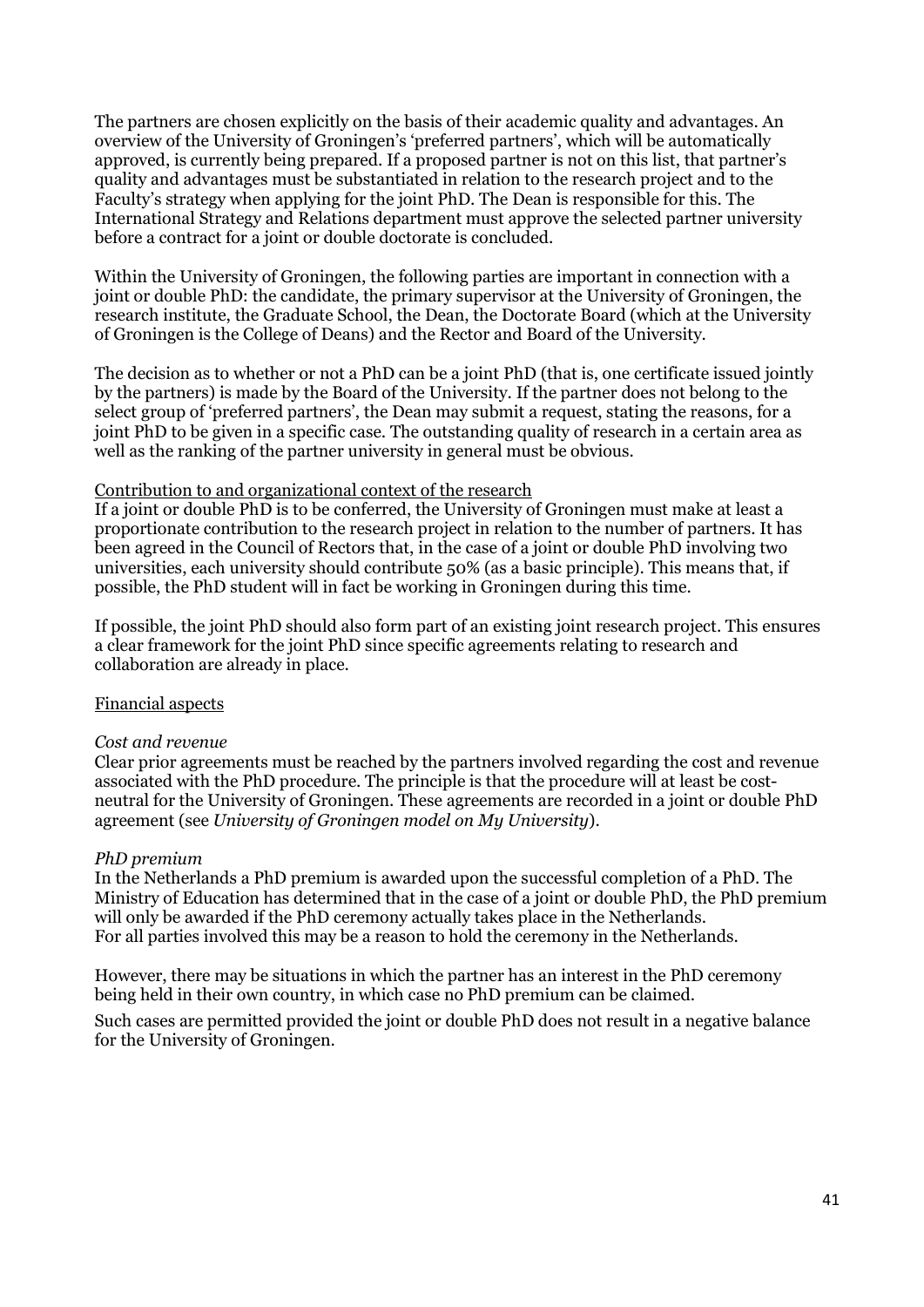Exceptions to this rule are possible only if:

- The partner institution's worldwide ranking is considerably higher than that of the University of Groningen.
- The joint PhD is part of a major, prestigious project (such as the Erasmus Mundus projects or other major EU projects).
- There is some other clear quality advantage for the research group or the faculty (building up a long-term relationship, strengthening reputations etc.).

However, any shortfalls should be limited.

#### **Application procedure for a double or joint PhD**

On My University (see link below), you can download a copy of the procedures for applying for and concluding an agreement for a joint or double doctorate programme. [https://myuniversity.rug.nl/infonet/medewerkers/faciliteiten-voorzieningen/juridisch](https://myuniversity.rug.nl/infonet/medewerkers/faciliteiten-voorzieningen/juridisch-advies/international-collaboration-agreements/double-joint-doctorate-agreements)[advies/international-collaboration-agreements/double-joint-doctorate-agreements](https://myuniversity.rug.nl/infonet/medewerkers/faciliteiten-voorzieningen/juridisch-advies/international-collaboration-agreements/double-joint-doctorate-agreements)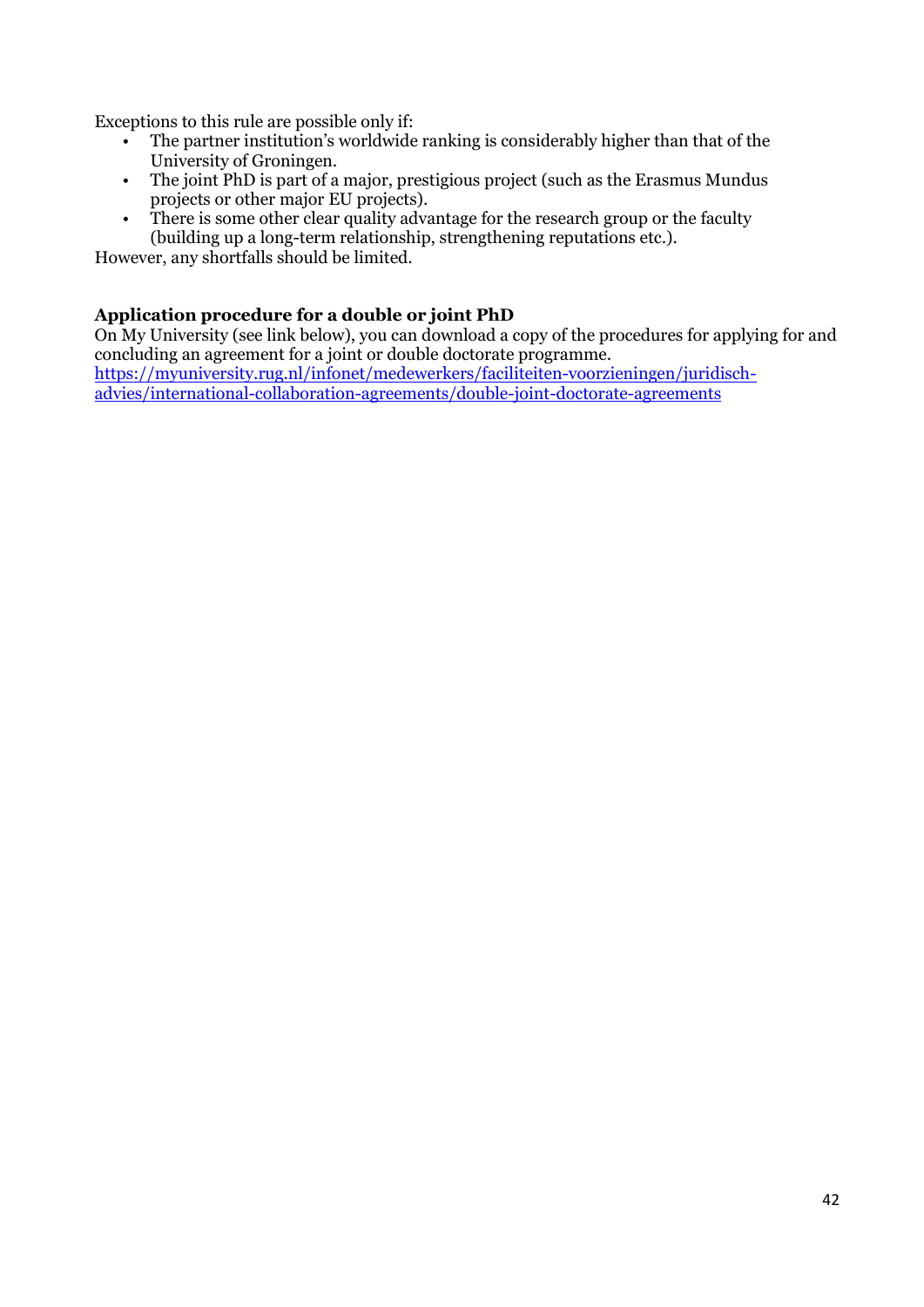## **Appendix 5**

## **PROTOCOL FOR THE PHD CEREMONY**

Below is a summary of the protocol.

- 1. The PhD ceremony takes place in public, in the presence of the Doctorate Board and/or the PhD Examining Committee, at a fixed time when the candidate is admitted to the PhD ceremony.
- 2. PhD ceremonies are held in the University of Groningen's auditorium at Broerstraat 5 in Groningen. In unforeseen circumstances, PhD ceremonies may be held elsewhere.
- 3. The discussion is a dispassionate academic discussion. No disturbances from the audience other than opposition are permitted.
- 4. During the PhD ceremony the Chair, the supervisor(s), the members and guests of the PhD Examining Committee will wear the clothing prescribed by protocol:
	- Professors: gown and cap; women must wear sober clothing and black shoes and men a dark suit, white shirt with a sober tie and black shoes.
	- Other committee members:
		- women: sober clothing and black shoes
		- men: dark suit, white shirt with sober tie and black shoes
	- External professors are invited to wear their own gowns and caps. The university also makes a limited number of gowns and caps available for professors.
	- PhD candidates and the two assistants ('paranymphs') should also wear appropriate ceremonial attire. For men, preferably a dress suit with white shirt and white bow-tie and for women, clothing in subdued colours; a long skirt is not compulsory.
- 5. Before the PhD ceremony, the Doctorate Board (at the University of Groningen, the College of Deans), chaired by the Rector Magnificus or his deputy, meet in the Faculty Room in question. In this meeting, the Rector Magnificus draws up a list of the opponents, agrees after consulting with them on an order in which they will speak, divides the speaking time and designates a secretary for the committee.
- 6. The PhD student and both assistants must be present about 30 minutes before the beginning of the ceremony. The beadle (*pedel*) waits for the PhD student and the assistants in the foyer of the Academy Building and takes them to one of the Faculty Rooms. The beadle then gives a short introduction to the protocol to the PhD ceremony. If necessary they can change in this room, which is locked during the ceremony.
- 7. A few minutes before the ceremony begins, the beadle takes the Chair and members of the PhD Examining Committee to the auditorium, followed by any other professors attending, who are wearing their gowns. The primary supervisor walks on the right side of the Rector Magnificus.
- 8. The beadle announces the arrival of the Board in the customary way at the entrance to the auditorium:

'The Doctorate Board'.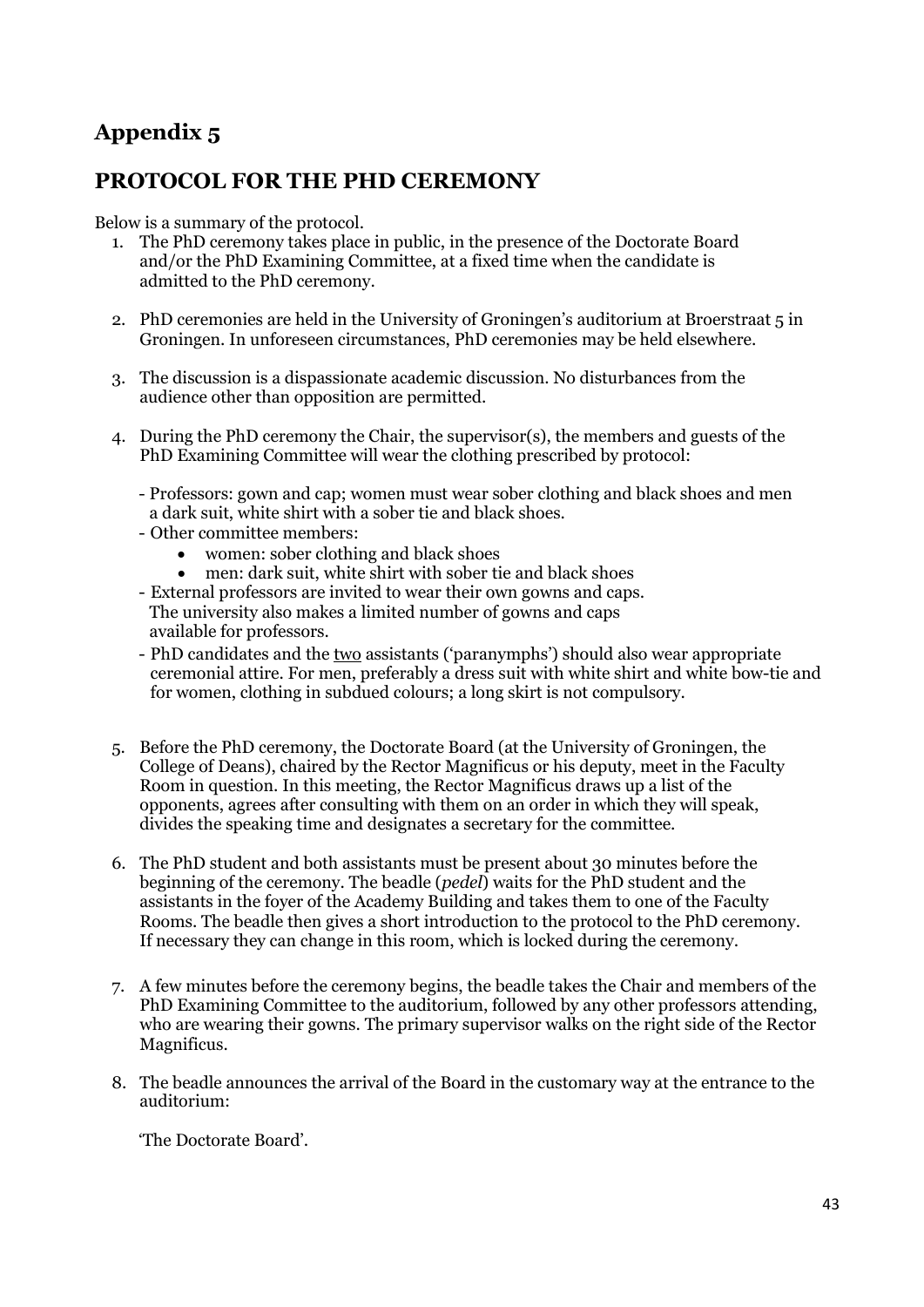- 9. The members of the Doctorate Board, the retired professors and the guests take their seats; the Rector Magnificus and the secretary behind the left-hand table, the supervisor behind the right-hand table, the opponents as much as possible directly behind those tables in the other seats, the other individuals in the second and subsequent rows behind the two tables. Caps are taken off.
- 10. Then the beadle goes to fetch the PhD student and the assistants and brings them to the auditorium. Order: beadle, first assistant, PhD student, second assistant. One of the assistants may carry the PhD thesis, a writing pad and pen to make notes and possibly some literature that the PhD student may wish to consult during the discussion.
- 11. In the auditorium, they stand together (with the PhD student in the middle) opposite the Rector Magnificus and the Doctorate Board and bow simultaneously, once to the left, then once to the right.
- 12. Then the Rector Magnificus (wearing his cap) stands up and says:

'Dear candidate, the Doctorate Board of this University, represented by us, has read your PhD thesis and the accompanying propositions and we are ready to hear you defend it. Please take your seat'.

The Rector Magnificus sits down and takes off his cap.

- 13. The PhD student takes a seat behind the small table. The documents brought by one of the assistants for the PhD student are placed on the table. The assistants take their seats on the chairs reserved for them, the first to the left and to the right of the centre aisle.
- 14. Then the defence takes its place, with the Rector Magnificus or their deputy acting as chair.

Rector Magnificus:

'Does anyone in the audience wish to exchange ideas with the PhD student? If so, please take your seat behind the blue table. I call upon you to speak.'

After the opponent has asked their question and explained it briefly if necessary, the Rector Magnificus says: 'Dear candidate, I call upon you to answer the question asked concisely'.

If no one in the audience wants to ask a question or after the question asked by the member of the audience has been answered, the Rector Magnificus says:

'I now call upon Professor ...' (etc.)

A few minutes before time runs out, the beadle enters the auditorium and stands in the doorway. After exactly 45 minutes he says in a clear voice:

'Hora finita'.

The discussion then taking place is concluded as quickly as possible. Then the Rector Magnificus says:

'The Doctorate Board will withdraw for some time to consider its decision'.

15. The Rector Magnificus will then suspend the ceremony so that the Doctorate Board can consider its verdict. Escorted by the beadle, the PhD Examining Committee and the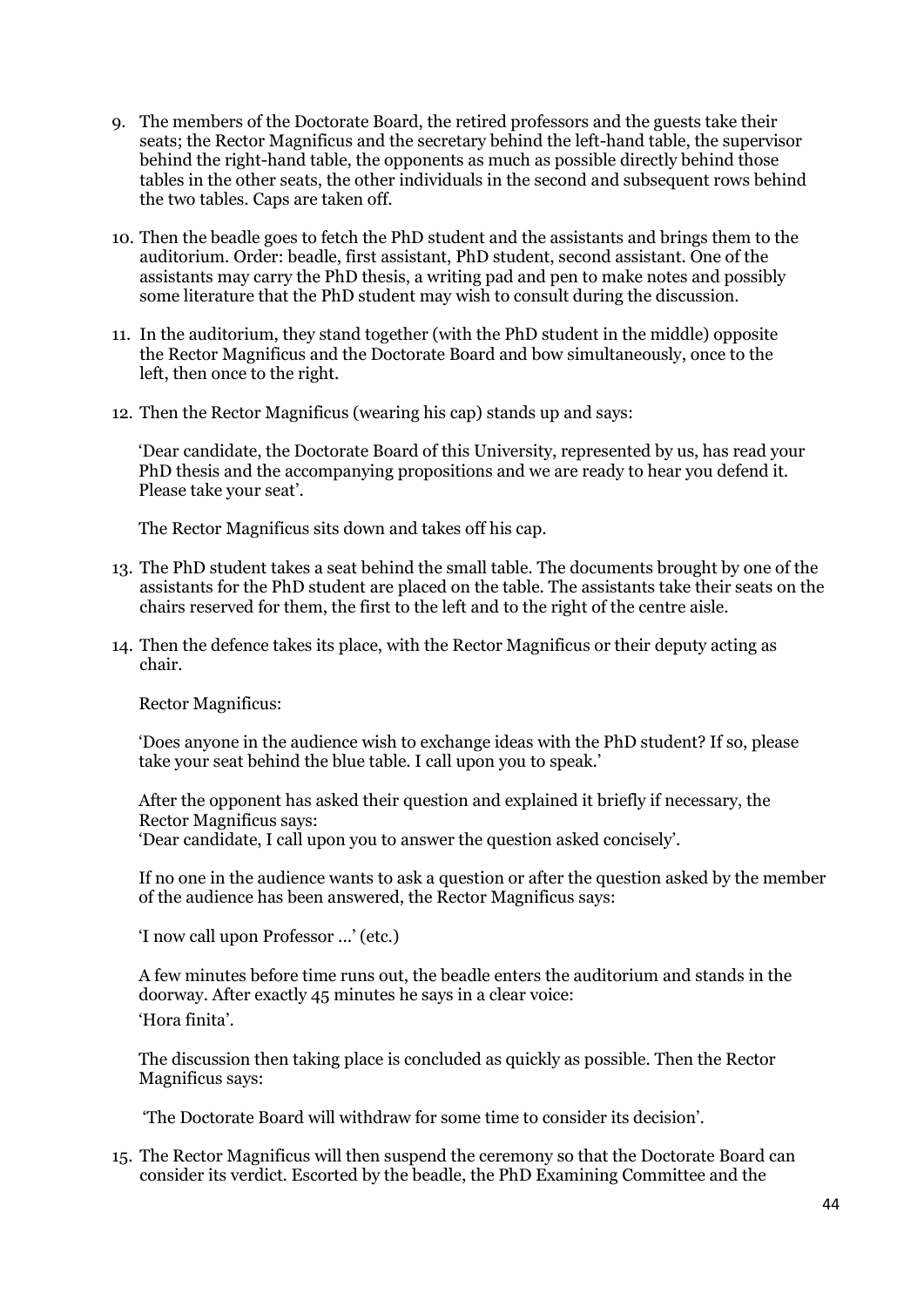other members of the procession leave the auditorium. These other members attend the deliberations of the PhD Examining Committee as observers, unless the Rector Magnificus decides then and there that the deliberations will be closed. The PhD student and assistants are escorted back to the Faculty Room by a member of staff of the Porter's Office.

- 16. In the course of the deliberations, a decision is made regarding the PhD. If a proposal has been made to award the PhD with the *cum laude* distinction, a written ballot is held. Only the official members of PhD Examining Committee may vote. The Chair, the supervisor(s) and co-supervisor(s) and the specialists may not vote. The proposal is rejected if more than one member votes against it. Members must vote either in favour of or against the proposal. Abstentions are not permitted. At the end of the deliberations, the certificate is signed by the Rector Magnificus, the secretary and the supervisor(s).
- 17. After the deliberations, which must be as brief as possible, the beadle escorts the Doctorate Board back to the auditorium. When all have taken their seats, the beadle also escorts the PhD student and the assistants back into the auditorium. They walk to the tables at which the Doctorate Board are sitting and stand in a V formation (PhD student just in front of the assistants).
- 18. As soon as they are standing in front of the Board, the Rector Magnificus puts their cap on and says, standing:

'Dear candidate, the Doctorate Board of this University, represented by us, after reading your PhD thesis and the accompanying propositions and after hearing you defend it, has decided to award you the doctorate at the University of Groningen which you desire.'

If the *cum laude* distinction has been awarded, the Rector Magnificus adds:

'And because of ... (for example, your exceptionally meritorious PhD thesis (and your excellent defence)), the highest distinction from the faculty for your studies, namely *cum laude*.'

19. The Rector Magnificus continues:

'Your (primary) supervisor, Professor ......., is authorized to award you this honour in the customary fashion.'

The Rector Magnificus sits down and takes their cap off.

20. The supervisor puts their cap on, stands up and says: 'I am happy to accept the task assigned to me by the Rector Magnificus.'

After these words, the supervisor takes off their cap to speak to the PhD student, starting as follows:

'However, before performing this task, I would like to address a few personal words to you.'

This is followed by the laudatio (maximum of six minutes), given by the supervisor.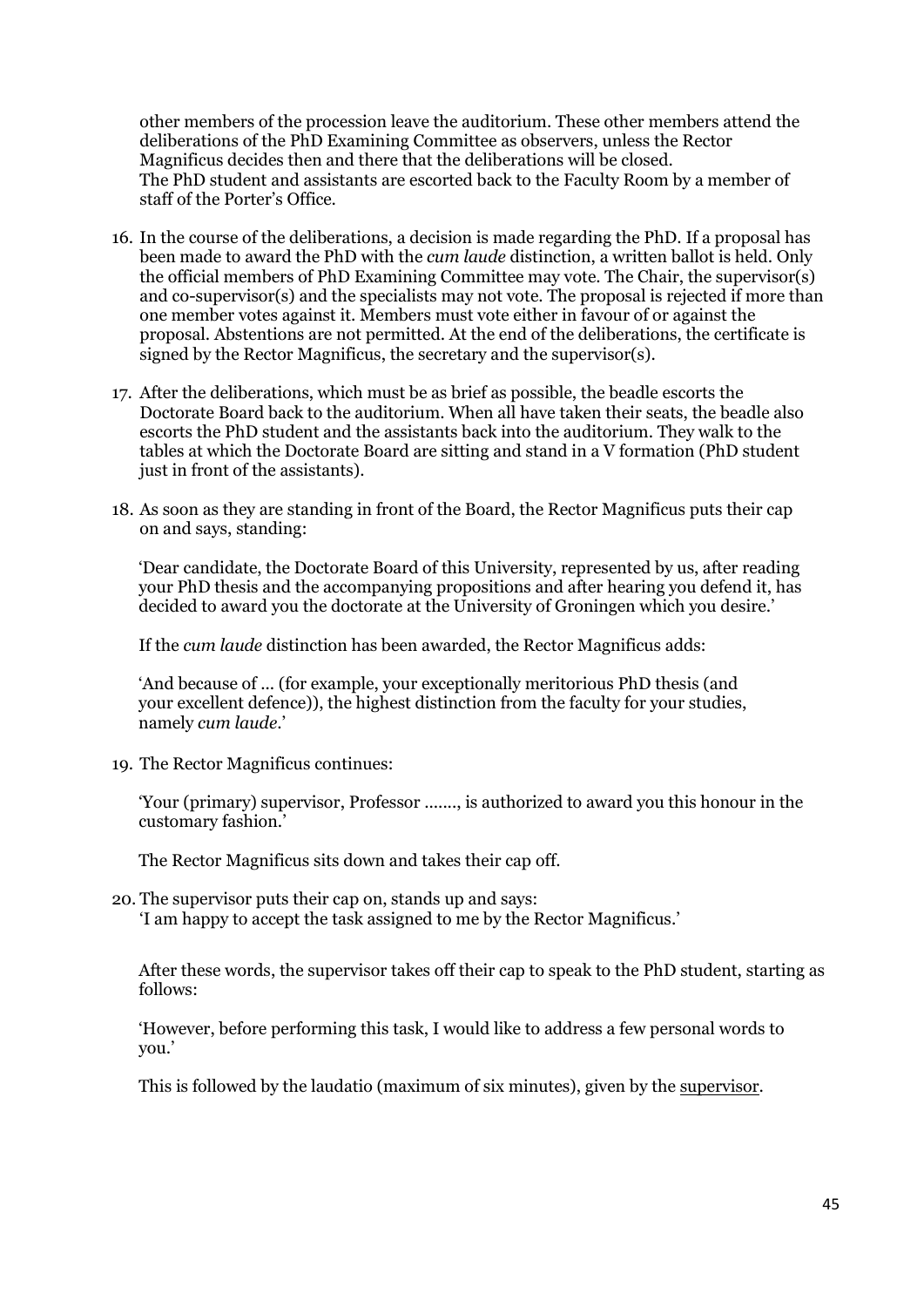When this is finished, the supervisor puts their cap back on, invites everyone to stand and, when everyone has risen, says the following:

'By virtue of the powers vested in us by law, in accordance with the decision of the Doctorate Board of this University, I promote you, .................................. to the title of Doctor and grant you all the rights associated by law or custom with a doctorate at the University of Groningen.' Do you, as a Doctor, promise to act in accordance with the Netherlands Code of Conduct for Scientific Practice both now and in the future?'

The PhD student replies: 'I promise.'

After the supervisor has asked those present to take their seats again, the supervisor remains standing and continues:

'Now that I have performed the task assigned to me, let me be the first to congratulate you on your PhD (with distinction) and to address you as "Doctor".'

After congratulating the new Doctor, the supervisor returns to their seat, sits down and takes off their cap.

The Rector Magnificus stands up, puts on their cap and says:

'As proof of this PhD, (awarded with distinction), I will present you with this certificate, signed by the Rector Magnificus, secretary and supervisor(s) and sealed with the Grand Seal of the University. But before doing so, learned Sir/Madam, it is my pleasant duty to congratulate you, also on behalf of the Doctorate Board of this University, on the degree you have been awarded.'

(Shakes hands with the new Doctor, is given the certificate by the secretary, hands it to the new Doctor and returns to his seat).

Rector Magnificus: 'I now declare this ceremony closed.' (Taps the gavel).

Then the beadle escorts the Doctorate Board to the reception area or, if the reception is not being held in the Academy Building, back to the Faculty Room. A staff member of the Porter's Office will then escort the new Doctor, the assistants and the family to the reception area or to the Faculty Room, if the reception is being held elsewhere.

21. In principle, the ceremony is conducted in Dutch. However, if one or more members of the PhD Examining Committee do not speak Dutch, the majority of the ceremony takes place in English. At the supervisor's request, the ceremony may be conducted completely in English. This request must be submitted to the Dean.

During the PhD ceremony, the following forms of address will be used: Chair: 'Honourable Rector'/'Honourable Rector Magnificus' Supervisor: 'Highly learned supervisor' Co-supervisor: 'Very learned opponent' Professors: 'Highly learned opponent' Other members of the committee and experts: 'Very learned opponent' PhD student: 'Dear candidate'

#### **Reception**

A reception may be held after the PhD ceremony.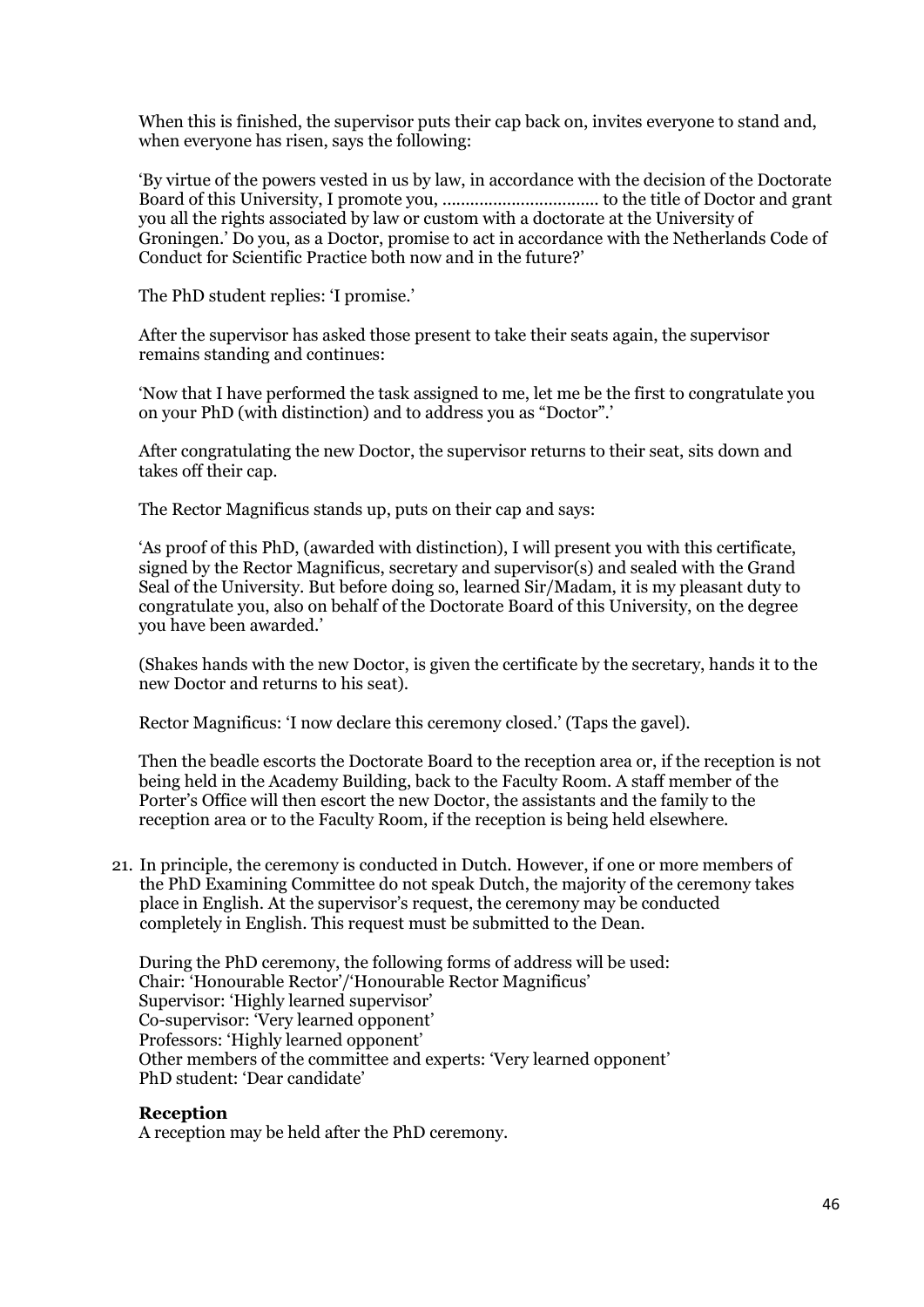## **Appendix 6**

## **PHD TIMELINE**

| Action                      | Timeline                                  | Completed by        | Completed by                                        |
|-----------------------------|-------------------------------------------|---------------------|-----------------------------------------------------|
|                             |                                           | supervisor/PhD      | Doctorate Board                                     |
|                             |                                           | student             |                                                     |
| Register for                | Registration                              | Submit              |                                                     |
| PhD                         | after admission                           | request to          |                                                     |
| programme                   | to                                        | Admissions          |                                                     |
|                             | the PhD programme                         | Committee           |                                                     |
|                             |                                           | PhD student and     |                                                     |
| Draw up training and        | As soon as possible                       | supervisors draw    | Dean signs TSP and takes<br>care of registration in |
| supervision plan            | after being admitted<br>to PhD programme, | up TSP and          | Hora Finita                                         |
|                             | at the latest before                      | submit it, signed,  |                                                     |
|                             | starting the PhD                          | for approval to     |                                                     |
|                             | programme                                 | the director of     |                                                     |
|                             |                                           | the GS, at the      |                                                     |
|                             |                                           | latest at the start |                                                     |
|                             |                                           | of the PhD          |                                                     |
|                             |                                           | programme           |                                                     |
| Approval of PhD thesis      | At least 3.5 months                       | Supervisor(s) and   | On the recommendation                               |
| by supervisor(s) $+$        | before intended date                      | $co-supervisor(s)$  | of the primary supervisor,                          |
| proposal for                | of PhD ceremony                           | register approval   | the Dean sets up                                    |
| composition of              |                                           | in Hora Finita      | <b>Assessment Committee</b>                         |
| <b>Assessment Committee</b> |                                           |                     | and appoints its members                            |
| Discuss date of PhD         | At least 3.5 months                       | Arrange             | Register provisional                                |
| ceremony                    | before intended date                      | provisional date    | date                                                |
|                             | of PhD ceremony                           | with PhD degree     |                                                     |
|                             |                                           | registration office |                                                     |
| Apply for ISBNs             | At least 2                                | PhD student         | Via University of                                   |
|                             | months before                             |                     | Groningen                                           |
|                             | intended date of                          |                     | Library website                                     |
| Approval of propositions    | PhD ceremony<br>At least 2 months         | Supervisors         |                                                     |
|                             | before                                    | register            |                                                     |
|                             | proposed PhD                              | approval of         |                                                     |
|                             | ceremony date                             | propositions in     |                                                     |
|                             |                                           | Hora Finita         |                                                     |
| Approval of title page      | At least 2 months                         | PhD student         | PhD degree registration                             |
|                             | before                                    | submits title       | office approves title page                          |
|                             | proposed PhD                              | page                | Via Hora Finita                                     |
|                             | ceremony date                             | to PhD degree       |                                                     |
|                             |                                           | registration        |                                                     |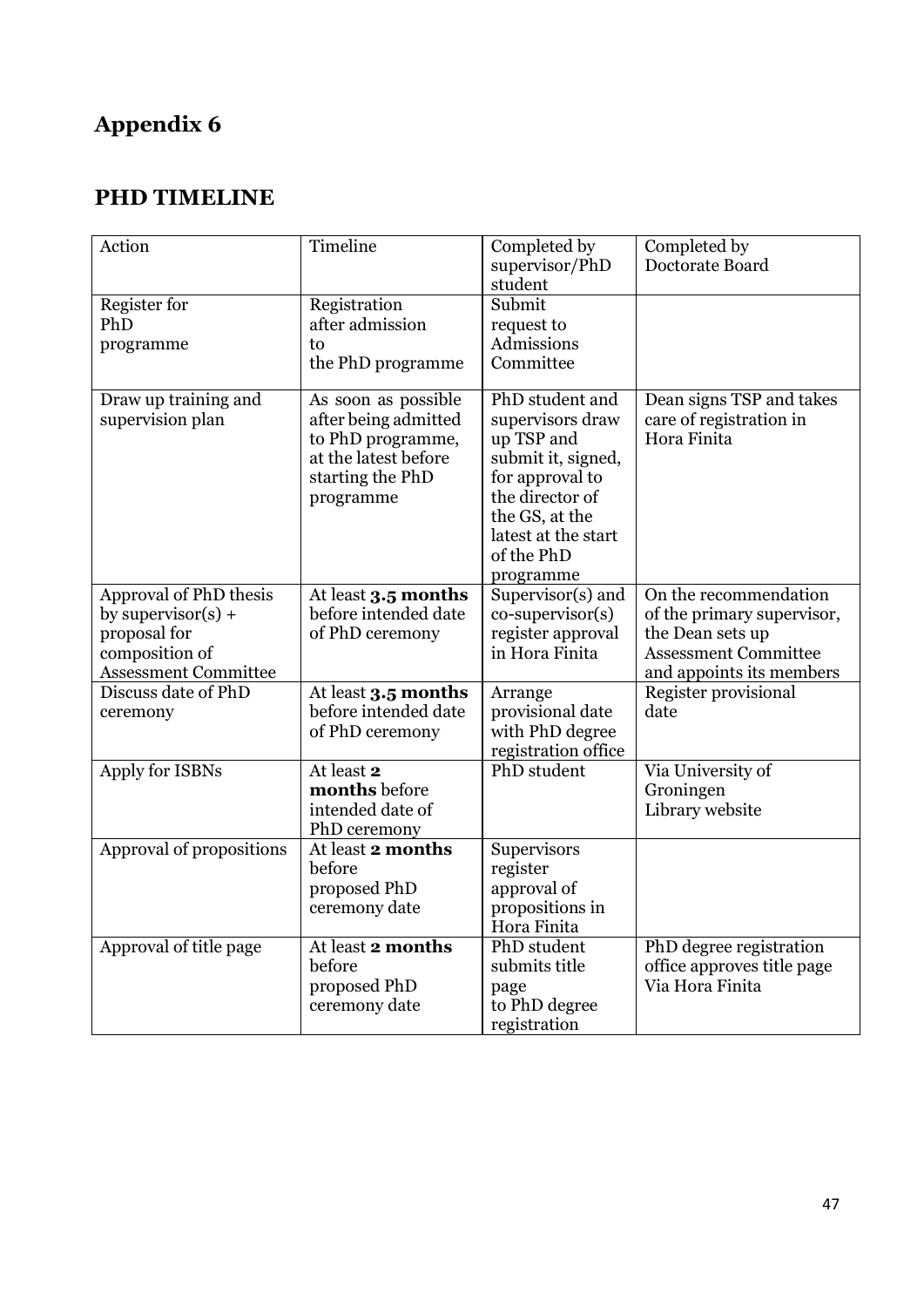| of<br>Announcement<br>Assessment<br>Committee's<br>decision<br>regarding admission to<br>PhD<br>ceremony                    | At least 8 weeks<br>before proposed<br>date of PhD<br>ceremony  |                                                                                                                              | Dean takes care of<br>registration via Hora<br>Finita, which then notifies<br>PhD student, supervisor,<br>PhD degree registration<br>office and director of GS.<br>PhD thesis can then be<br>printed and date of PhD<br>ceremony is finalized |
|-----------------------------------------------------------------------------------------------------------------------------|-----------------------------------------------------------------|------------------------------------------------------------------------------------------------------------------------------|-----------------------------------------------------------------------------------------------------------------------------------------------------------------------------------------------------------------------------------------------|
| Possible request for <i>cum</i><br><i>laude</i> distinction by<br>supervisor or<br><b>Assessment Committee</b>              | At least 8 weeks<br>before proposed date<br>of PhD ceremony     | Supervisor/Asses<br>sment Committee<br>submits request<br>to Faculty<br>Board<br>with<br>recommendati<br>ons for<br>external | Dean takes care of<br>registration in Hora Finita<br>and approached external<br>referees. This is<br>automatically registered at<br>the PhD degree<br>registration office                                                                     |
| Opinion of external<br>referees regarding cum<br><i>laude</i> registered in Hora<br>Finita                                  | At least 2 weeks<br>before proposed<br>date of PhD<br>ceremony  | Dean receives<br>referees' opinion<br>via Hora Finita                                                                        | PhD degree<br>registration office is<br>notified of opinion via<br>Hora Finita.                                                                                                                                                               |
| Send information<br>regarding publicity                                                                                     | At least 5 weeks<br>before proposed date<br>of PhD ceremony     | PhD student<br>submits<br>required<br>information via                                                                        |                                                                                                                                                                                                                                               |
| Send printed copies of<br>PhD thesis,<br>accompanying<br>propositions and title<br>pages to<br>PhD degree                   | At least 3 weeks<br>before proposed date<br>of the PhD ceremony | PhD student                                                                                                                  |                                                                                                                                                                                                                                               |
| Send printed copy of<br>PhD thesis and<br>accompanying<br>propositions to                                                   | At least 3 weeks<br>before proposed<br>date of PhD ceremony     | PhD student                                                                                                                  |                                                                                                                                                                                                                                               |
| Send electronic versions<br>of<br>PhD<br>thesis,<br>accompanying<br>propositions<br>and<br>abstracts<br>for non-experts and | At least 3 weeks<br>before proposed date<br>of the PhD ceremony | PhD candidate<br>supplies<br>required<br>information via<br>Hora Finita                                                      |                                                                                                                                                                                                                                               |
| PHD CEREMONY<br>in the presence of<br>the whole                                                                             |                                                                 |                                                                                                                              |                                                                                                                                                                                                                                               |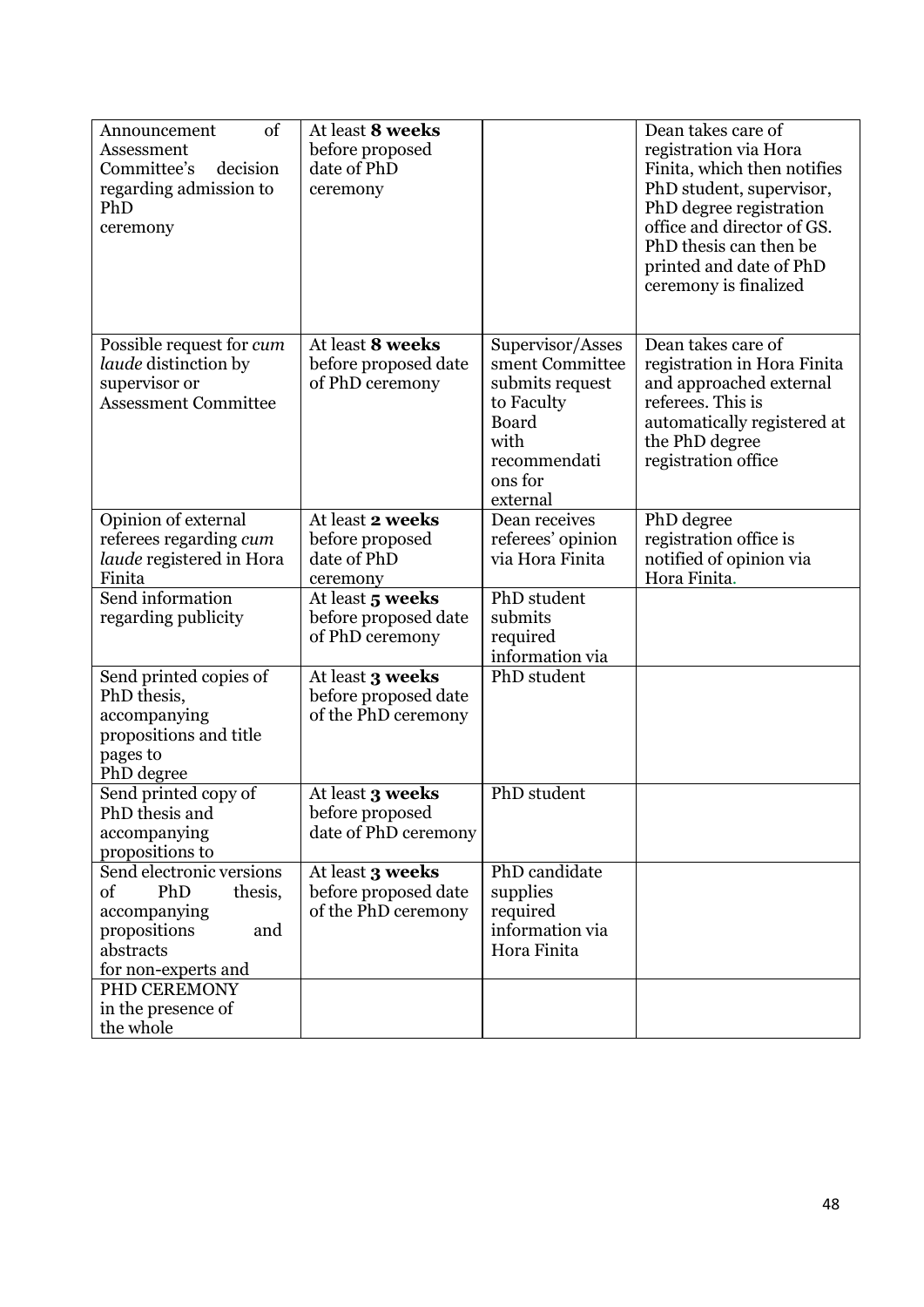## **Appendix 7**

## **TITLE PAGE TEMPLATE**

Please note: in the Dutch title of the PhD thesis the words are written in lower case except for the first word and any names.



## **-------Title of PhD thesis---------**

Subtitle (if applicable)

## **PhD thesis**

#### to obtain the degree of Doctor at the University of Groningen on the authority of the Rector Magnificus, Prof. E. Sterken and in accordance with a decision by the Doctorate Board.

This thesis will be defended in public on

…. (day) ….(month)….20…. by......

**-----name-----** (the PhD student's name in full)

born on ----(date in full)---in -----(place of birth)---- and country of birth if this is not the Netherlands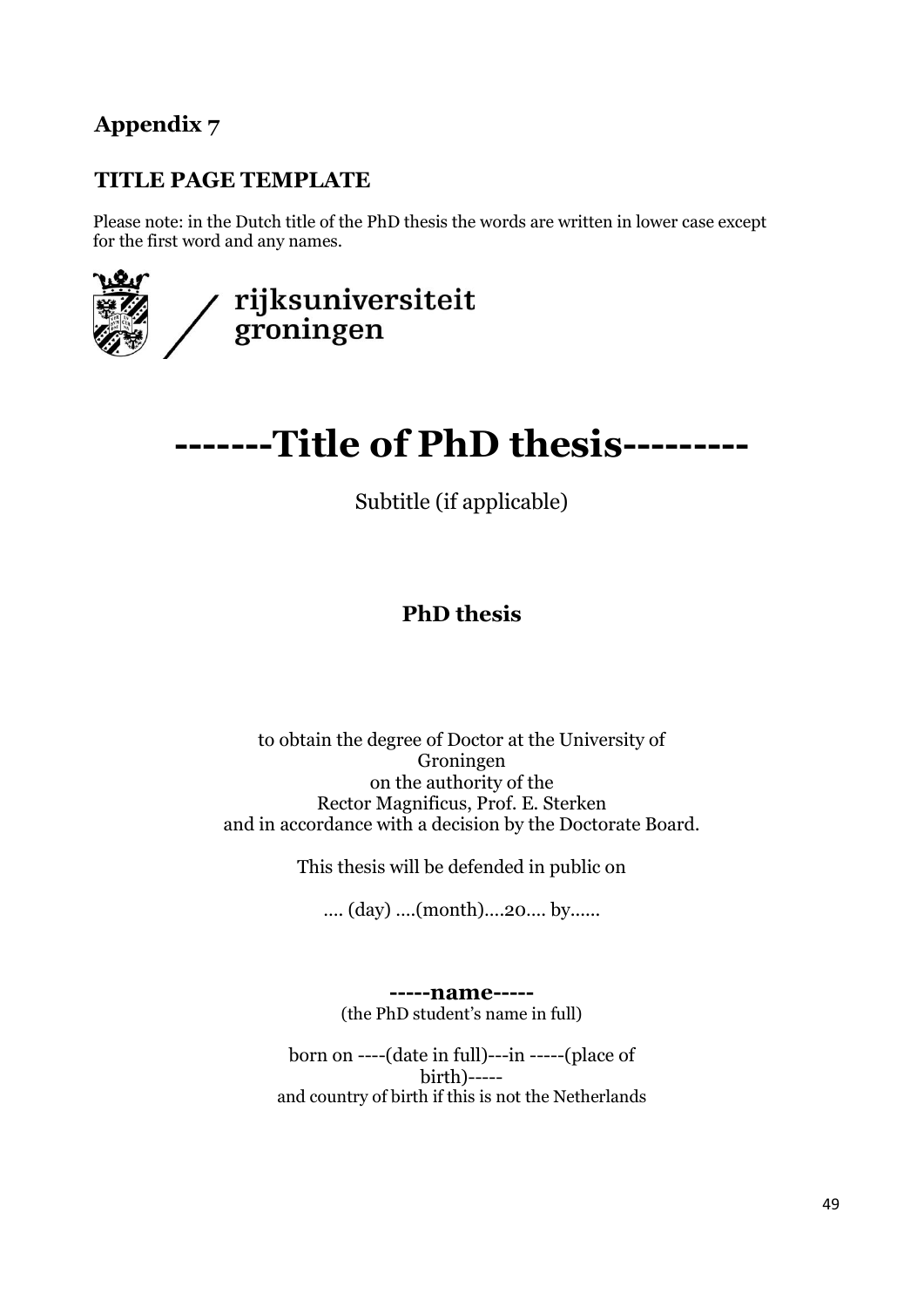#### **Supervisor(s)**

name(s) of the supervisor(s) with initials and full titles without reference to universities

#### If applicable:

#### **Co-supervisor(s):**

 $name(s)$  of the co-supervisor(s) with initials and full titles without reference to universities

#### **Assessment committee:**

Names of the members of the Assessment Committee with initials and full titles, without reference to universities

Please note: titles are written as follows:

1. Prof.

2.Dr

3.MSc, MA, LLM or PhD are written after the name of the individual in question. 4.etc.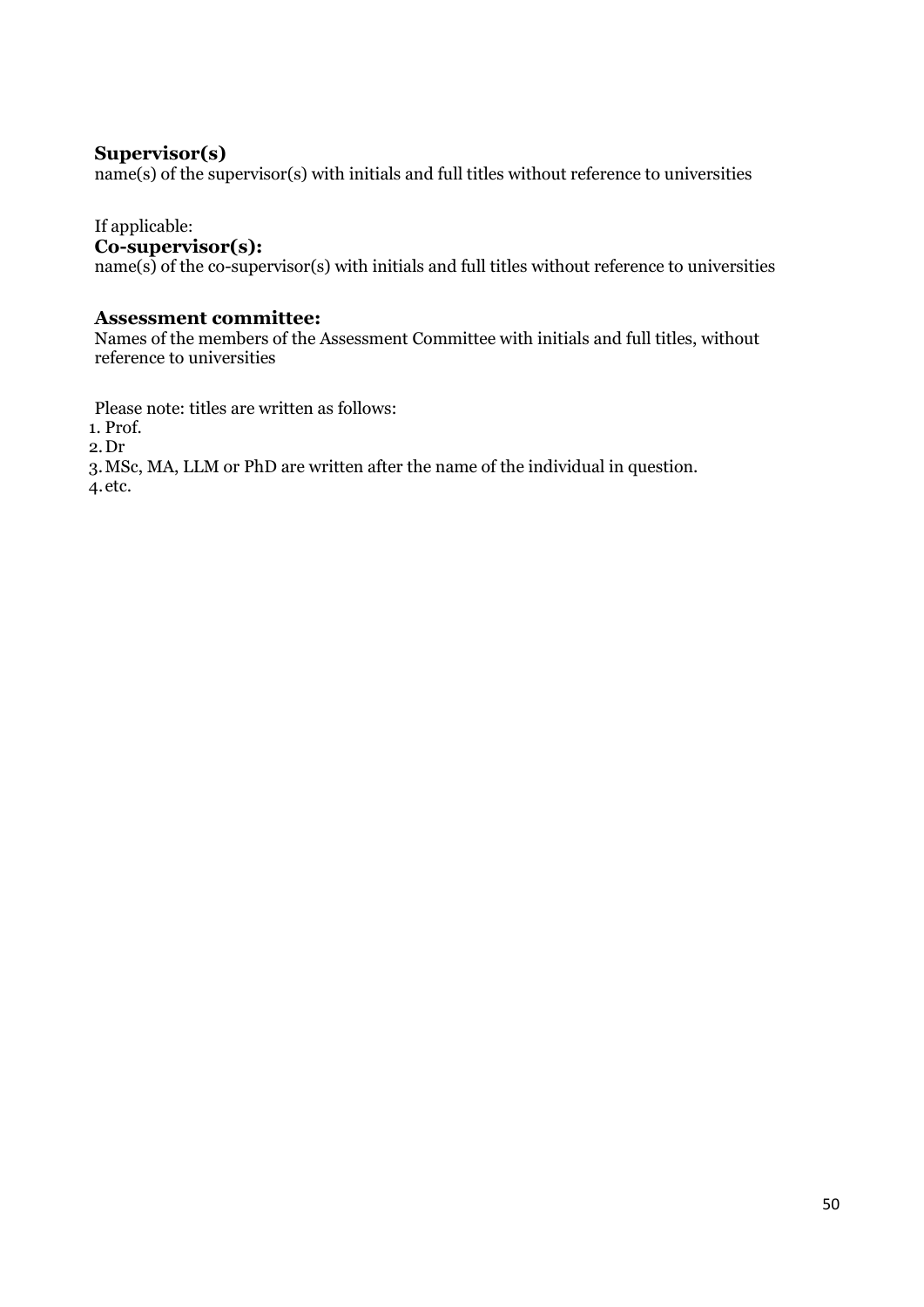## **Appendix 8**

## **EXAMPLE LICENCE AGREEMENT**

## **FOR NON-EXCLUSIVE PUBLICATION IN DIGITAL FORM OF A PHD THESIS DEFENDED AT THE UNIVERSITY OF GRONINGEN VIA THE UNIVERSITY OF GRONINGEN REPOSITORY**

With due observance of the supplement to Article 4.7 of the PhD regulations of the University of Groningen.

#### **PhD student**

- Agrees to make their PhD thesis available worldwide in digital form; this availability is non-exclusive.
- Declares that the PhD thesis is their own work.
- Declares that the electronic version is identical in content to the printed edition and includes all parts not included in the printed edition for technical and/or logistical reasons (CDs, video, etc.).
- Declares that, to the best of their knowledge, their PhD thesis does not infringe the intellectual property rights of others.
- Declares that if their intellectual property rights to the PhD thesis are transferred to a third party, this third party will stipulate that the latter will maintain the licence and take over this agreement.
- Grants this licence for an indefinite period.
- Waives the right to terminate this licence by rescinding or dissolution.
- Declares that they, for any contribution based on work sponsored or subsidised by an institution or organization other than the University of Groningen, have complied with all obligations in respect of publication imposed by this sponsor, institution or organization.
- Declares that they have the right to grant permission as set forth in this licence, subject to the exceptions specified on the next page.

#### **University of Groningen Library.**

- Declares that it will not transfer the licence to a third party.
- Declares that it has received the digital copy of the PhD thesis.
- Will convert the PhD thesis into other file formats or media for the purpose of ensuring future digital accessibility, all this without affecting the content.
- Will make one or more back-up copies of this PhD thesis and keep them for the sake of security and preservation of the files.
- Will, if the publisher objects to the expiry of the embargo referred to on the next page, indemnify the PhD student against damage claims by the publisher in this respect.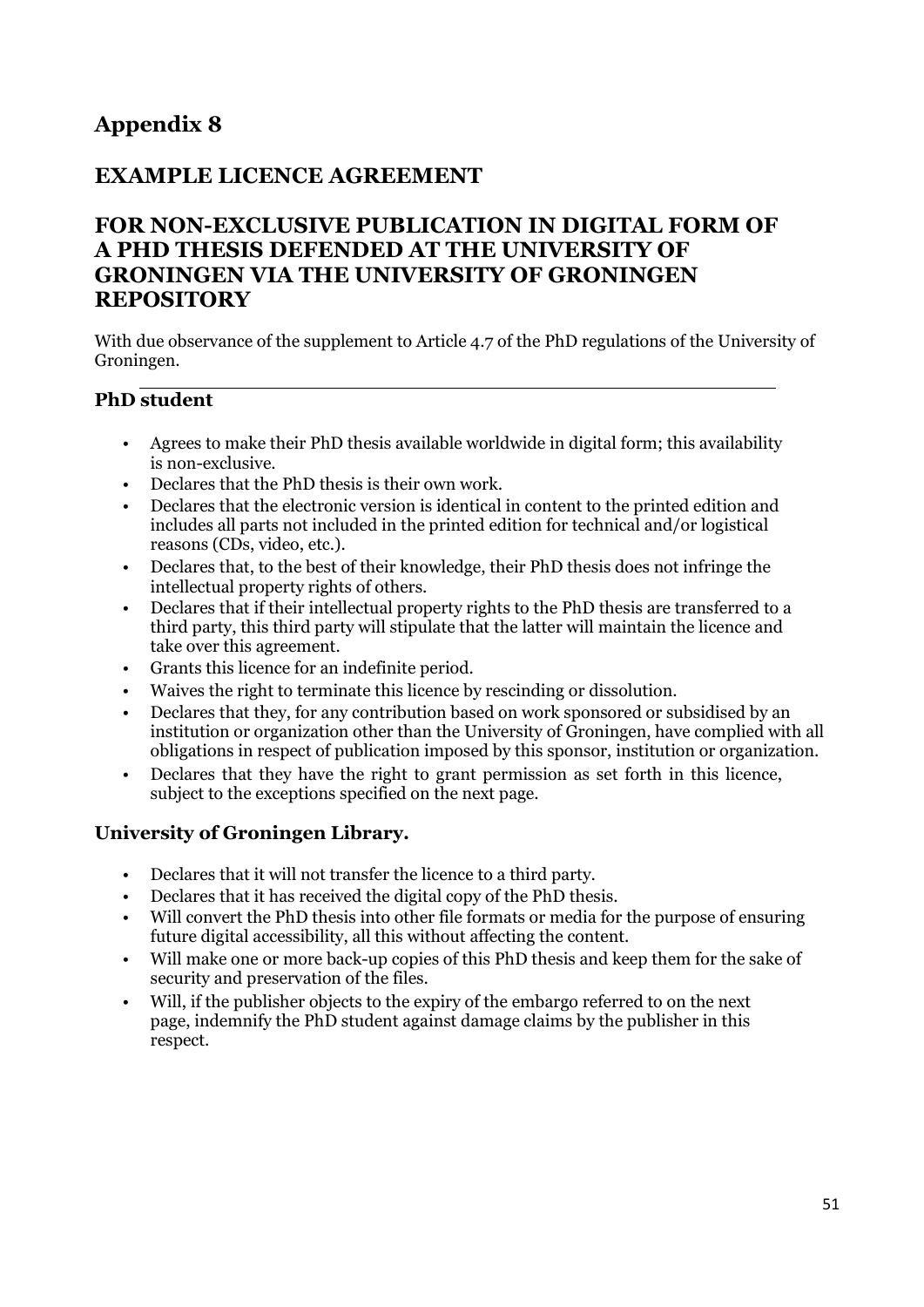#### **Exceptions to the licence agreement**

#### *Explanatory note*

- *If you fully agree to the non-exclusive publication, you can skip points 1 to 4 and sign immediately.*
- *If you have any questions, please send an email to: [dissertations@rug.nl](mailto:dissertations@rug.nl)*
- 1. With regard to the material in chapter(s) the PhD student (partially) does not own any intellectual property rights and/or copyright. For this material, they have the full permission of the rightsholder to grant this licence to the University of Groningen. The text or content of these chapters clearly indicates the material and its origin.
- 2. The material in chapter(s) has been or will be submitted for publication to a publisher within 12 months. In anticipation of acceptance by a publisher, the University of Groningen Library has placed this material under embargo for one year. Unless the author, due to agreements made with a publisher, makes further agreements with the University of Groningen Library, the Library shall make the material in the aforementioned chapters available after the agreed embargo period.
- 3. The material in chapter(s) has been published or accepted for publication by a publisher. The agreements made with the publisher (a copy of which is attached to this agreement) make it necessary to impose an embargo on this material for one year. If the PhD thesis also appears as a commercial edition, a copy of the agreement with the publisher, in which the publisher gives permission for the publication of the electronic version, must be enclosed.
- 4. If, due to agreements entered into, it is desirable to keep the material under embargo for a period exceeding 1 year after the PhD ceremony, the Rector Magnificus of the University of Groningen will set a reasonable duration of the embargo bearing in mind the agreements entered into and any explanation thereof provided by the PhD candidate. In such cases, PhD students must submit a written and reasoned request to the Rector Magnificus of the University of Groningen along with this agreement. If necessary, such a request may also be submitted at a later date vi[a: dissertations@rug.nl.](mailto:dissertations@rug.nl)

#### **PhD student**

| Name:                 |  |
|-----------------------|--|
| Title of thesis:      |  |
| Date of PhD ceremony: |  |
|                       |  |
|                       |  |

Signature: …………………………………………..

**The University of Groningen, on behalf of the Board of the University** Ms Mariolein Nieboer (Director of the University of

| <i>ivallie.</i>     | <u>MS Mai Joieni Iviedoel (Diffector of the University of</u> |
|---------------------|---------------------------------------------------------------|
|                     | Groningen Library)                                            |
| Place of signature: | Groningen                                                     |
| Date of signature:  |                                                               |

Signature: …………………………………………..